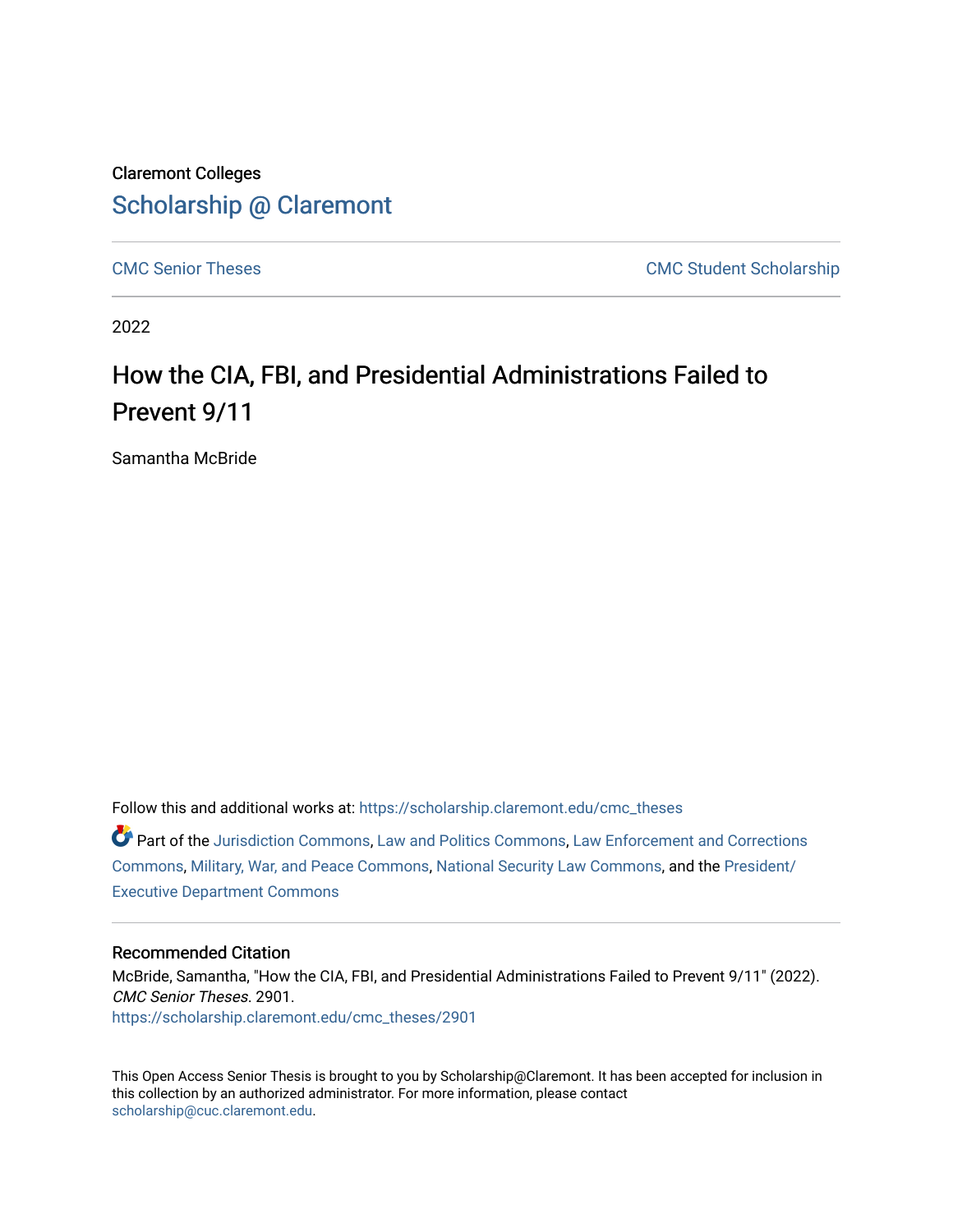Claremont McKenna College

## How the CIA, FBI, and Presidential Administrations Failed to Prevent 9/11

submitted to Professor Lisa L. Koch

by Samantha A. McBride

> for Senior Thesis Fall 2021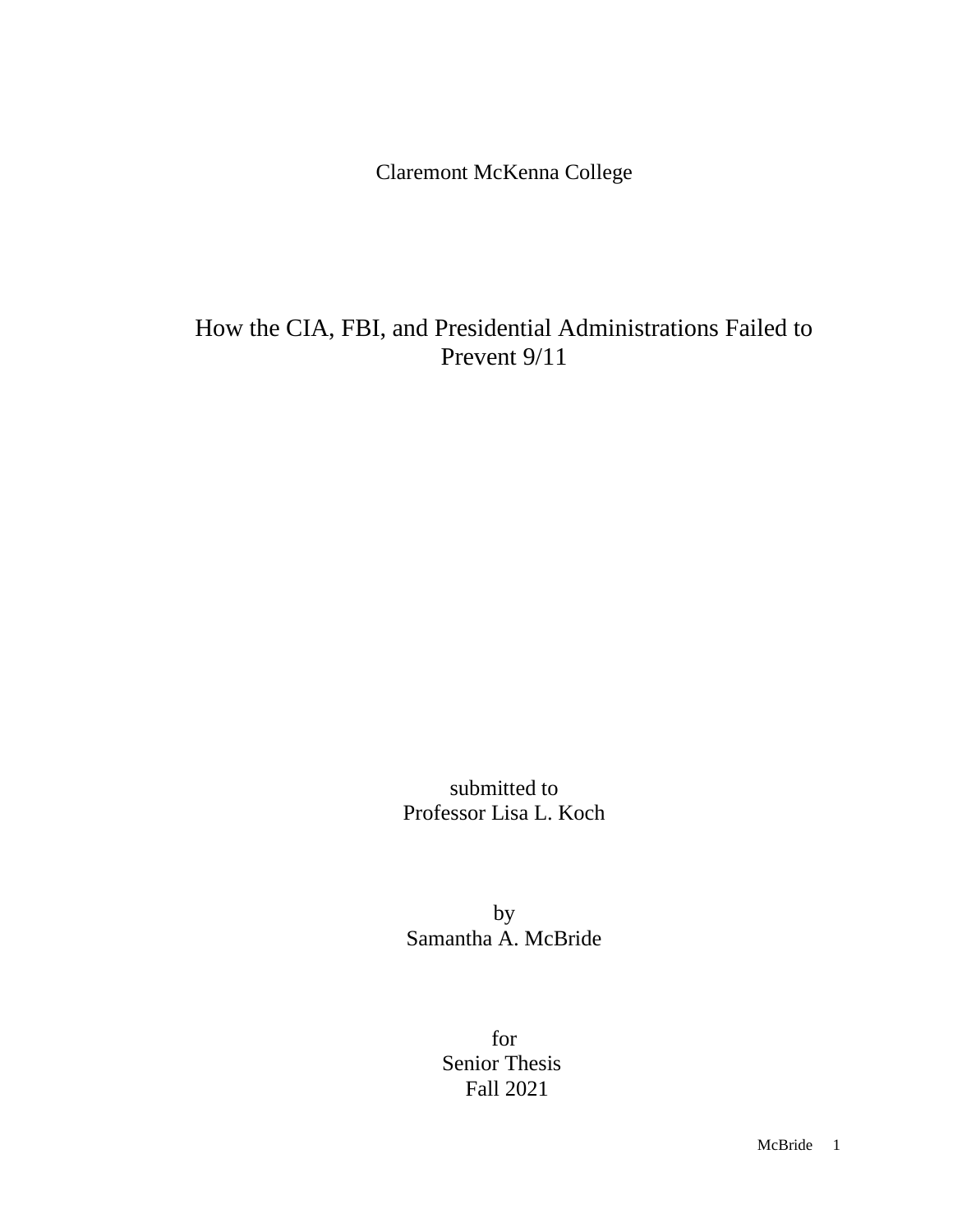*For Mom, Dad, Grandma, and Papa*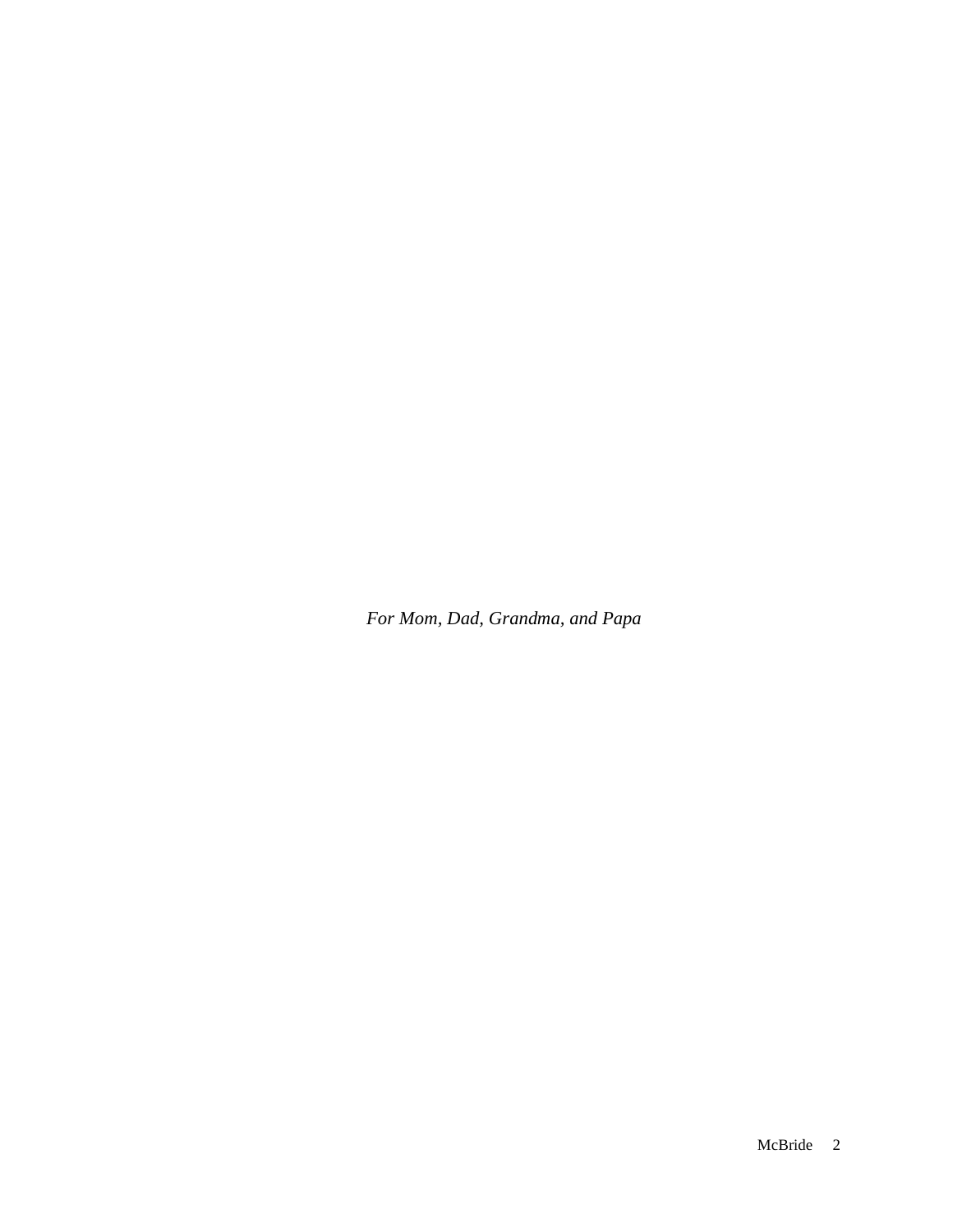### **TABLE OF CONTENTS**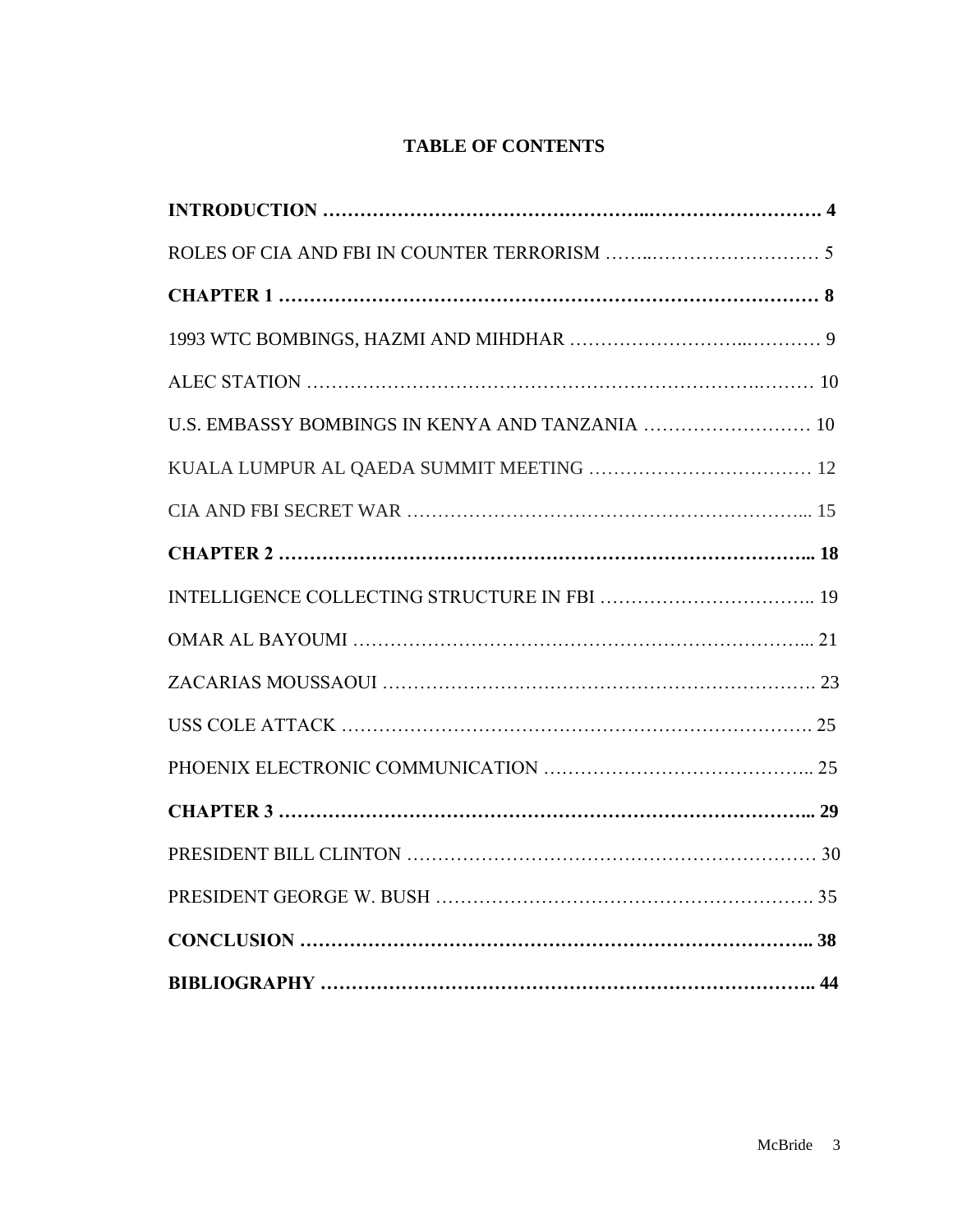#### **INTRODUCTION**

On September 11<sup>th</sup>, 2001, three airplanes crashed into three U.S. buildings and one into a field in Shanksville, Pennsylvania in a coordinated terrorist attack orchestrated by al Qaeda. On that fateful day, almost 3,000 people died and more than 25,000 were injured in what the United States now remembers as 9/11. A shock, 9/11 brought so many questions as to how a disastrous tragedy could occur in the United States in such a short amount of time. More importantly, how were 19 individuals able to hijack four U.S. airplanes, manage to control the aircraft, and fly precisely into both towers of the World Trade Center (WTC) and the Pentagon.

Initially, it was believed to have been a terrorist tragedy that we couldn't have predicted or prevented. Once an investigation started, it became clear that the hijackers' names were familiar to the U.S. intelligence community. It also became clear that this was not the first attack on the United States by al Qaeda and its founder, Osama bin Laden. The 9/11 Commission Report dives deep into the mistakes that the U.S. intelligence communities made in investigating and preventing 9/11 from happening. In the Commission Report, authors outlined the evolution of al Qaeda, piecing together the drastic hate that al Qaeda had against the American government and its people. The timeline of al Qaeda's attacks against the United States and the desire to capture bin Laden and put an end to terrorism do not line up as mistakes and miscommunication occurred within the U.S. intelligence agencies. The first known terrorist attack on U.S. soil by al Qaeda was the 1993 WTC bombings. This introduced the investigation of the CIA and FBI as they pursued to put an end to terrorism and protect the United States.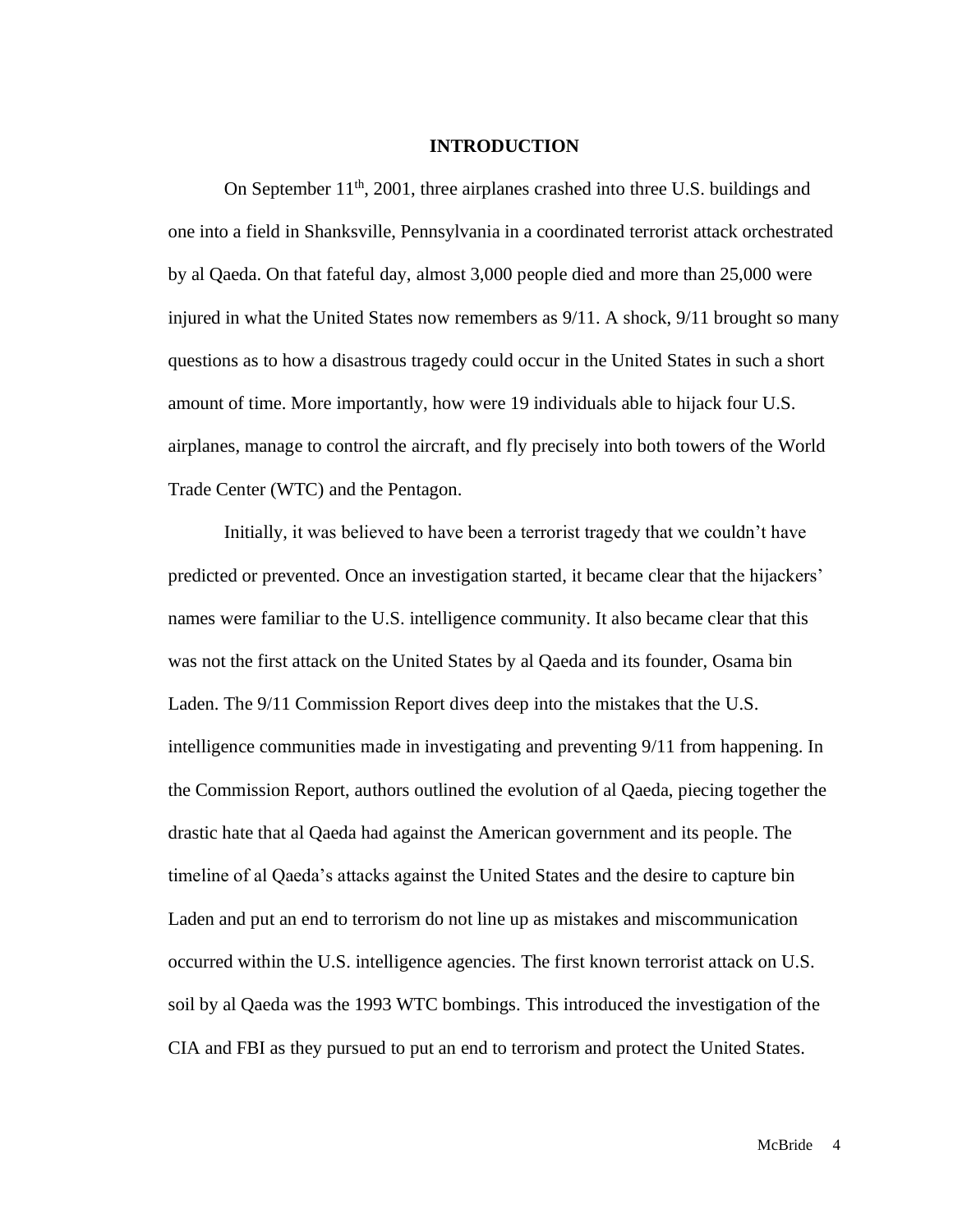#### *ROLES OF FBI AND CIA IN COUNTERTERRORISM*

The CIA and FBI both have very different roles in combatting terrorism. As members of the U.S. Intelligence Community, they are assigned different geographical locations of the world and to different tasks. The CIA's role in counterterrorism is to collect information on foreign countries and foreign individuals that might contradict the security of the U.S.  $<sup>1</sup>$  The FBI, on the other hand, has law enforcement authority that can</sup> act on preventing domestic and international terrorism. <sup>2</sup>

Because President Clinton's administration and the CIA failed to connect bin Laden to the masterminds behind the 1993 WTC bombings, al Qaeda continued their aggression and threats against the United States. We saw this aggression escalate into a future attack on the U.S. Embassies in Kenya and Tanzania in 1998, which, again, was a failure of intelligence collecting and analyzing. The aggression continued in 2000 when al Qaeda attacked the *USS Cole* in Yemen in October. All these attacks were investigated by the CIA and the FBI and in the investigation, a series of intelligence was brought forth about the co-conspirators involved in 9/11.

The CIA established a counterterrorism division in the 1980s with analysts and agents who collected intelligence on these attacks. The structure of intelligence sharing and analyzing in the CIA contributed to the prevalence of the 9/11 attacks as urgent intelligence was not further investigated, nor was it shared with the FBI for further action. <sup>3</sup> Because of the CIA, terrorists Newaf. al Hazmi and Khalid al Mihdhar were able

<sup>1</sup> Federal Bureau of Investigation, How does the FBI differ from the Central Intelligence Agency?

<sup>&</sup>lt;sup>2</sup> Federal Bureau of Investigation, What is the FBI's role in combating terrorism?

<sup>3</sup> Office of the Inspector General, A Review of the FBI's Handling of Intelligence Information Related to the September 11 Attacks.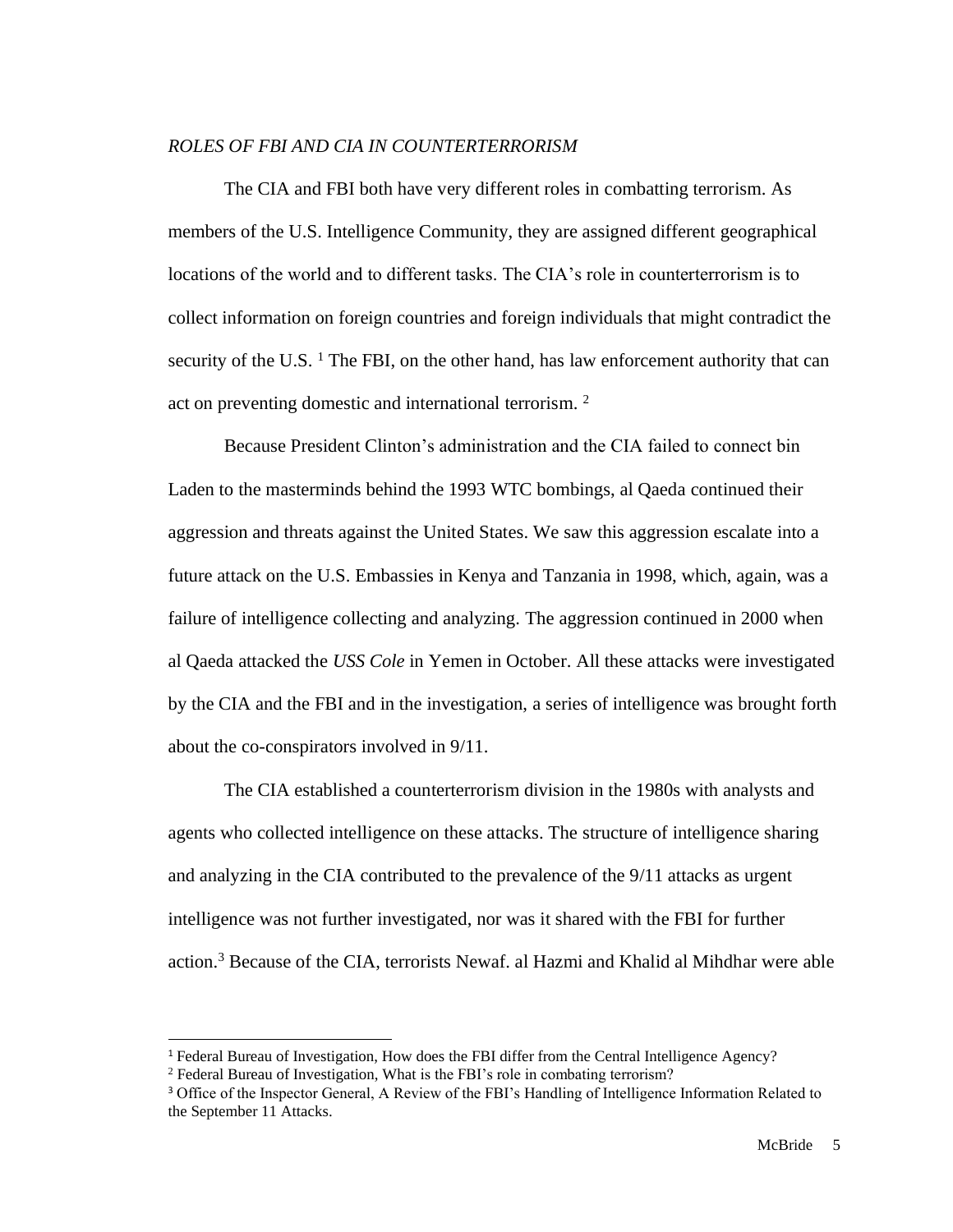to stay in the U.S. for several months, attend aviation academies across the country, and plot their attacks on U.S. soil. Additionally, the CIA misjudged the bombings of the U.S. Embassy in Kenya by failing to investigate a report made by a whistleblower who warned them of the attacks.<sup>4</sup>

Similarly, to the CIA, the FBI failed to prevent the 9/11 attacks as they neglected a further investigation on intelligence that was brought forth to the New York headquarters. The FBI failed to acknowledge the lack of resources and training that was provided to their analysts. This contributed to the misjudgment of urgent intelligence and the proper recording of official intelligence. Urgent concerns regarding the terrorists of 9/11 were brought to the FBI in 2000 through the Phoenix Electronic Communication, however, it was ignored by an entry-level analyst who prioritized other things. The failure to acknowledge the internal mistakes the FBI made leading up to 9/11 contributed to the fateful day.

Lastly, President Clinton and President Bush also failed to protect the United States against al Qaeda in their separate ways. President Clinton was a weak commanderin-chief who did not retaliate when terrorists attacked the U.S. the first time in 1993, and then again in 1998, and 2000. President Bush, on the other hand, did not emphasize the urgency of al Qaeda when he took office shortly after the *USS Cole* attacks occurred. He didn't thoroughly investigate President Clinton's experience with al Qaeda and terrorism, which should have raised red flags right away.

Individuals involved in 9/11 and the *USS Cole* attacks were present on U.S. soil in San Diego, California, and Phoenix, Arizona on the FBI, and CIA's radar. Why weren't

<sup>4</sup> Commission on Terrorist Attacks upon the United States, *The 9/11 Commission Report*, Chapter 4.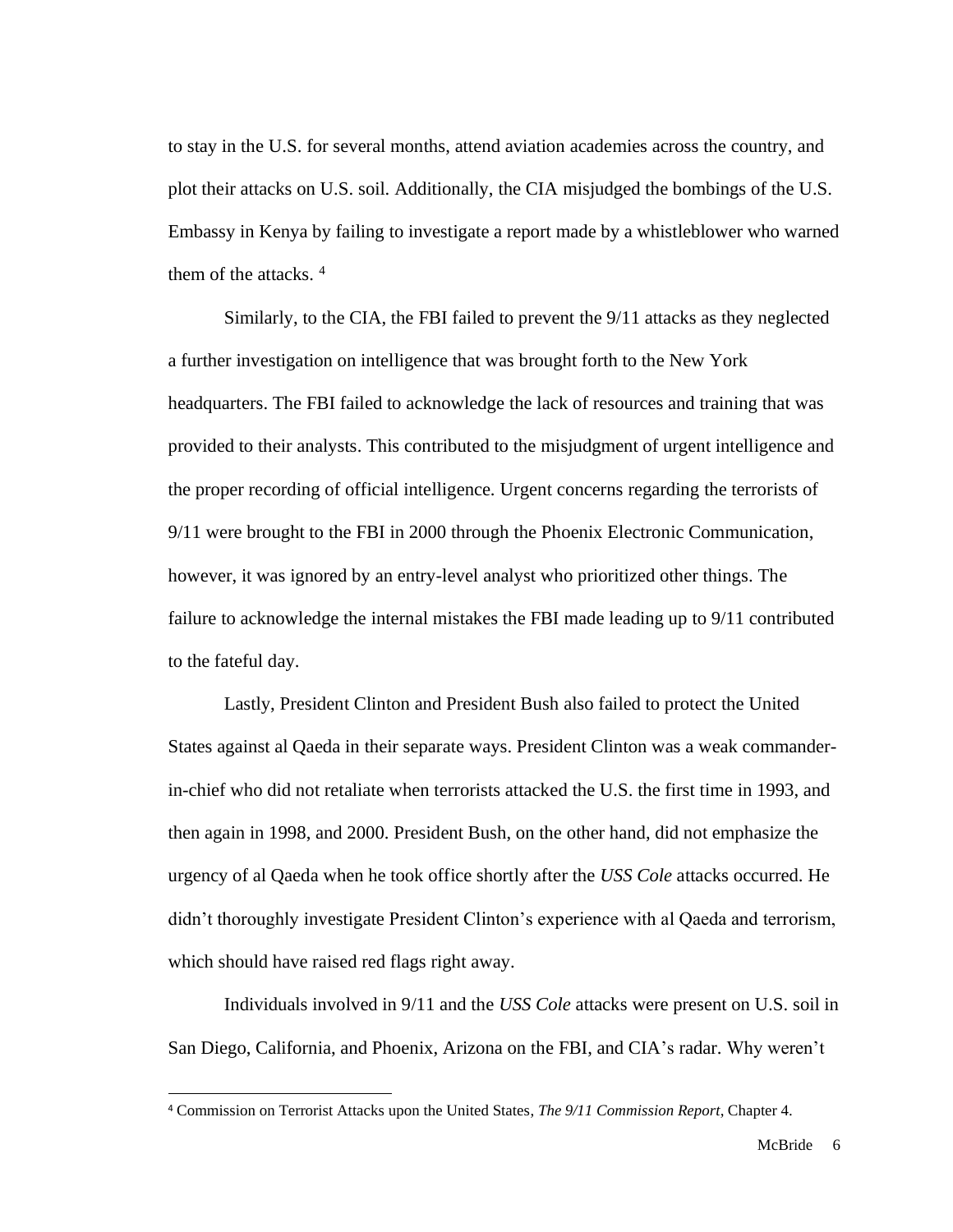they weren't arrested for their connections and participation in previous terrorist attacks before 9/11? How come the U.S. didn't retaliate those attacks? It was because intelligence was not shared between agencies and was not emphasized as urgent by the Presidential Administrations.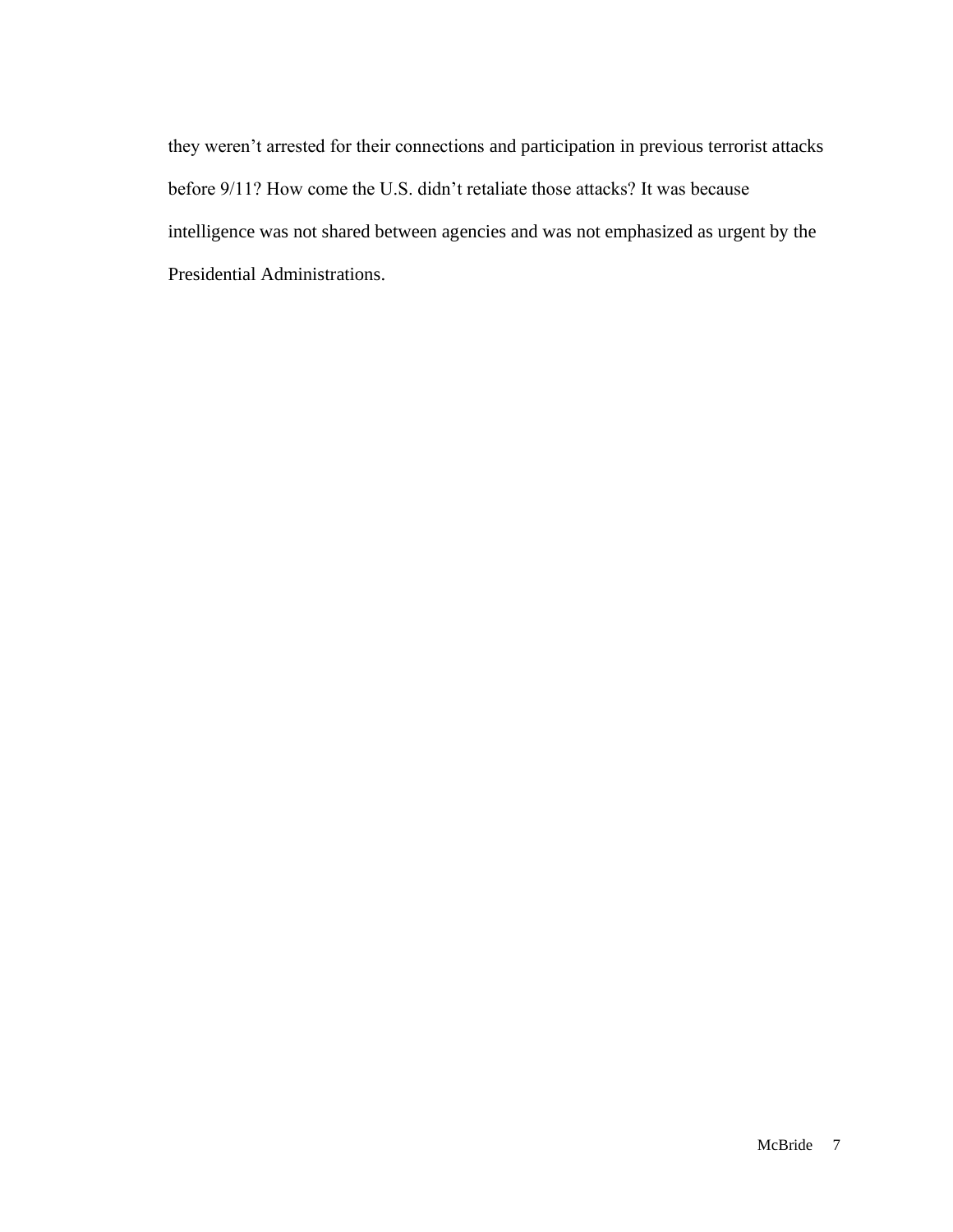#### **CHAPTER 1 – THE CIA**

The Central Intelligence Agency was constructed under the National Security Act of 1947 and signed into law by President Harry Truman. It wasn't until 1986 that the CIA established the Counterterrorism Mission Center. Rising concerns for terrorism escalated after bin Laden expressed his anger towards U.S. involvement in the Afghanistan War with the Soviet Union, and in other Middle Eastern affairs. Bin Laden appeared on the CIA's radar as early as 1988 when al Qaeda was founded in Pakistan in response to the Soviet-Afghan war. In the early 1990s, bin Laden was seen as an aggressive threat to the U.S. as he incited several direct and indirect attacks against the U.S., all prompting the foreshadowing of the 9/11 attacks.<sup>5</sup> If the CIA about bin Laden, how did they fail to act on threatening intelligence involving bin Laden and al Qaeda? After the 9/11 attacks, the United States Department of Justice investigated the intelligence that the CIA had on al Qaeda. Investigative results show that there was a large amount of miscommunication between the CIA and the FBI. Intelligence that was brought to the attention of the CIA was either mishandled by the CIA or withheld from the FBI. Furthermore, detailed intelligence on the planning and execution of 9/11 was either disregarded or handled poorly. As the U.S. Department of Justice investigated the situation between the CIA and the FBI, several employees were found to be at fault.

I will be analyzing key cases and intelligences that determines how bin Laden's anger towards U.S. was mishandled and/or neglected by the CIA. As early as 1991, red flags were raised when bin Laden was expelled from Saudi Arabia for his antigovernment threats and attacks. A series of bin Laden's threats started when he was

<sup>5</sup> Commission on Terrorist Attacks upon the United States, *The 9/11 Commission Report*, 55.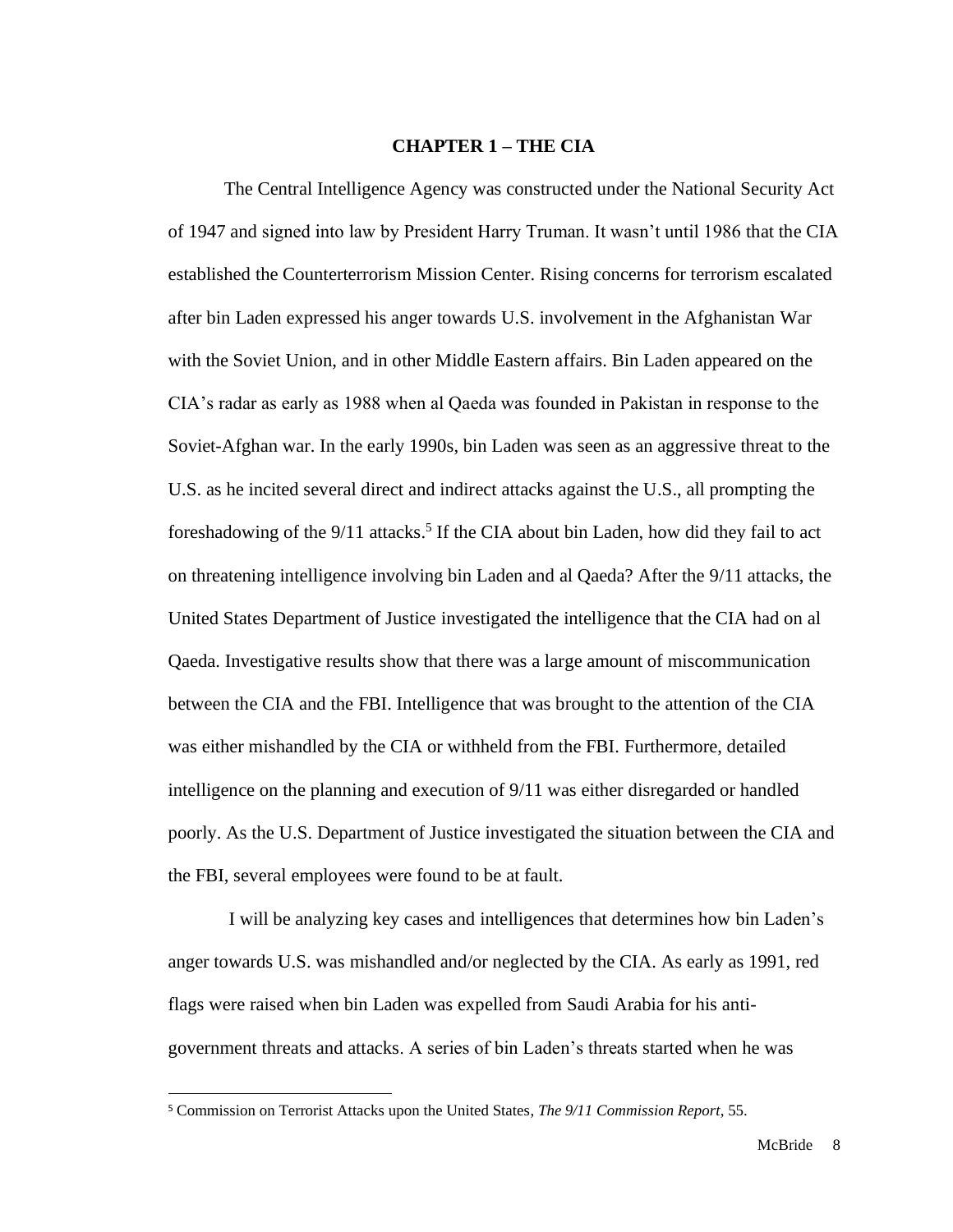linked to financing a Yemeni terrorist group that targeted U.S. troops in Aden, Yemen in 1992. It wasn't until 1993 when the CIA started collecting intelligence on bin Laden that was enough to put his name on the CIA TIPOFF watchlist, a record of all terrorists who have been placed on the CIA's watchlist at any time in history.<sup>6</sup> A series of physical attacks and threats continued as did the growing concept of attacking the WTC with commercial planes, but why didn't the CIA prevent the four 9/11 attacks?

#### *1993 WTC BOMBINGS, HAZMI AND MIHDHAR*

In February of 1993, the first attack on U.S. soil occurred since Pearl Harbor took place. Ramzi Yousef, a member of al Qaeda, parked a van in the garage of the World Trade Center and detonated it. This bomb killed 6 people, wounded 1,000, and destroyed the infrastructure in the South WTC building. In the investigation conducted by the FBI, the van was linked back to al Qaeda member, Mohammad Salameh. This led the FBI to the arrest of Yousef and his co-conspirators, Eyad Ismoil, who was involved. In a statement, Yousef regretted his failure to knock down both towers as it was his initial mission in 1993. Upon a further investigation into Yousef and his co-conspirators, the FBI came across the Bojinka plot that detailed an attempted assassination of Pope John Paul II, the bombings of eleven commercial planes and the CIA headquarters.<sup>7</sup> This intelligence led to more al Qaeda co-conspirators, Khalid Mihdhar and Newaf al-Hazmi.

Bin Laden's name was circulating with the notion of terrorism and the CIA failed to connect his connection to Yousef. The connection between the 1993 WTC bombings and bin Laden could have been made through Yousef's cousin, Khalid Sheikh

<sup>6</sup> Commission on Terrorist Attacks upon the United States, *The 9/11 Commission Report*, 109.

 $<sup>7</sup>$  Mazzetti, "Portrait of 9/11 'Jackal' Emerges as He Awaits Trial."</sup>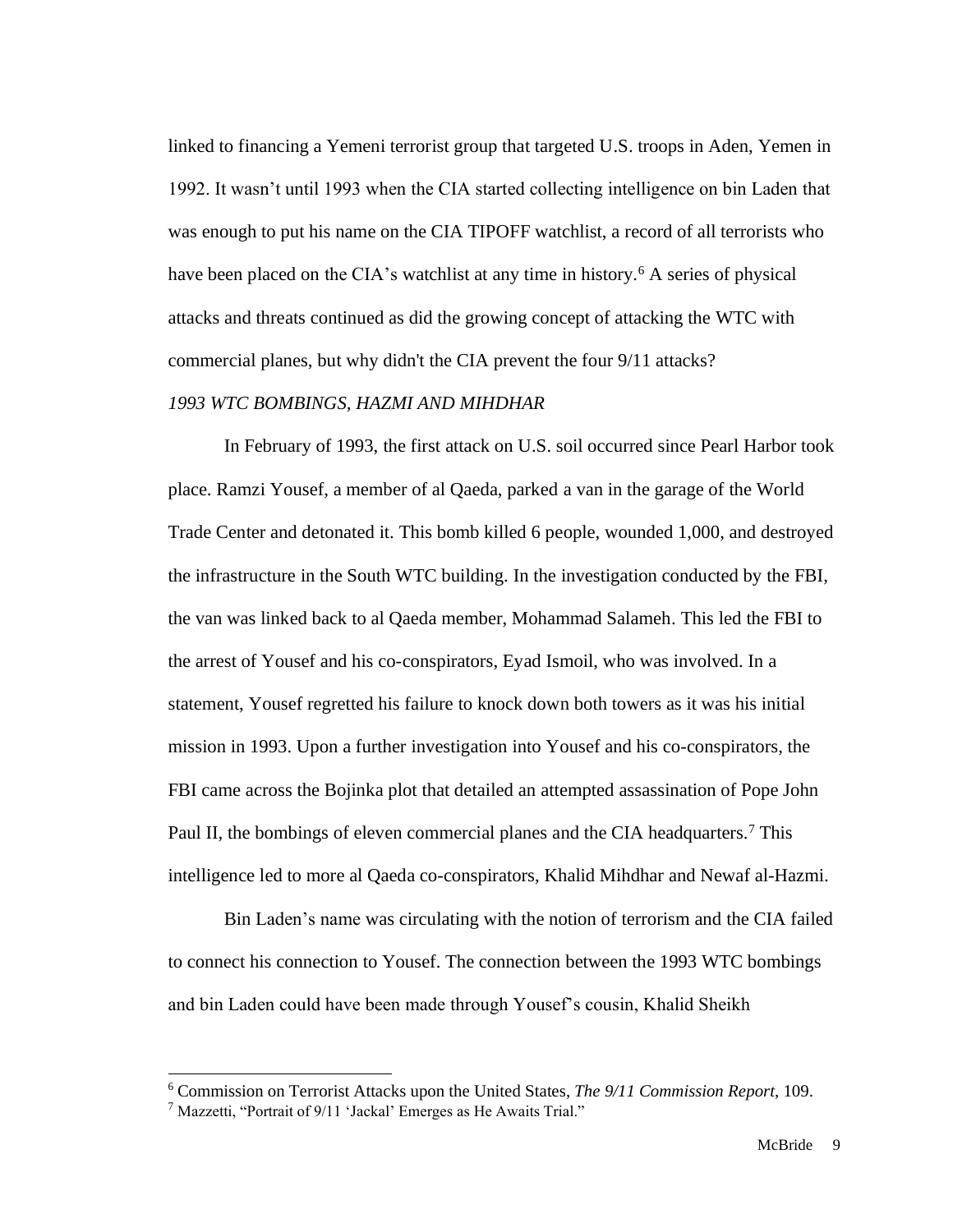Mohammed, a member of al Qaeda since 1999. Both bin Laden and Mohammed were across Europe and Africa providing terrorist-training facilities and recruiting individuals from impoverished and poor cities and villages.<sup>8</sup> The drastic failure to acknowledge the intent of Yousef's mission, his Bojinka plot, and the connection between the 1993 terrorists to al Qaeda and bin Laden, led to the foreshadowing and plot of the 9/11 attacks. Yousef was arrested in 1997 for his involvement in the 1993 WTC bombings and for plot to 'blow up' 11 aircrafts. Despite being arrested, Yousef and his co-conspirators, one of them being bin Laden, were not investigated further by the CIA.

#### *ALEC STATION*

Shortly after the 1993 World Trade Center attacks, bin Laden's name was linked to financing radical Islamists who were targeting U.S. landmarks, buildings, and people. The CIA Counterterrorism Center established a special group of FBI and CIA agents, called ALEC Station, in 1996 to track bin Laden.<sup>9</sup> ALEC Station was established with the intent of preventing any possible attacks by bin Laden, and focused solely on tracking bin Laden and his followers. The CIA was able to officially track bin Laden to several attacks, co-conspirators, and threats involving the U.S. by using ALEC station. He was linked to several Jihadist attacks such as the 1993 WTC bombings, the mastermind of the 1993 WTC bombings, the Blind Sheikh, and to the Kuala Lumpur al Qaeda Summit meeting, a meeting to plot an attack on the U.S. <sup>10</sup> A series of bin Laden's threats and attacks towards the United States will be outlined in this chapter.

*U.S. EMBASSY BOMBINGS IN KENYA AND TANZANIA*

<sup>8</sup> Maranzani, "How U.S. Intelligence Misjudged the Growing Threat Behind 9/11."

<sup>&</sup>lt;sup>9</sup> Central Intelligence Agency, "MFR04017164."

<sup>10</sup> Commission on Terrorist Attacks upon the United States, *The 9/11 Commission Report*, 109.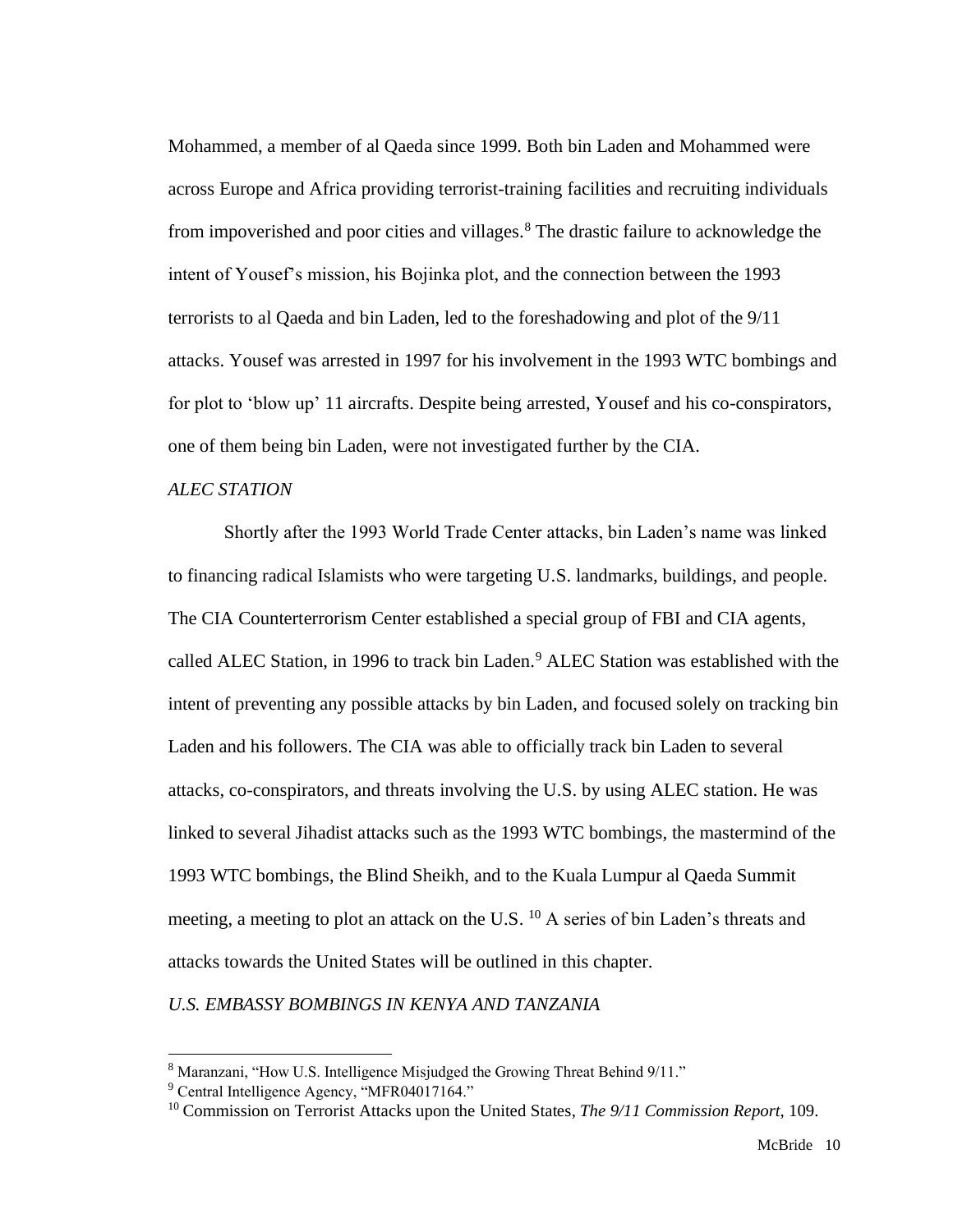ALEC station was able to gather a series of intelligences that targeted bin Laden and his growing threats towards the U.S. In 1998, ALEC station was involved in the investigation of bin Laden's ties to the bombings of U.S. Embassies in Kenya and Tanzania in February that killed 224 and injured over 4,000. Prior to the actual attacks, the CIA received warnings of a plot to bomb the embassies.<sup>11</sup> Mustafa Mahmoud Said Ahmed, an Egyptian who was part of the plot of the U.S. Embassy bombings, entered the U.S. Embassy in Nairobi and confessed to a CIA agent of a plot to attack the U.S. Embassies. The U.S. State Department denied any warnings of the threats towards the embassies; however, a few weeks prior to the attacks, security in the Kenyan embassy was heightened. <sup>12</sup> It is questionable whether the State Department or the CIA knew about the attacks, given the strange behavior providing extra security. Putting the puzzle together, it can be inferred that heightening security in the embassies was potentially incited by the CIA as it was revealed "that they could not rule out the possibility that Mr. Ahmed's threats were serious. But they said that the threats might also be a sophisticated ploy by terrorists to observe and then counter the defenses the embassy would take against a possible attack." <sup>13</sup> Contradictory to the U.S. State Department's denial of any warnings made by a whistleblower, reports do reveal that the CIA was aware of Ahmed's intelligence and acted with heightened security. They might have denied such warnings as they might have been investigating the report and al Qaeda's involvement. Despite having the intelligence, the CIA was able to holistically build a report of al Qaeda's threats and warnings, but failed to effectively respond to the threats, hence the successful

 $11$  Bonner & Risen, "Nairobi Embassy Received Warning of Coming Attack."

<sup>12</sup> Bonner & Risen, "Nairobi Embassy Received Warning of Coming Attack."

<sup>&</sup>lt;sup>13</sup> Bonner & Risen, "Nairobi Embassy Received Warning of Coming Attack."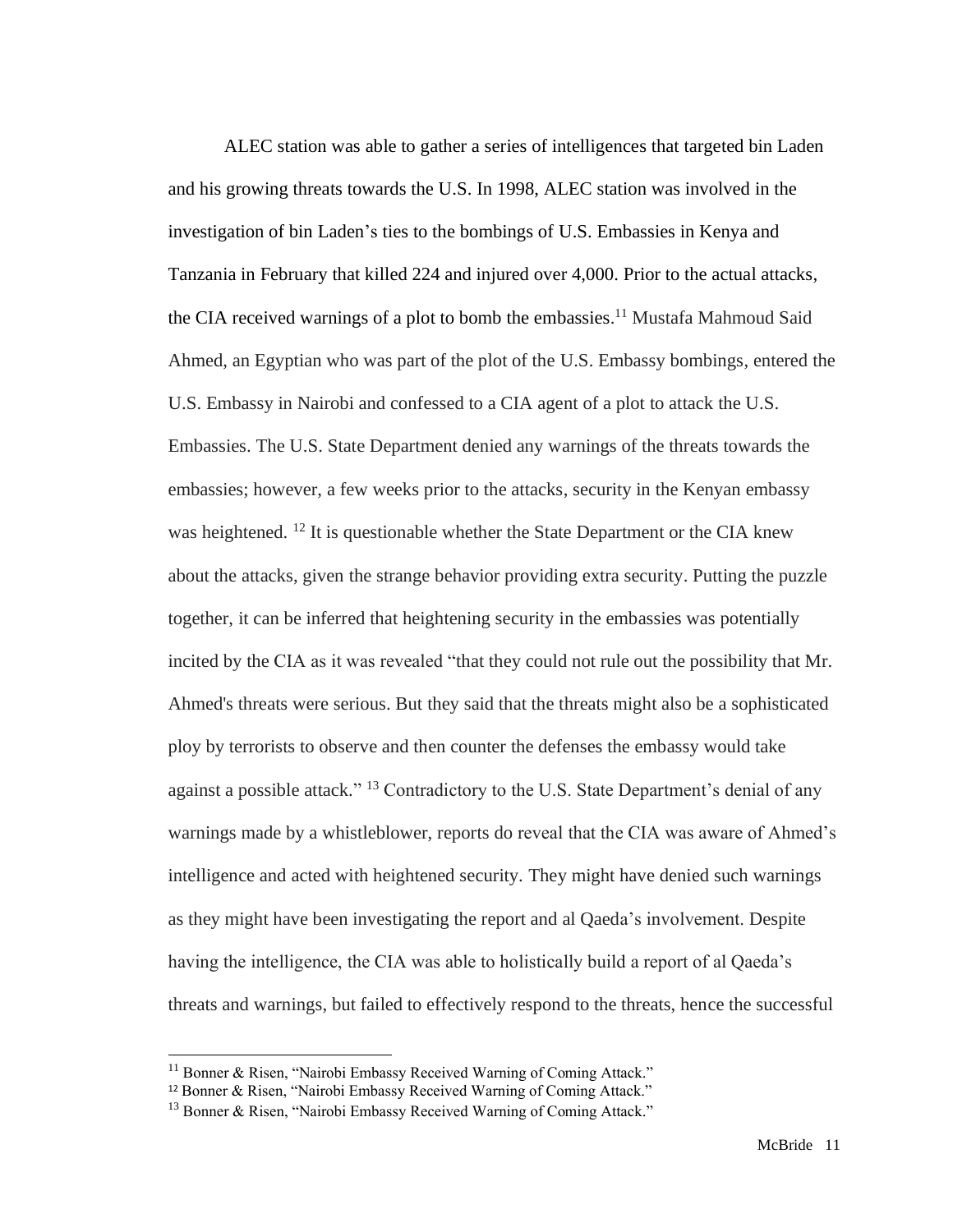attacks. Given Ahmed's warnings and their previous investigations on al Qaeda, the CIA should have reported to the FBI the root of the issue: the terrorists.

#### *KUALA LUMPUR AL QAEDA SUMMIT MEETING*

In response to the U.S. Embassy bombings in Africa, the CIA were able to track several of bin Laden's co-conspirators: al-Hazmi and Mihdhar. Intelligence retrieved from the embassy investigation led the CIA to the Kuala Lumpur al-Qaeda Summit in 2000. This Summit consisted of high-level terrorists participating in a negotiation and plot of attack on the United States. The few plots conceived during the Summit were later executed in October of 2000 on the *USS Cole,* and on 9/11. In further investigation, the CIA utilized Malaysian authorities and requested video surveillance; however, there was a failure in the audio. It was later discovered that the summit detailed how the terrorists would board the plane, where they would sit, and how they would gain access to the cockpit to gain control of the aircraft. In the investigation of the summit later in 2001, the commission acknowledged that the CIA did not escalate a follow-up or a response to the Summit. While the investigation on the summit did not help the CIA with preventing 9/11, photographs of the participants brought to their attention of several watchlist terrorists meeting up in a hotel.<sup>14</sup> Additionally, the CIA was able to intercept a phone call between Mihdhar, from San Diego to Yemen where Hazmi was. When presented with this information, the CIA connected bin Laden to the phone number used by Mihdhar. Despite the failure in audio and the lack of intelligence the CIA was able to obtain from

<sup>14</sup> Commission on Terrorist Attacks upon the United States, *The 9/11 Commission Report*, 159.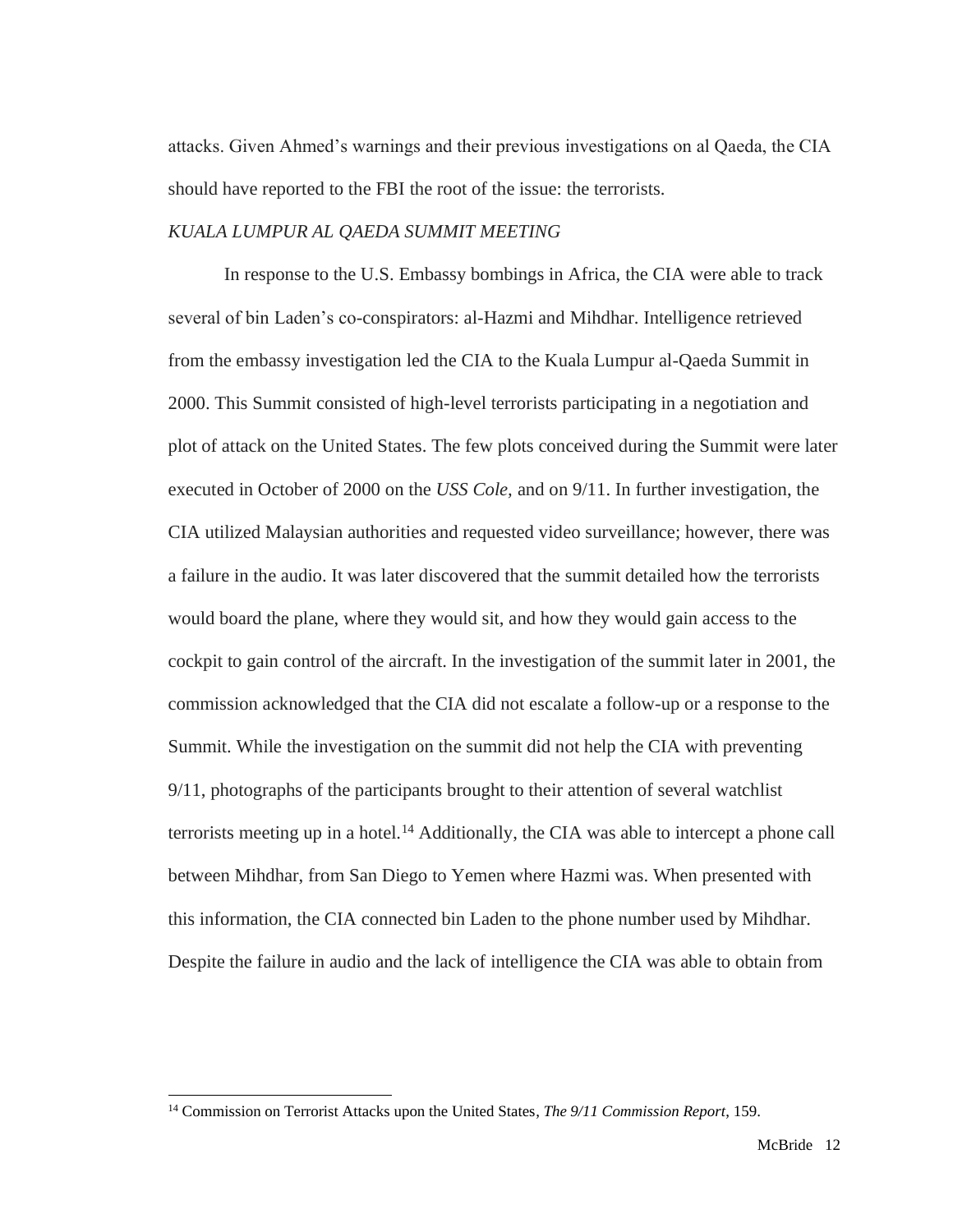the meeting, it should have set off several red flags as many of the CIA's watchlist terrorists, such as Hazmi, Mihdhar, and bin Laden. 15

The failure to report this meeting, and its participants, to the FBI, the Immigration and Naturalization Security, and the State Department, gave way for these men to continue to execute their plot later known as 9/11, and the attacks on the *USS Cole.* <sup>16</sup> In a report by the National Commission on Terrorist Attacks Upon the United States, the CIA's failures are outlined as

"Desk officers at the CIA's Bins Laden unit did not have 'cases' in the same sense as an FBI agent who works an investigation from beginning to end. Thus, when the trail went cold after the Kuala Lumpur meeting in January 2000, the desk officer moved on to different things. By the time the March 2000 cable arrived with information that one of the travelers had flown to Los Angeles, the case officer was no longer responsible for follow-up. While several individuals at the Bin Laden unit opened the cable when it arrived in March 2000, no action was taken." $17$ 

It is evident that when the investigation of the Summit meeting went cold, so did the entire investigation on al Qaeda. Because of a dead-end, the terrorists involved in the Summit meeting were never stopped or further investigated, giving them leeway to execute their 9/11 and *USS Cole* plot. Additionally, the CIA failed to share this intelligence with the FBI despite rising concerns about the severity of the threats made to

<sup>&</sup>lt;sup>15</sup> Office of the Inspector General, A Review of the FBI's Handling of Intelligence Information Related to the September 11 Attacks.

<sup>16</sup> Gilmore, "What if…"

<sup>17</sup> Commission on Terrorist Attacks upon the United States, *The 9/11 Commission Report*, 254.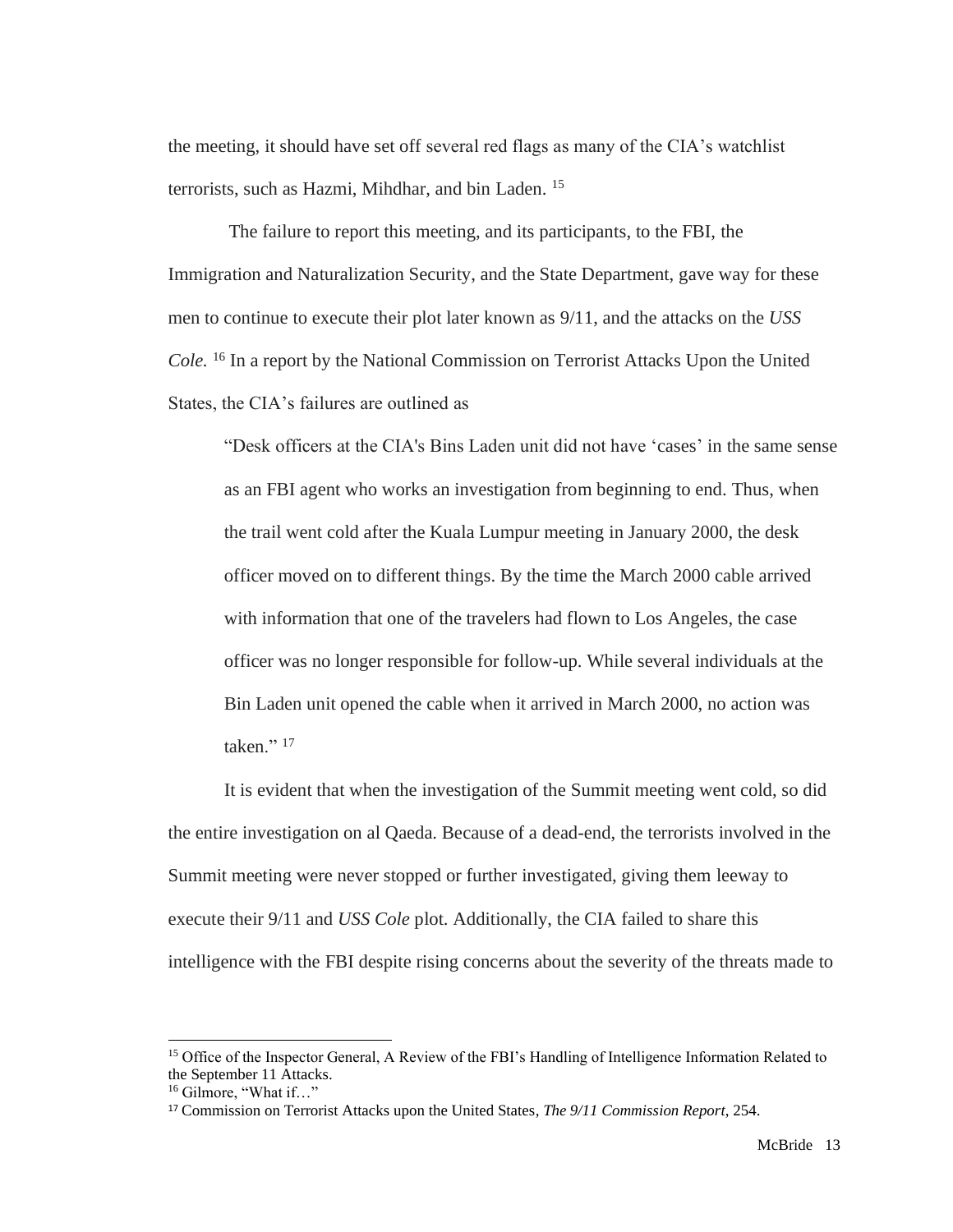the United States. According to the 9/11 Commission, "the CIA's zone defense concentrated on 'where,' not 'who.' Had its information been shared with the FBI, a combination of the CIA's zone defense and the FBI's man-to-man approach might have been productive."<sup>18</sup> This led to the failure to prevent Hazmi and Mihdhar from entering the United States to attend aviation school, which would then further prevail the fate of the U.S. on 9/11.

The failure to watch the two terrorists, Hazmi and Mihdhar, led to additional intelligence failure as they entered the U.S. 10 days after the Summit meeting to attend aviation school and take English courses. Hazmi and Mihdhar were able to arrive in Los Angeles because they had support from the U.S. Muslim community at the King Fahd Mosque in Culver City. <sup>19</sup> The two individuals were tracked by the CIA to California and were on the CIA's radar after the Summit meeting in Malaysia, however, according to the  $9/11$  Commission Report, the CIA never followed up with this intelligence. <sup>20</sup> Unfortunately, the action taken upon the two men was not initiated until August of 2001 when they were finally added to the terrorist watchlist, but that was about it. The CIA claims no responsibility for those on the watchlist, as they state "CIA is a more passive participant in the watchlist. The issue of whether the CIA should have shared more information with the watchlist pre-911 is something that could be debated 'all day.' CIA's failure to watchlist Mihdhar was a 'screw-up.' CIA is an intelligence organization - it is not CIA's responsibility to keep a list of who cannot enter the U.S." <sup>21</sup> Despite their role

<sup>18</sup> Commission on Terrorist Attacks upon the United States, *The 9/11 Commission Report*, 254.

<sup>19</sup> Commission on Terrorist Attacks upon the United States, *The 9/11 Commission Report*, 216.

<sup>20</sup> Commission on Terrorist Attacks upon the United States, *The 9/11 Commission Report*, Chapter 7.

 $21$  Central Intelligence Agency, "MFR04017164."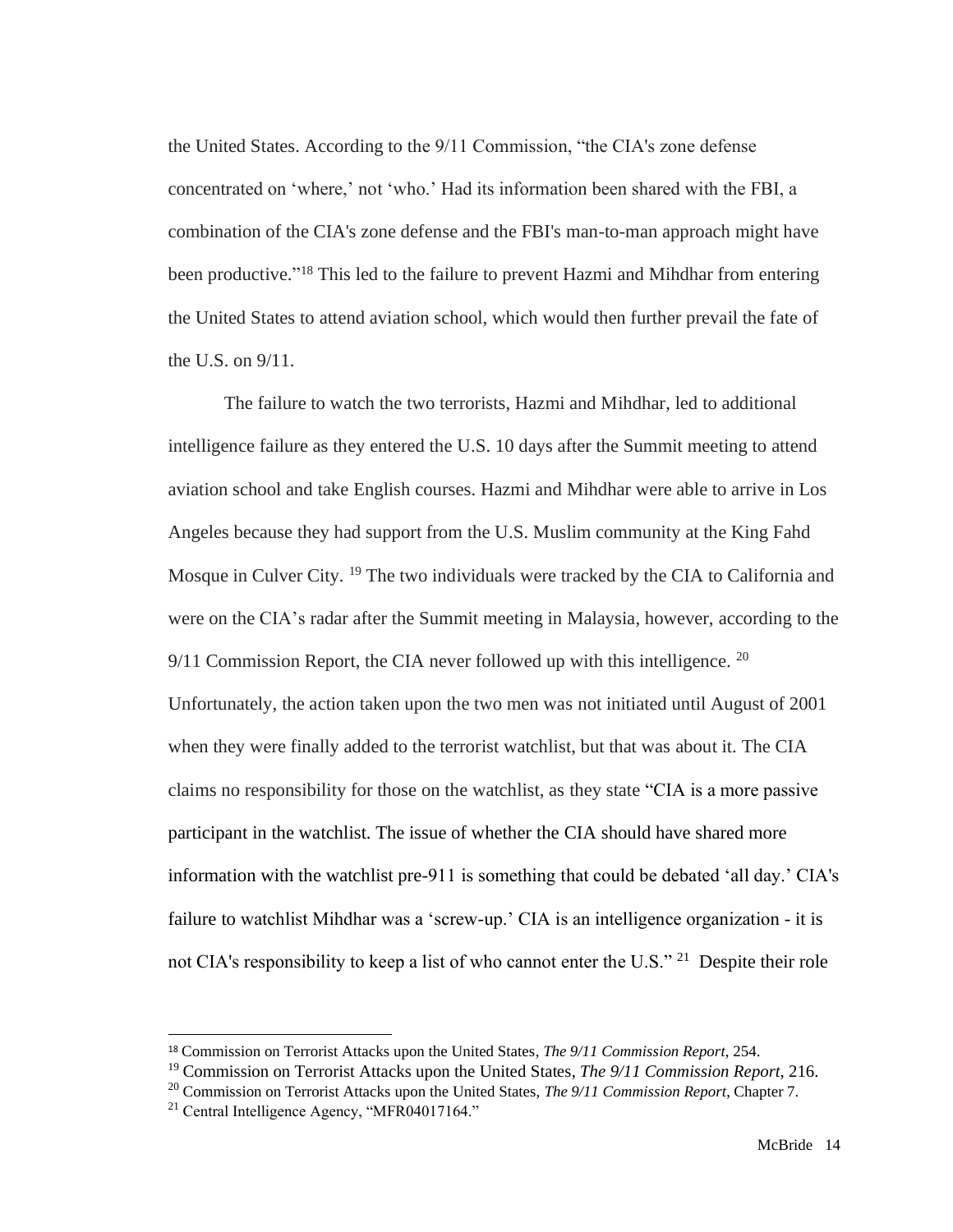in the watchlist, Mihdhar's name should raise red flags in the *USS Cole* and the Summit investigations.

Why did the CIA fail to connect intelligence over the course of the 1990s, and why was the FBI not made aware of such urgent and threatening intelligence? In response to a lawsuit brought by Congress, the Department of Justice investigated the misconnections and intelligence failures of the CIA and FBI. Under federal law, the CIA is an agency that collects foreign intelligence on crimes and people, and the FBI is to protect the country from attack.<sup>22</sup> Intelligence regarding any sort of terrorism threat should be shared with the FBI for further enactment on prevention. In the case of bin Laden and al-Qaeda, that did not occur for several reasons.

#### *CIA AND FBI SECRET WAR*

Serving as the head of the ALEC station, Michael Scheuer had the responsibility to share any urgent and threatening information with the FBI to further prevent any harm inflicted on the US. It is inferred by Lawrence Wright, author of the *Looming Tower,* that the CIA might have tried to keep their intelligence on Mihdhar and Hazmi quiet because they saw the two men as possible inside sources for the CIA on al-Qaeda. John O'Neill, FBI's counterterrorism expert, and Special Agent, was aware of the intelligence that the CIA had, but could not legally act upon the intelligence. O'Neill believed that the CIA was working with Saudi intelligence to further remove the FBI from the equation.<sup>23</sup>

Furthermore, a secret war was potentially at fault for the miscommunication between Scheuer and O'Neill. According to Lawrence Wright, author of the *Looming* 

<sup>&</sup>lt;sup>22</sup> Federal Bureau of Investigation, How does the FBI differ from the Central Intelligence Agency?

<sup>23</sup> Wright, *The Looming Tower*, 355.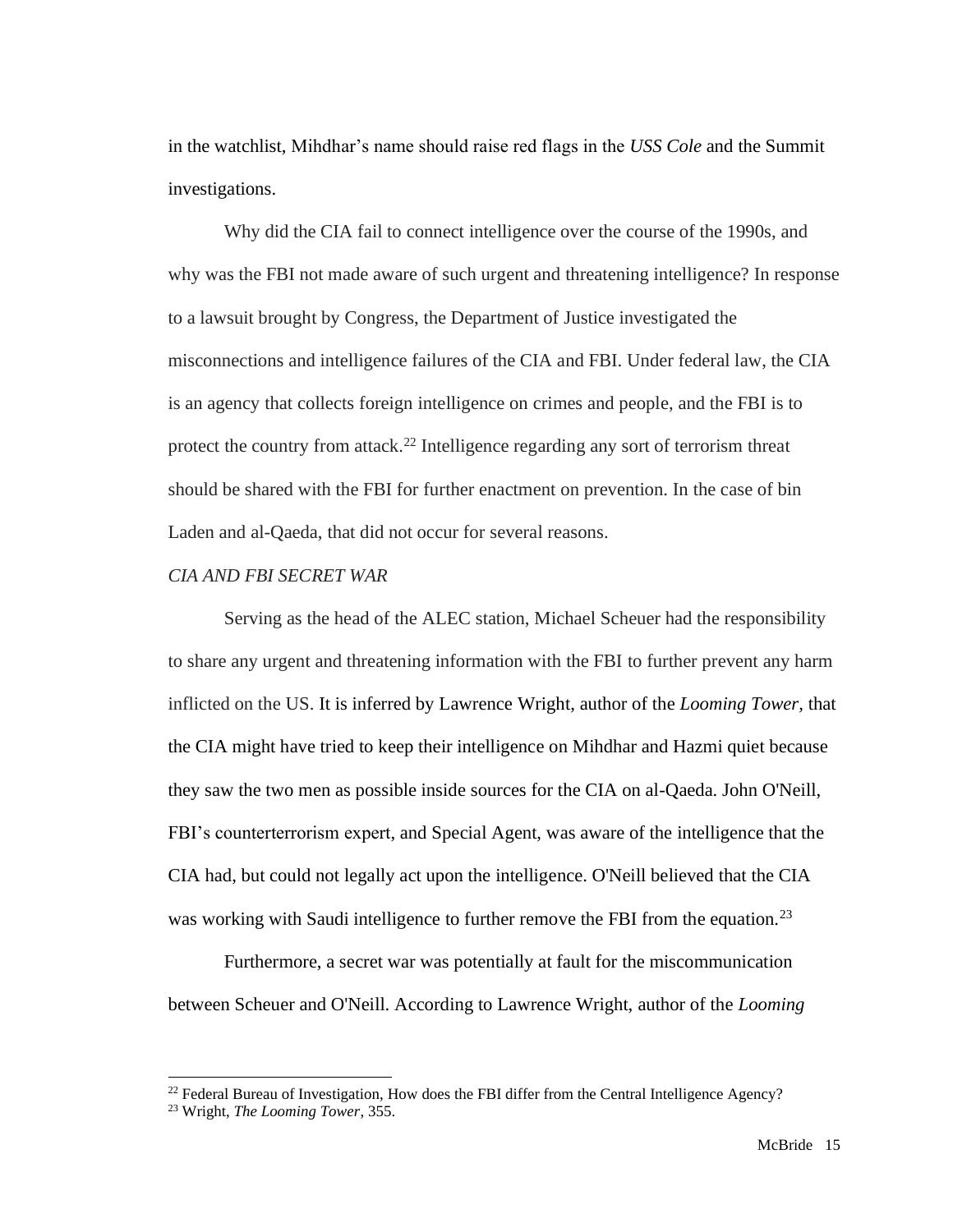*Tower,* Scheuer believed that O'Neill was not reliable with intense and urgent intelligence as he has been reported sharing intelligence while under the influence of alcohol in Russia. It was reported that Scheuer strongly disliked O'Neill and didn't his abilities to handle such intense and high-level information. He believed that the FBI was "too blundering and indiscriminate to be trusted with sensitive information." <sup>24</sup> Furthermore, he believed that a formal response to intelligence could further compromise confidential information with foreign services. The CIA was primarily concerned with the conflicts that would arise with the FBI and the so-called foreign services. <sup>25</sup> The Department of Justice concluded in their investigation report that

"the FBI had at least five opportunities to learn about [Hazmi and Mihdhar's] presence in the United States and to seek to find them before September 11, 2001. Most of the cause for these lost opportunities involved systemic problems. [The U.S. Department of Justice] found information sharing problems between the CIA and the FBI and systemic problems within the FBI related to counterterrorism investigations...Our review also found that the CIA did not provide information to the FBI about Hazmi and Mihdhar when they should have and we believe the CIA shares significant responsibility for the breakdown in the Hazmi and Mihdhar case. However, the FBI also failed to fully exploit the information that was made available to them." <sup>26</sup>

<sup>24</sup> Wright, *The Looming Tower,"* 352.

<sup>25</sup> Wright, *The Looming Tower,* page 312.

<sup>&</sup>lt;sup>26</sup> Office of the Inspector General, A Review of the FBI's Handling of Intelligence Information Prior to the September 11 Attacks.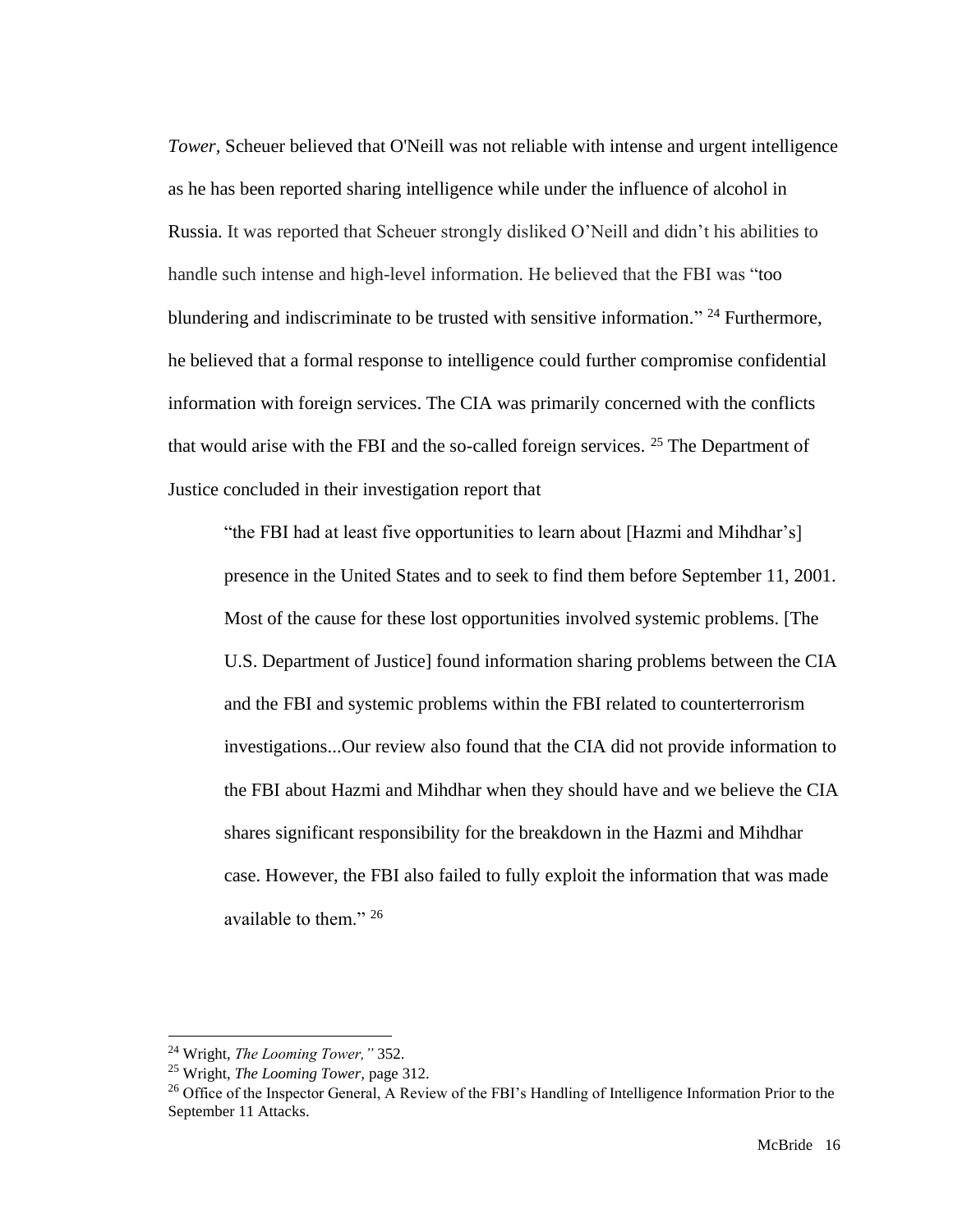Given that the CIA had a record of numerous intelligences, ranging from minuscule information to actual planning of an attack on U.S. soil. A serious letdown on the CIA's behalf was their failure to communicate their intelligence to the FBI for further action on a threat and certain individuals. A series of intelligence obtained by the CIA outlined several concerning information that could put Americans at risk. The U.S. Embassy whistleblower, Ahmed, provided the CIA with information that would put many individuals at risk. The CIA failed to share that information with any sort of agency that could protect the American people. Furthermore, the CIA failed to report the suspicious Summit meeting in Malaysia, which ended up being the meeting where 9/11 was planned. Lastly, the intelligence on Hazmi and Mihdhar was not shared with the FBI, especially O'Neill, whose priority is to detain individuals like them. If the CIA had alerted the FBI, the Immigration and Naturalization Security, or the State Department, chances are that Hazmi and Mihdhar could have been stopped long before 9/11 occurred. Additionally, the CIA's failure to connect intelligence on individuals and their affiliations also led to 9/11. 9/11 mastermind, bin Laden, was linked to Hazmi, Mihdhar, the *USS Cole attack,* the 1993 WTC bombing, and two fatwas against the U.S. The CIA did not utilize intelligence on the attacks because bin Laden was able to continue inciting threats and plots for a major attack on the U.S. If the CIA had done a thorough investigation on bin Laden and reported their intelligence to the FBI and other agencies, 9/11 might have been prevented.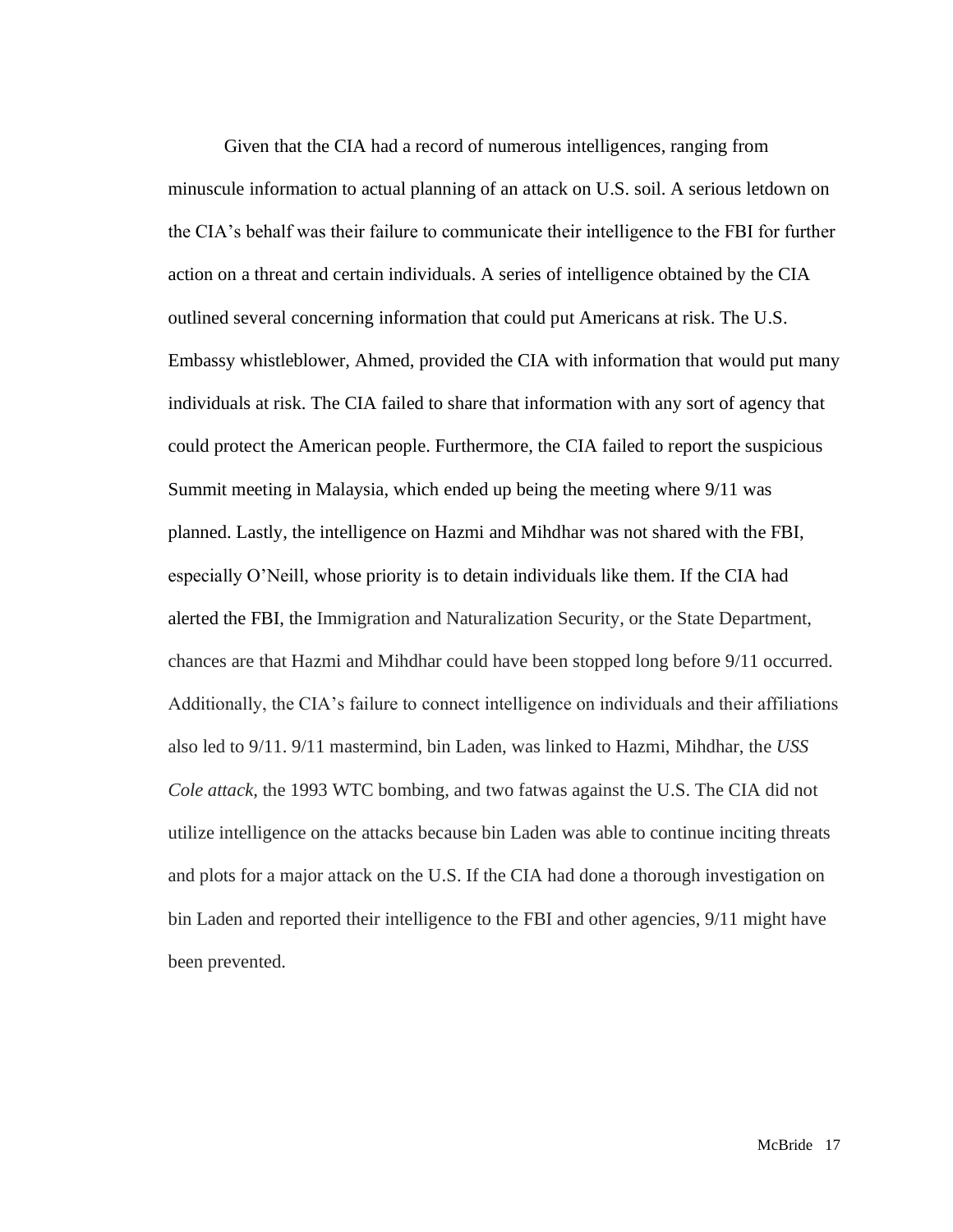#### **CHAPTER 2 – THE FBI**

Contrary to the CIA, the FBI conducts its operation within the United States by collecting domestic intelligence and responding to federal crimes. The FBI is utilized to prevent the country from terrorist attacks, data breaches, and criminal corruption.<sup>27</sup> For the last several decades, the FBI has operated with the motto, "fidelity, bravery, and integrity." During al Qaeda investigations and the rise of terrorism, the FBI has contradicted their motto, putting American lives in jeopardy, hence, 9/11.

In the case of a terrorism, the FBI is responsible for investigating and responding to two types of threats: international and domestic. Established in the 1980s, the FBI's Joint Terrorism Task Forces focus on gathering and sharing intelligence to respond to a wide variety of threats and provide security in response. <sup>28</sup> The FBI escalated their terrorism unit to a more aggressive intelligence collecting agency after the 1983 terrorist barracks attack on the United States and French military officials in Beirut, Lebanon, and the 1993 WTC bombings. In response to the growing threats of the international Jihad movement and the Summit meeting, the sharing of intelligence is essential to prevent further threats and attacks. In 1996 the FBI added the Counterterrorism Center to its already existing Joint Terrorism Task Force, escalating the importance of intelligence sharing with the CIA to prevent and respond to threats.<sup>29</sup> At this point in history, bin Laden and al Qaeda were familiar to intelligence agencies in the U.S. The FBI's ability to handle such intense and

 $27$  Federal Bureau of Investigation, What is the FBI's role in combating terrorism?

<sup>28</sup> Federal Bureau of Investigation, Joint Terrorism Task Force.

 $29$  107th Congress of the United States, The Terrorist Threat Confronting the United States.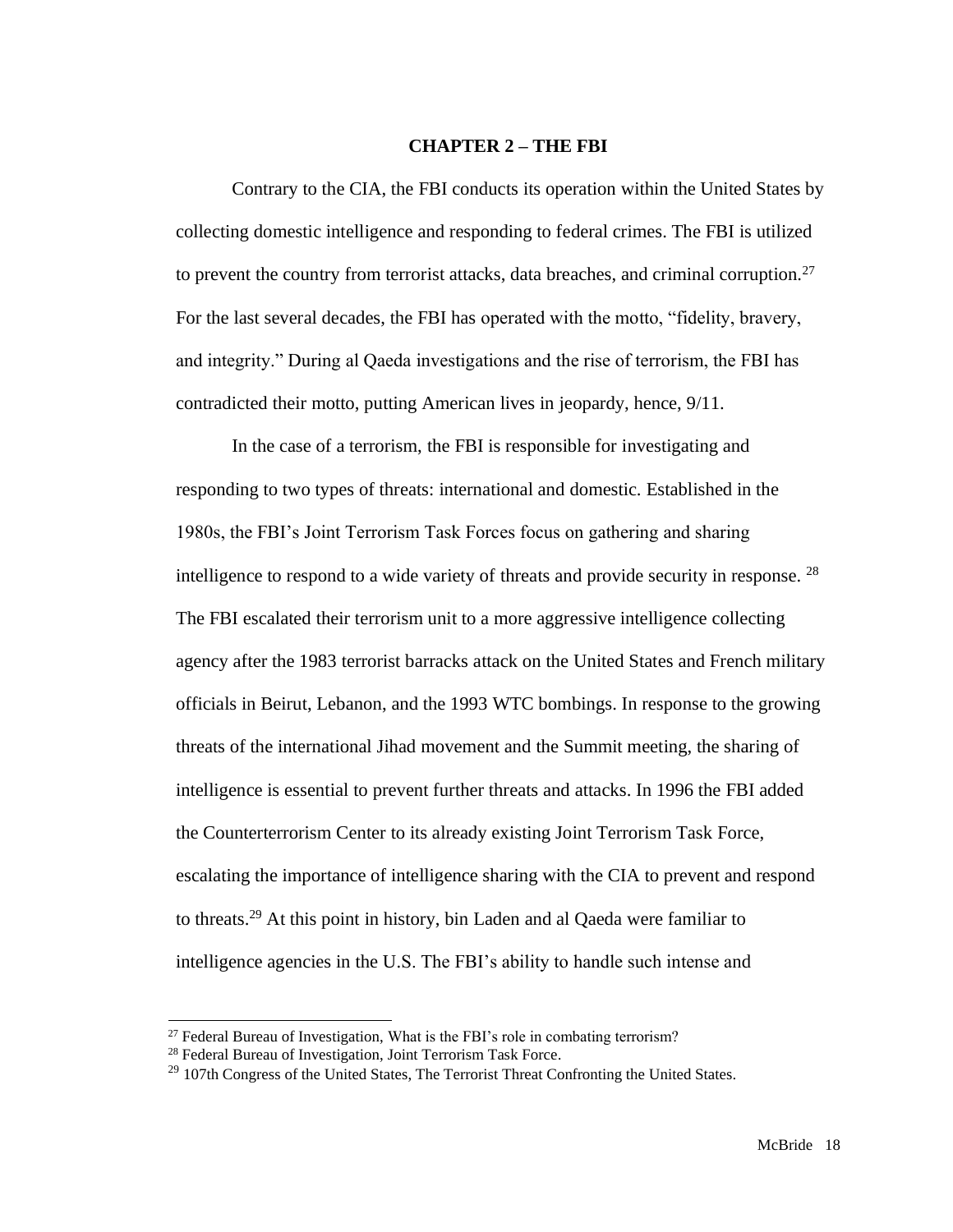information-filled cases was relatively new and technology was not sustainable for such tedious tasks. Some of the gaps in the structure of the FBI led to a failure to keep up with information on bin Laden and his co-conspirators.

#### *INTELLIGENCE COLLECTING STRUCTURE IN FBI*

Agencies in the United States have separate responsibilities when it comes to international and domestic crime. The responsibility of intelligence collecting and reaction to threats is determined based on geography. International intelligence is the responsibility of the CIA, whereas the FBI is responsible for domestic intelligence. The FBI was still adjusting its responses to collecting intelligence and responding to terrorism since it was relatively new and inconsistent for the previous two decades. The FBI was better prepared for domestic terrorism and crime responses, rather than international intelligence collecting on foreign players. In addition, the resources provided for FBI agents did not help them meet expectations as a federal law enforcement and intelligence agency. Only about 4% of the FBI's training was devoted to counterterrorism.

The structure of communication and sharing of intelligence within the FBI failed to establish communication between agents, their superiors, and with other agencies. In addition to the messy communication, computers didn't have the capabilities to store records effectively, and emails were not a reliable source of communication, making it difficult for agents to follow up on reports.<sup>30</sup> The loss of reports and intelligence allowed for Hazmi and Mihdhar, who arrived in the U.S., to continue their operations in

<sup>30</sup> Zegart, *9/11 and the FBI: The organizational roots of failure,* 170.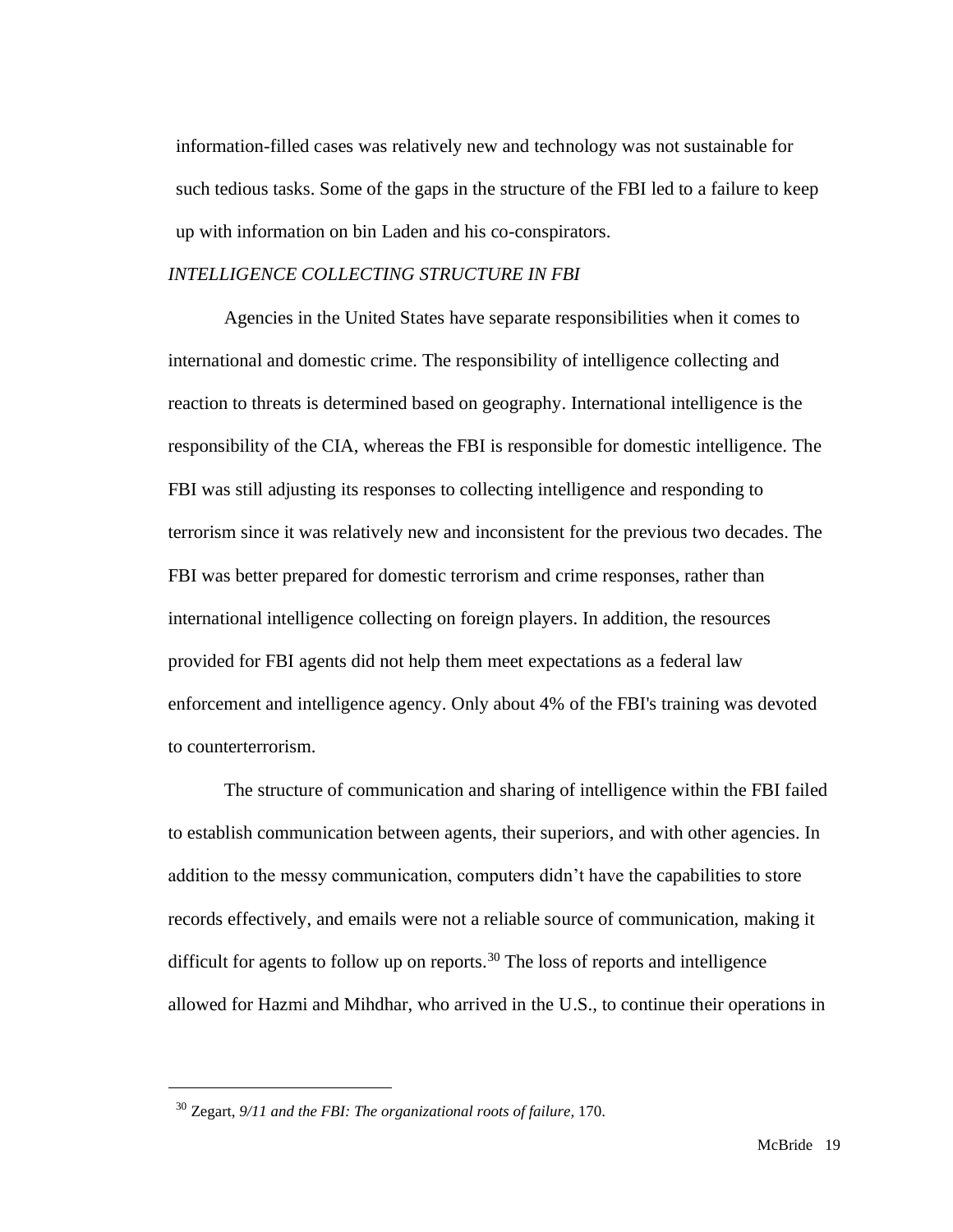the country. Because Hazmi and Mihdhar were in the U.S., it was the FBI's responsibility to collect intelligence on them. However, the FBI was missing international intelligence on the two men. The lack of communication between the FBI and the CIA, as well as the FBI's failure to collect international intelligence led to the growing terrorist issues. Upon an investigation into the sharing of intelligence "in August 2001, the FBI analyst, her supervisor, and an FBI legal expert all believed that they were not allowed to authorize a full-scale criminal investigation to find the terrorists because the original tip about al-Mihdhar had come through intelligence channels." <sup>31</sup> This agent, along with supervisors, didn't take into consideration the severity of terrorism and how to track a suspected terrorist. Because of this lack of communication, Mihdhar was able to carry on with his involvement in *USS Cole,* the Summit, and 9/11. In this article, the agent was wrong and was criticized for her lack of knowledge and understanding of agency culture.<sup>32</sup> Because of the miscommunication and misunderstanding of FBI agents, individuals who had a large contribution to the plot were able to continue their plan for attack. Small or large threats that contributed to 9/11 made a large impact on the severity and execution of the plot.

The FBI became aware of Hazmi and Mihdhar's connection to the Summit meeting in Malaysia while the meeting was still taking place. Shortly after the Summit meeting intelligence on Hazmi and Mihdhar was shared with the FBI in January of 2000. The CIA shared surveillance of in Los Angeles and records of Mihdhar's visa

<sup>31</sup> Zegart, *9/11 and the FBI: The organizational roots of failure,* 171.

<sup>32</sup> Zegart, *9/11 and the FBI: The organizational roots of failure,* 171.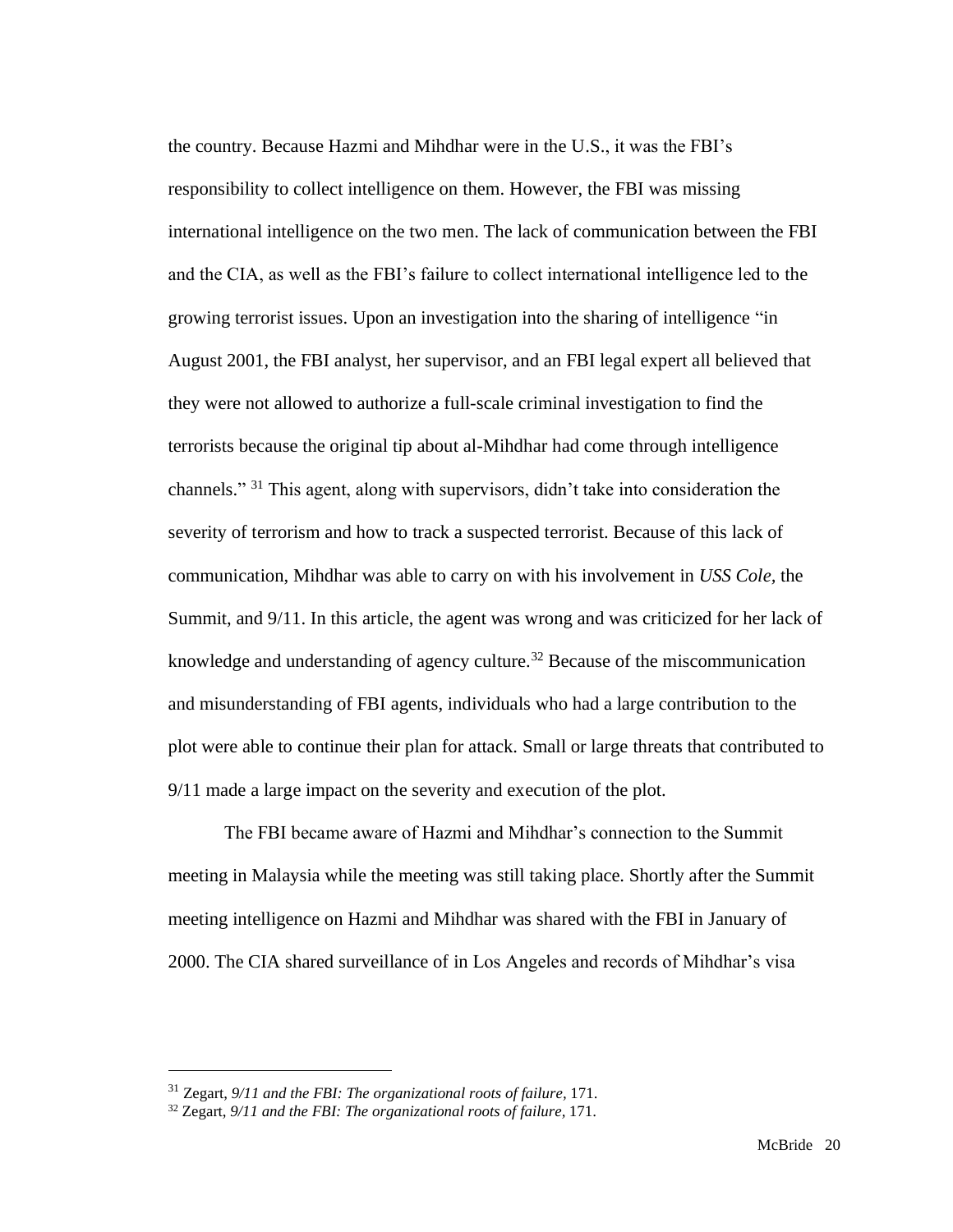being approved for travel to New York.<sup>33</sup> FBI analysts reviewed this information and was made aware of follow-up information about Mihdhar. It was revealed that Mihdhar arrived in July of 2000 and Hazmi had never left the country. Further review showed that the two were on the CIA's TIPOFF watch list, inciting an aggressive alert on the two of them. In addition to the two men, the FBI noticed that there were more individuals who had ties to al Qaeda that were enrolling in U.S. aviation schools. A memo was sent from the FBI Phoenix office to the FBI Headquarters warning them of a "possibility of a coordinated effort by Usama Bin Laden to send students to the United States to attend civil aviation school." <sup>34</sup> The FBI failed to analyze the Phoenix EC in an urgent matter, especially since they already had intelligence on al Qaeda's plots to use aircrafts to attack the United States. With a collection of this information, the FBI failed to make connections between the terrorists who entered the country and enrolled in aviation school, and their affiliation to al Qaeda.

As the CIA did their analysis of intelligence on al Qaeda, the FBI was focused on two individuals, Omar Bayoumi and Zacarias Moussaoui. The two individuals had close ties to Mihdhar and Hazmi and were directly involved with al Qaeda. The FBI's failure to recognize the connection between the two failed the intelligence community and the country.

#### *OMAR AL BAYOUMI*

Bayoumi has been on the FBI's radar since 1994 as he was linked to Saudi

<sup>&</sup>lt;sup>33</sup> Office of the Inspector General, A Review of the FBI's Handling of Intelligence Information Prior to the September 11 Attacks.

<sup>34</sup> Kitfield, *Twilight Warriors: The Soldiers, Spies, and Special Agents Who Are Revolutionizing the American Way of War,* 26.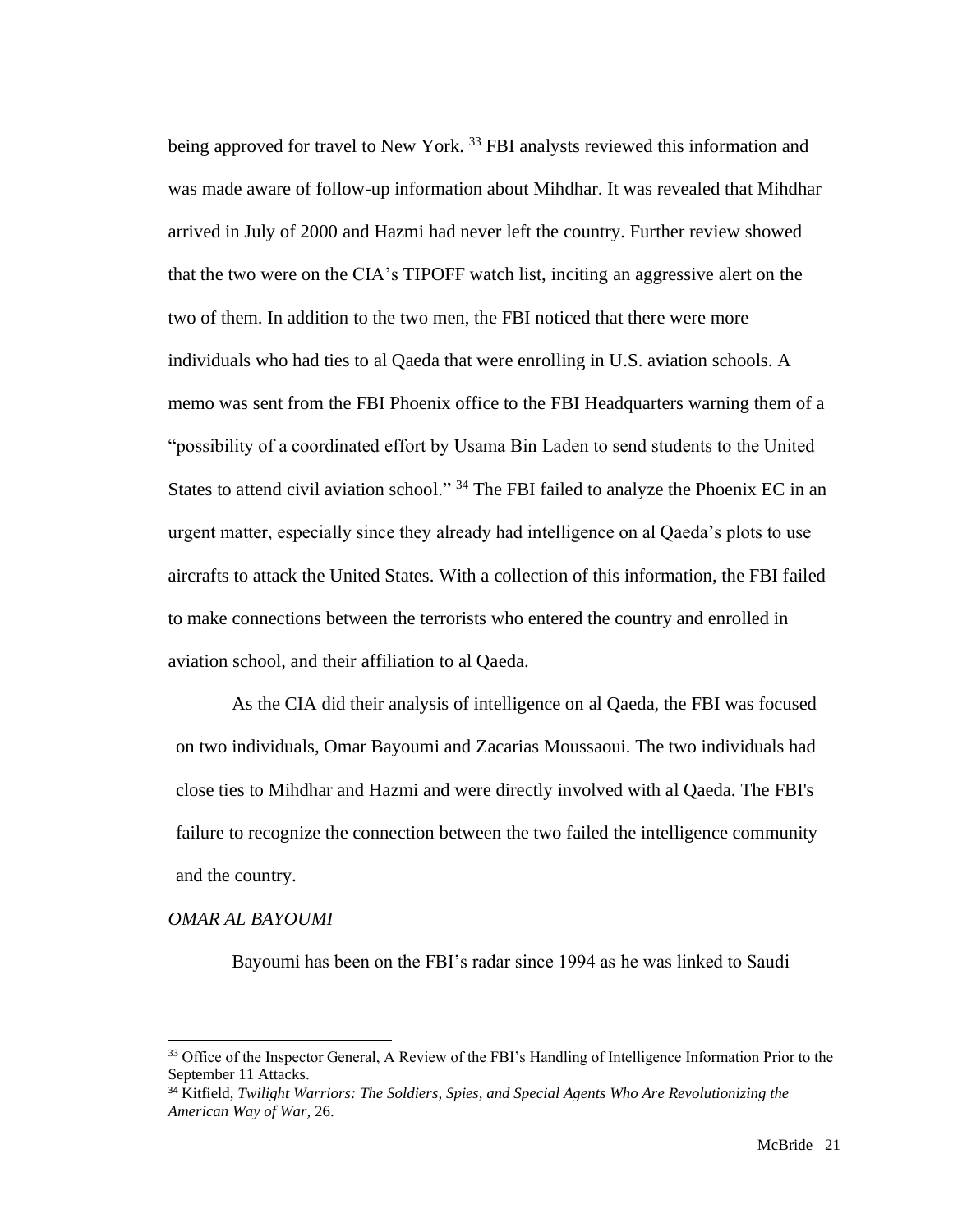Arabia's intelligence agencies. Initial links between Bayoumi and the Saudi Arabian government were made in 1994 as a review of his bank account reflected several thousands of dollars in monthly stipends from the Saudi Arabian government. Residing in San Diego, Bayoumi had close ties to the Muslim community and was suspected to be a spy for the Saudi Arabian government. This suspicion led to an investigation made by the FBI, leading to more discovered tips and intelligence. The first tip was from Bayoumi's landlord who reported gatherings of Middle Eastern men in Bayoumi's apartment, weekly, along with several suspicious packages from the Middle East. In January of 2000, Bayoumi was linked to Mihdhar and Hazmi as he was seen picking them up from the airport and driving them to San Diego. For several months Bayoumi and Hazmi and Mihdhar were linked financially, and socially, all on the FBI's radar.<sup>35</sup>

"Bayoumi's logistic support to Hazmi and Mihdhar included translation, travel assistance, lodging and financing. Anomalous money transfers within Bayoumi's bank accounts coincide with transactions wherein Bayoumi aids Hazmi and Mihdhar." 36

With Bayoumi having been reported several times under several suspicions, especially in connection to his close intelligence ties to the Saudi Arabian government, the FBI failed to take his connections to Hazmi and Mihdhar seriously. This is where the FBI could have utilized their intelligence to establish ties between Bayoumi and several al Qaeda terrorists in the U.S. Given the heightened threats of al Qaeda,

<sup>&</sup>lt;sup>35</sup> Office of the Inspector General, A Review of the FBI's Handling of Intelligence Information Prior to the September 11 Attacks.

<sup>&</sup>lt;sup>36</sup> The Federal Bureau of Investigation, ENCORE Investigation Update, Review and Analysis: Interview, 9.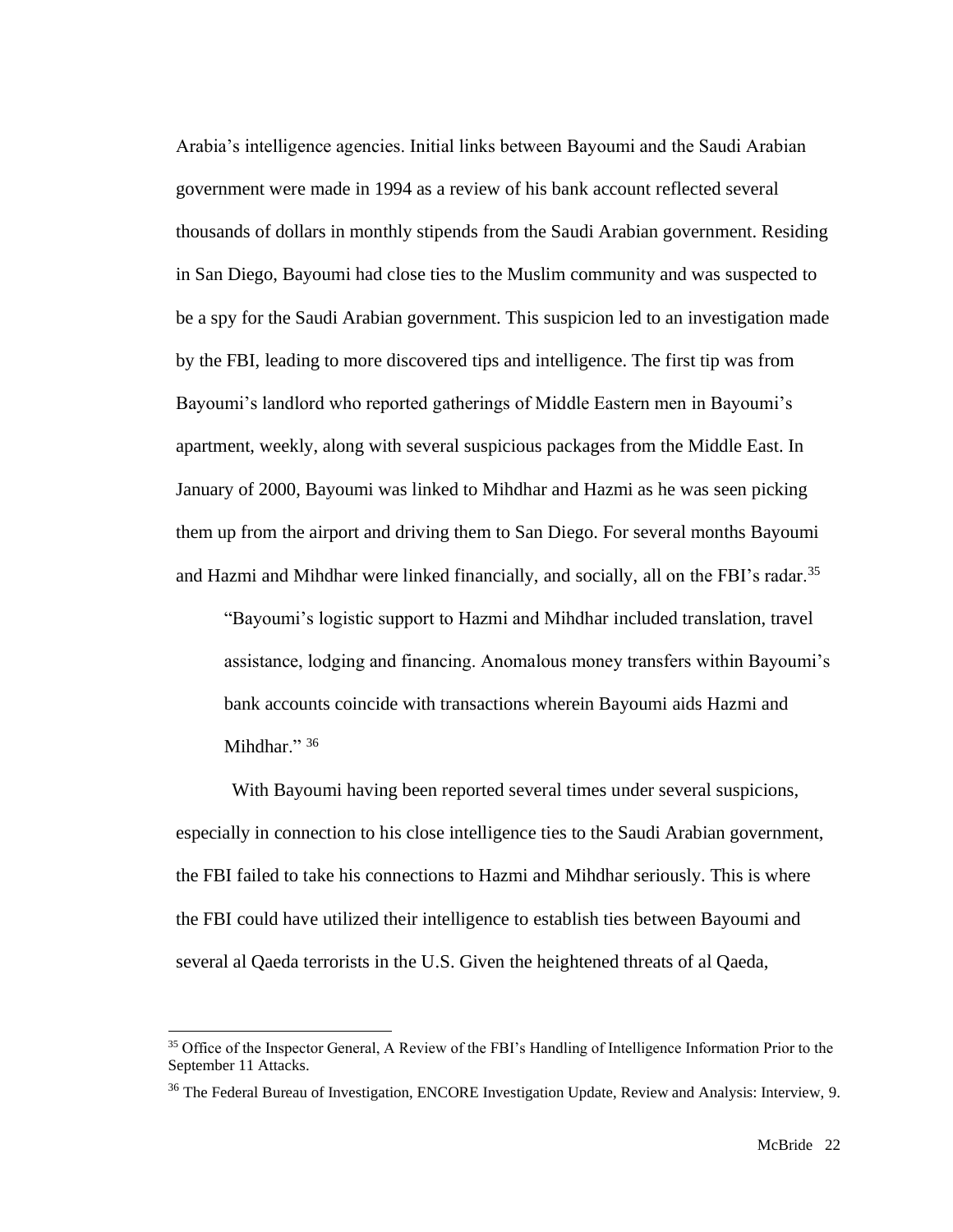Bayoumi's connections should have raised red flags on the FBI's radar. Especially, given that he had close ties to terrorists that are already on the CIA and FBI's watchlists. Bayoumi's suspicious behavior and his role as a translator and tour guide for Hazmi and Mihdhar indicate that the chances he knows about the 9/11 plot are concerningly high. Despite lack of evidence, the FBI should have made those connections and acknowledged that Bayoumi was suspicious enough to conduct a follow-up investigation.

#### *ZACARIAS MOUSSAOUI*

In addition to lingering concerns about Hazmi and Mihdhar attending aviation school in the US, along with recovered aircraft hijacking plans, the FBI was also made aware of Zacarias Moussaoui, a French member of al Qaeda. Moussaoui's actions and behavior at the Pan Am International Flight Academy in Minneapolis, Minnesota was brought to the attention of the Minnesota FBI field office. In August of 2001, the Pan Am manager was very concerned about Moussaoui's jihadist beliefs and lack of aviation experience. <sup>37</sup> Additionally, he paid for his training in cash, raising more eyebrows as it is unusual and omits financial tracking. Henry, an FBI agent in the Minneapolis international and domestic terrorism squad, believed that this act was "something in furtherance of terrorism."  $38$  As the FBI was investigating the concerning reports on Moussaoui, they discovered some flaws in his ambitions to fly a plane. For instance, he claimed he wanted to learn how to fly a plane to be able to take an aircraft on a "joy ride"; however, he was more concerned about learning how to navigate the

<sup>37</sup> Commission on Terrorist Attacks upon the United States, *The 9/11 Commission Report*, 246. <sup>38</sup> Office of the Inspector General, A Review of the FBI's Handling of Intelligence Information Prior to the September 11 Attacks.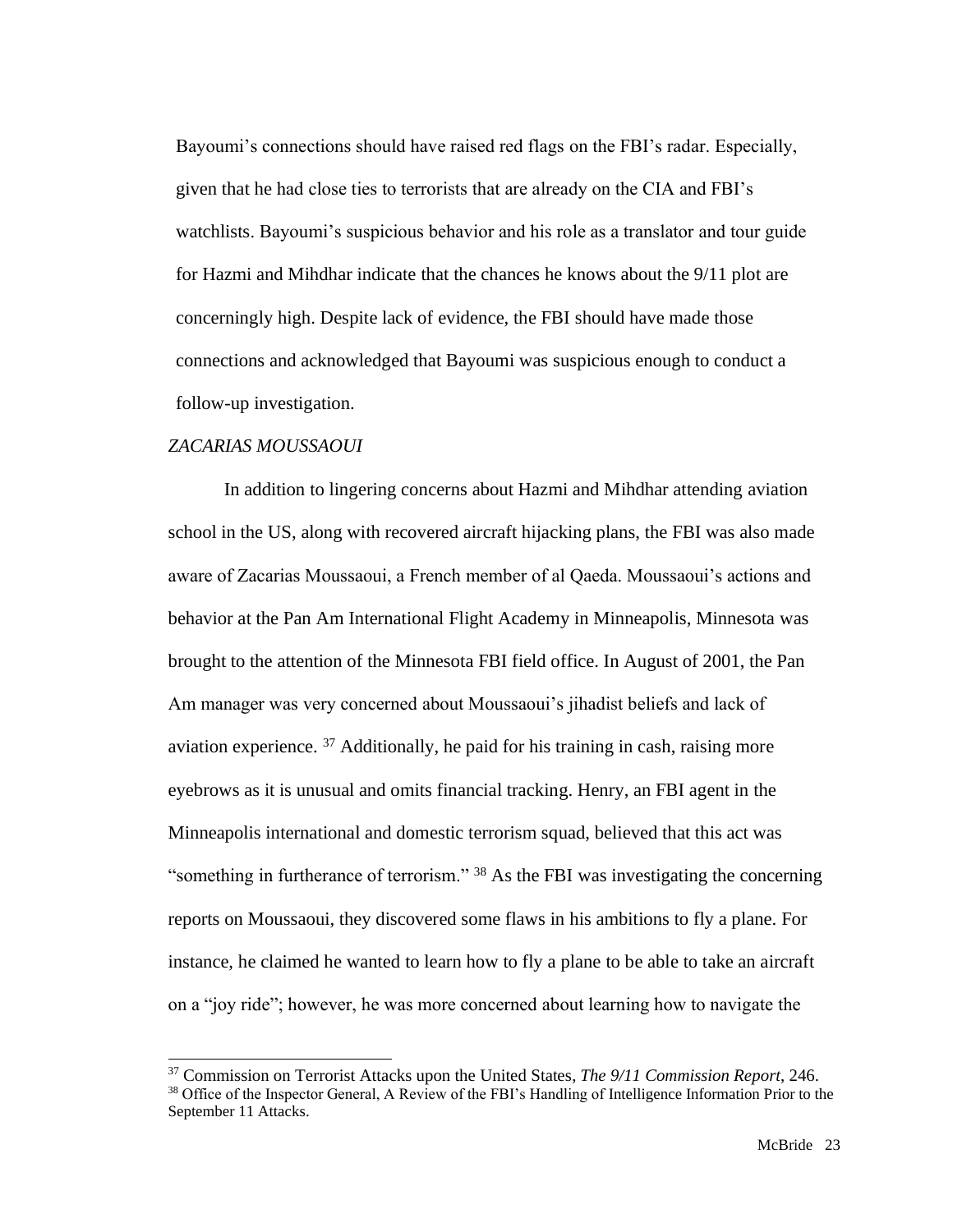computer system on a commercial plane. The root behind his determination to fly a plane was confusing for flight instructors at the Pan Am International Flight Academy, which is why a report to the FBI followed. Additionally, Moussaoui refused to talk about his background, continuously denying that he was Muslim.

In correlation to the concerns from the Pan Am Academy, the FBI had enough evidence to arrest Moussaoui in August of 2001 for overstaying his 90-day visa permission.<sup>39</sup> While Moussaoui did not admit his connection to al Qaeda until 2005, upon investigating his hotel room in Minneapolis, Moussaoui was found to be in connection with Ramzi Binalshibh, a large contributor to the 9/11 attacks and a participant of the Summit meeting in Malaysia. Despite Moussaoui not having committed a crime, like Hazmi, Mihdhar, and Bayoumi, Moussaoui should have been thoroughly investigated for his connections to several al Qaeda members. Moussaoui's arrest brought an analysis of how the FBI should have handled his case properly. In Amy Zegart's report on *9/11 and the FBI: The organizational roots of failure,* "it seems the agent never seriously considered the possibility that Moussaoui was more valuable under surveillance than in jail or that arresting him would freeze the FBI more than the enemy." <sup>40</sup> Contrary to my analysis on how the FBI should have thoroughly investigated al Qaeda terrorists based on the intelligence that they had; the Moussaoui case was a different mistake on the FBI's part. Instead of arresting Moussaoui for his suspicious behaviors, the FBI failed to thoroughly investigate his connections and his value to the

<sup>&</sup>lt;sup>39</sup> Office of the Inspector General, A Review of the FBI's Handling of Intelligence Information Prior to the September 11 Attacks.

<sup>40</sup> Zegart, *9/11 and the FBI: The organizational roots of failure,* 177.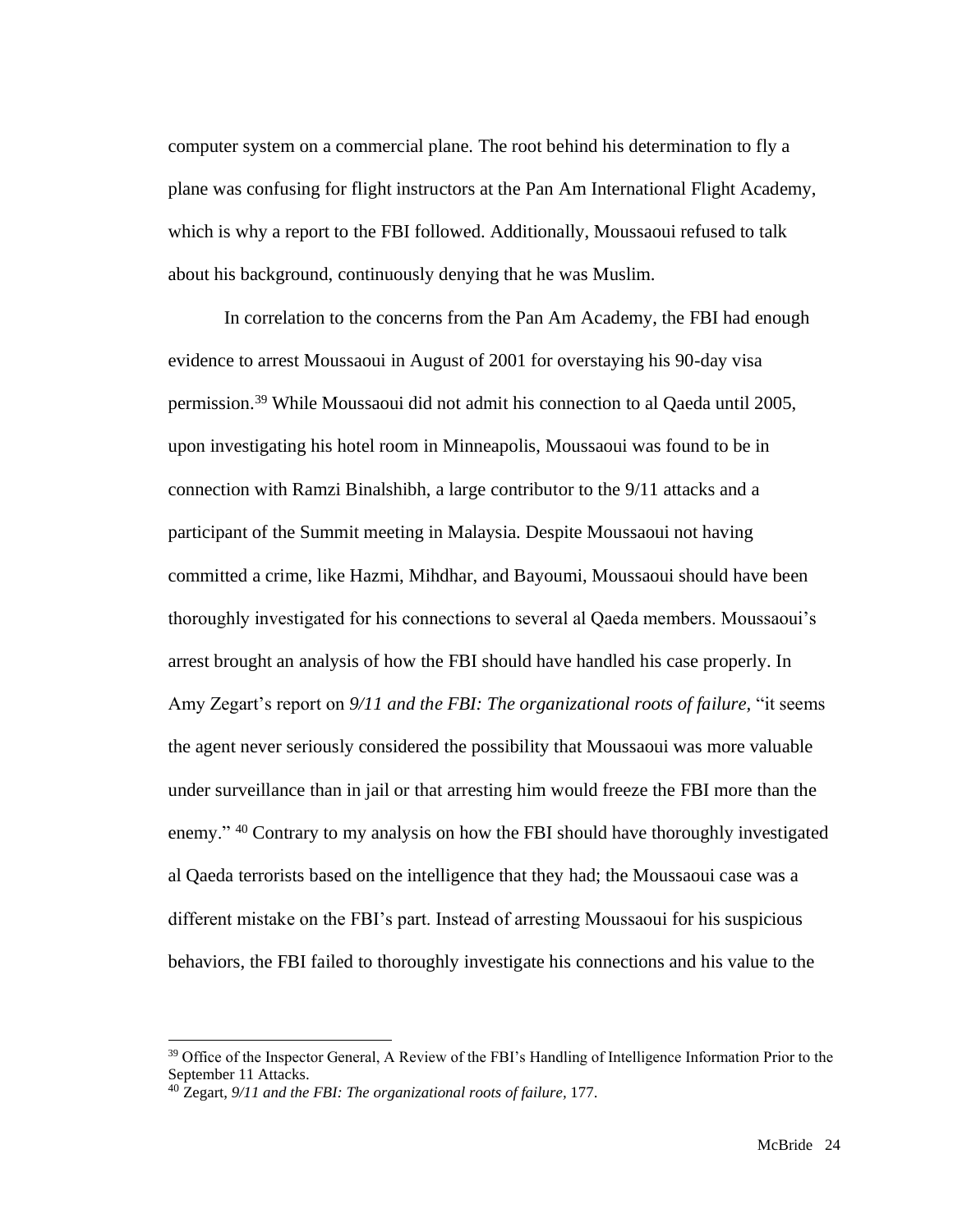al Qaeda investigation. While there was no misconduct made by FBI agents involved in this case, the Department of Justice declared a poor performance made by the agents involved. According to the Department of Justice,

"This case evidenced systemic problems in how the FBI handled intelligence cases and provided guidance to the field...these systemic problems were a more important cause of the deficiencies we found in the Moussaoui case. In addition, the systemic problems hindered the FBI's ability to detect and deter terrorism."<sup>41</sup>

It was quite evident that in the Moussaoui case, FBI headquarters were not helpful to their field offices. They didn't value how urgent and important Moussaoui was to their investigation on al Qaeda. While it is difficult to see if there would be any differences if the FBI had gone another route in handling this case, the threats and information regarding the 9/11 attacks were evident and neglected by the FBI.

#### *USS COLE ATTACK*

In addition to the aggressive threats of Hazmi and Mihdhar, the United States was under attack once again when al Qaeda attacked a U.S. Navy destroyer, *USS Cole,*  in Yemen on October  $12<sup>th</sup>$ , 2000. Given the nature of the attack, it was evident, immediately, that it was a terrorist attack. The following day, the FBI sent 100 Counterterrorism agents to Yemen. At this time, Mihdhar had gone back to Yemen to 'visit his wife'. <sup>42</sup> The FBI failed to acknowledge and connect the attack to Mihdhar who was traveling to the very same city at the same time of the attack.

#### *PHOENIX ELECTRONIC COMMUNICATION*

<sup>&</sup>lt;sup>41</sup> Office of the Inspector General, A Review of the FBI's Handling of Intelligence Information Prior to the September 11 Attacks.

<sup>42</sup> Commission on Terrorist Attacks upon the United States, *The 9/11 Commission Report*, 215.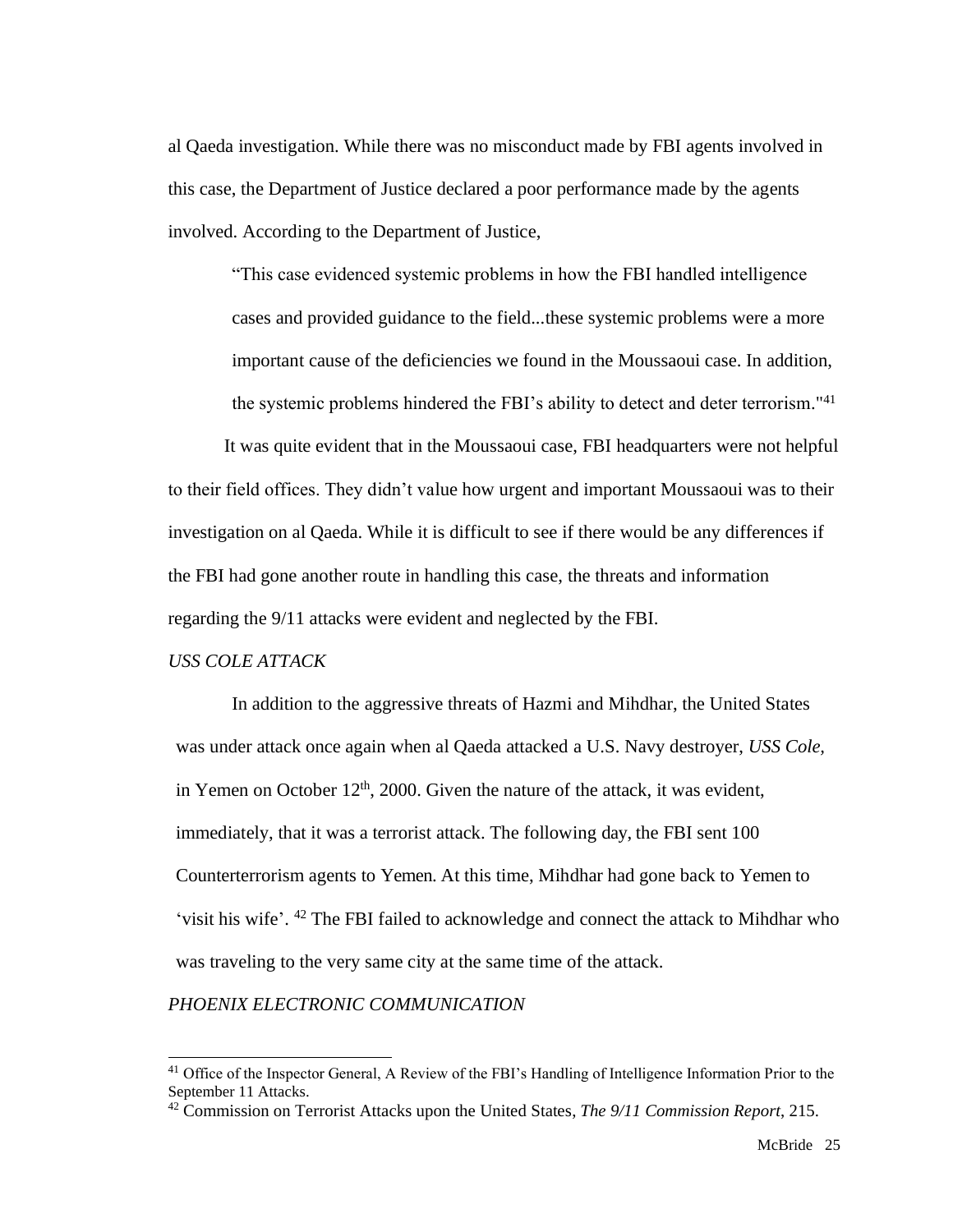An elaboration of how the FBI drastically failed to prevent the 9/11 attacks was evident when the Phoenix Electronic Communication (EC), an internal communication platform used by the FBI, was not handled properly. A special agent in the Phoenix division of the FBI sent an electronic message to the headquarters of suspicion that bin Laden was sending terrorists to take aviation classes. This communication was addressed to several members in the New York City FBI headquarters, outlining the suspicions of Hazmi and Mihdhar, and Moussaoui. The intentions of the memo were to

"[advise] the Bureau and New York of the possibility of a coordinated effort by Osama Bin Laden to send students to the United States to attend civil aviation universities and colleges." 43

There are two ways to receive an electronic message in the FBI office; the manual process and the electronic process. The manual process does not guarantee delivery to individuals listed on the recipient list. The electronic process does not notify the recipient, thus failing to provide recipients with the EC. The mishandling of the Phoenix EC was primarily at the fault of the system, rather than a human error. A systematic error caused the EC to fall into the cracks at the headquarters. Individuals who should have been assigned to analyze the data were not made aware of the EC until after 9/11. All electronic communications sent to the headquarters are analyzed by entry-level analysts at some point. The urgency of this EC was not highlighted by analysts as the agents focused on other priorities. Lastly, no supervisor or authoritative figure at the FBI headquarters was ever handed the transcript of the EC. This

<sup>&</sup>lt;sup>43</sup> Office of the Inspector General, A Review of the FBI's Handling of Intelligence Information Prior to the September 11 Attacks.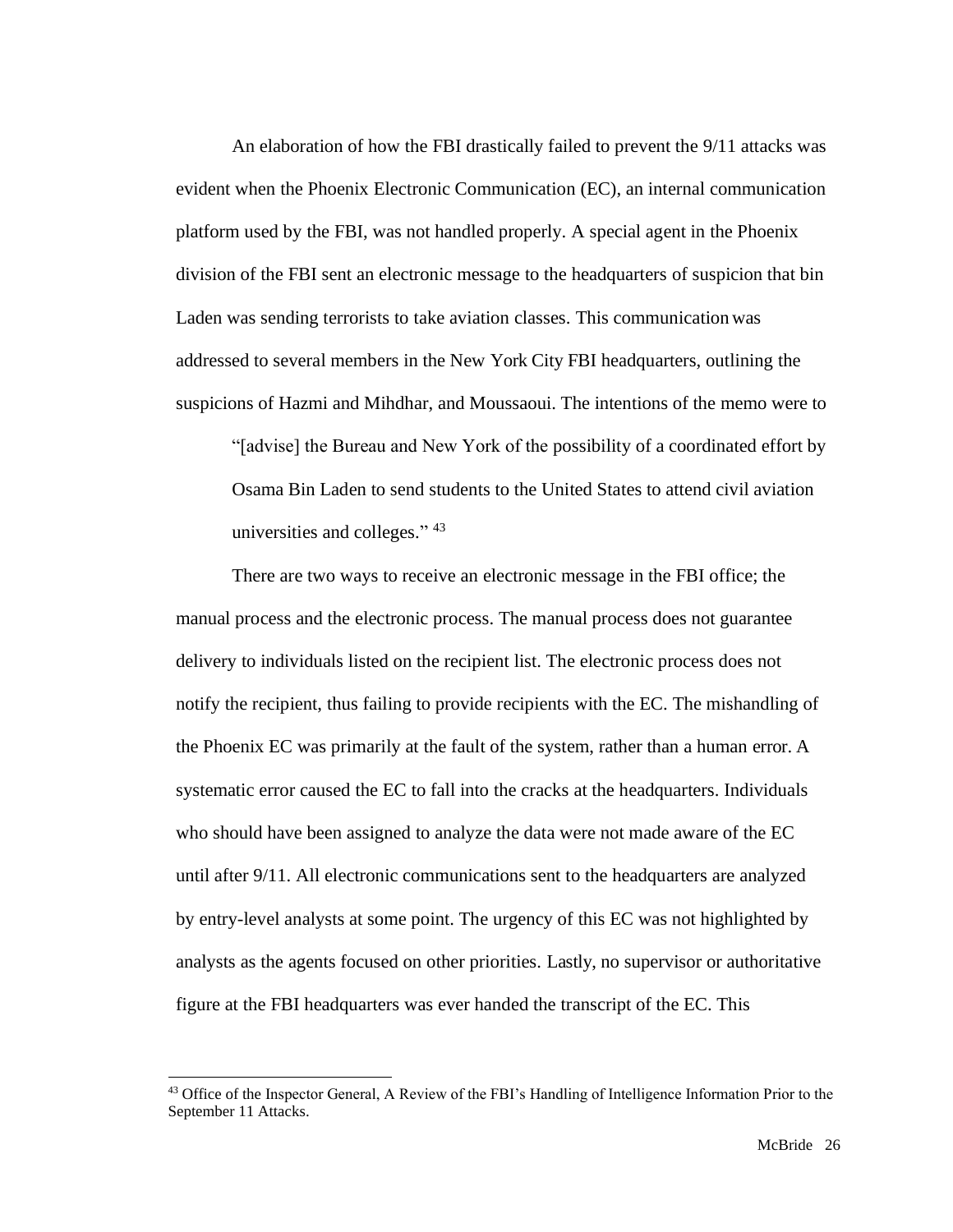completely disregards the role and resources that the FBI has. Per the Department of Justice, the EC should have been placed on an urgent basis and brought to the attention of supervisors or higher authorities, rather than entry-level analysts. Upon investigation, the Department of Justice concluded that "this was a significant intelligence failure, which hindered the chances of the FBI being able to detect and prevent the September 11 attacks." <sup>44</sup> It wasn't until after 9/11 when higher-up officials such as President Bush's Secretary of State Condoleezza Rice and Attorney General John Ashcroft were made aware of the Phoenix EC. Furthermore, the FBI claimed they did not share this information with the CIA because they believed that the men were not connected to al Qaeda; however, that was a false assumption as threats of Mihdhar and Hazmi had been increasing over the past 2 years.<sup>45</sup> In addition to the rising threats of al Qaeda, the Phoenix EC should have set off several red flags. Following the attacks in the 1993 WTC building, the *USS Cole*, and the Summit meeting, the FBI should have put Hazmi and Mihdhar, along with bin Laden, on a pedestal in their priorities. Because of the lack of urgency made by mid-level agents, the FBI failed to have the chance to look at Bayoumi, Moussaoui, Hazmi, and Mihdhar, who had been in the United States for the duration of the 9/11 planning.

Additionally, there was a conflict that transformed into a secret war between CIA's Michael Scheuer, head of Alec Station, and FBI's John O'Neill, chief of FBI counterterrorism division. The conflict led to Scheuer's strong dislike towards O'Neill

<sup>44</sup> Office of the Inspector General, A Review of the FBI's Handling of Intelligence Information Prior to the September 11 Attacks.

<sup>45</sup> Johnston and van Natta Jr., *Traces of Terror: the FBI Memo; Ashcroft Learned of Agent's Alert Just After 9/11.*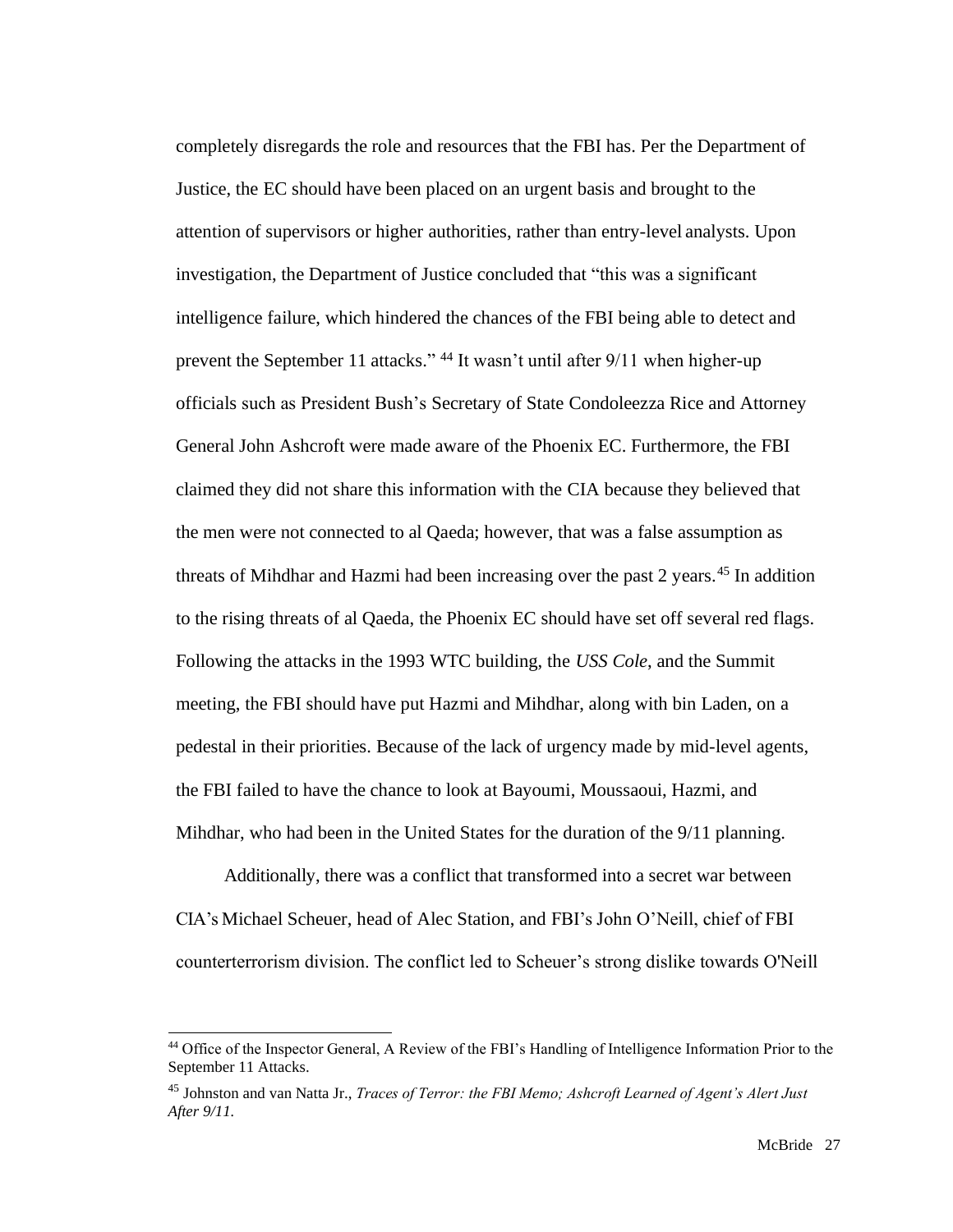because of an alleged missing briefcase of classified FBI information on counterterrorism. Along with losing classified information, O'Neill was also accused of revealing top-secret FBI intel in Russia while under the influence of alcohol. Declared as untrustworthy by Scheuer and his counterparts, O'Neill was not trusted with any sort of information that the CIA had.

Despite the FBI not being able to receive intelligence from the CIA, there was some flaws that the FBI acknowledged and investigated. In response to the failure of acting upon intelligence, the U.S. Department of Justice established several new initiatives that are meant to counteract the issues that arose before 9/11. First, several new units within the FBI were established, such as the National Security Branch, the National Joint Terrorism Task Force, a 24/7 Counterterrorism Watch, and a Terrorism Financing Operation Section. All these new strategies are a clear response to the acknowledged mistakes and failures made by the FBI. Strategies that eliminate a communication barrier within agencies and between agencies were emphasized in the new units within the FBI. Furthermore, emphasis on responding to intelligence and reports related to terrorism is a higher priority within the FBI than before. It is evident that this was an admitted mistake and that the flaws that occurred before 9/11 were a result of failure to share intelligence, record information, connect dots, and communicate within the agency and between agencies. <sup>46</sup>

<sup>46</sup> The United States Department of Justice, Creating the Justice Department's National Security Division Transforming the FBI to Meet the New Threat.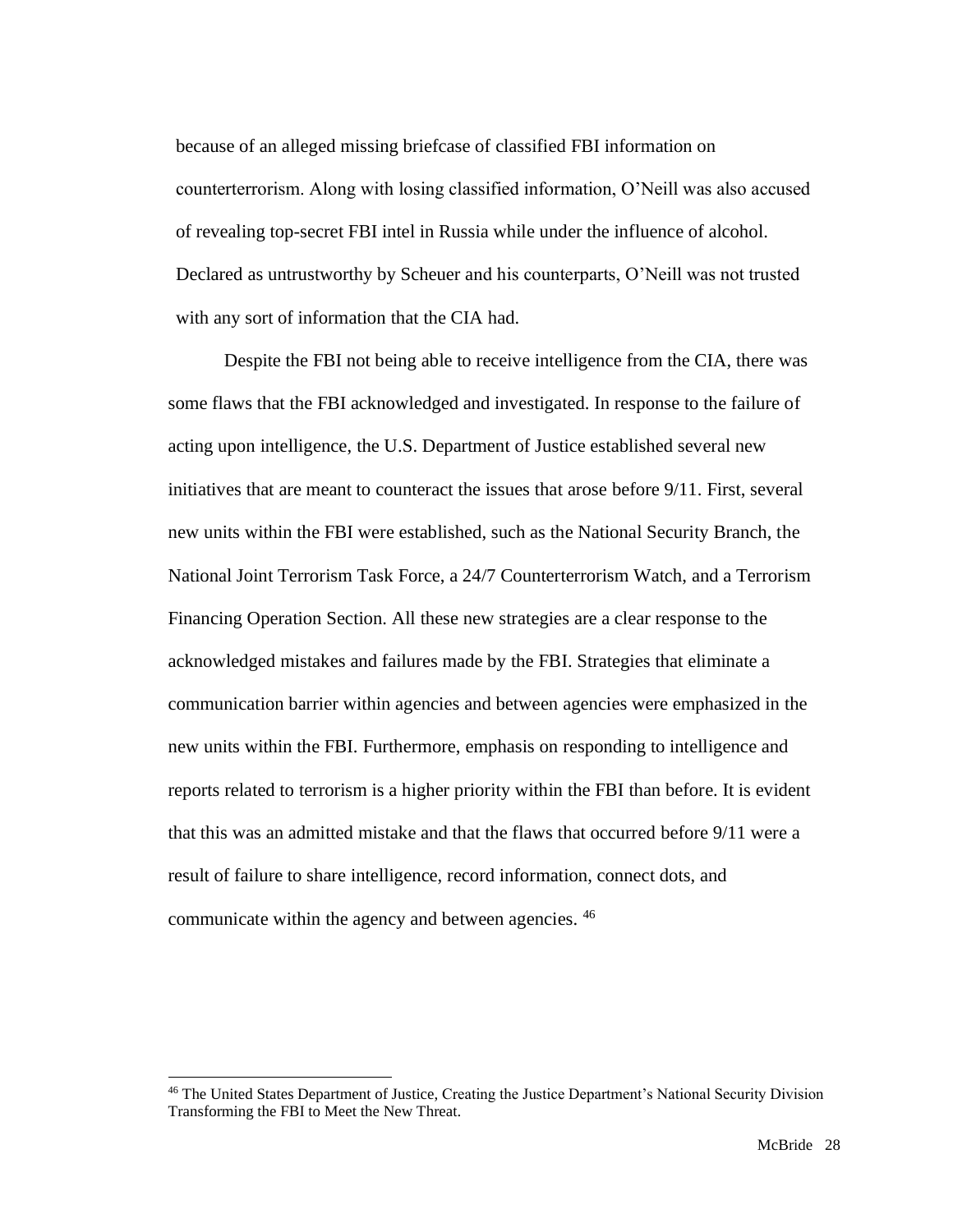#### **CHAPTER 3 – PRESIDENTIAL ADMINISTRATIONS**

In addition, the Wars Powers Resolution of 1973 has provided Presidents with the authority to escalate military actions in case of an emergency. During bin Laden's active years, two U.S. Presidents, Bill Clinton, and George W. Bush, were in office and had experiences responding to al Qaeda's terrorist threats and attacks. As commander-in-chief, Presidents Clinton and Bush had the leverage to respond to any sort of militarized threat that might need an armed force response. President Clinton acted on intelligence brought forth on al Qaeda and he responded as an executive leader, ranging from establishing a task force to large-scaled attacks on terrorist land. In his eight years as President, President Clinton endured some of the biggest attacks made on U.S. soil by terrorists: the 1993 WTC bombing, the 1998 bombings of U.S. embassies in Kenya and Tanzania, and the attack on *USS Cole*. President Bush, however, endured one of the biggest tragedies the U.S. had experienced since Pearl Harbor: the attacks on the WTC, Pentagon, and the plane crash in Pennsylvania. While President Bush was President at the time of 9/11, President Clinton was the President responsible for most executive orders that responded to al Qaeda's aggression against the United States. Many of President Clinton's missions to stop al Qaeda and bin Laden failed due to Clinton's preferred military strategy: airstrikes. After 9/11, President Bush's military strategy was seen to be objective and offensive, seizing a clearly defined objective.  $47$  The aftermath of  $9/11$  has left the U.S. government questioning who was responsible for allowing terrorists to create such mass destruction. In *Intelligence and National Security* by Amy Zegart,

"Everyone has someone to blame for 9/11. Democrats such as former Clinton National Security Advisor Samuel Berger and Secretary of State Madeline Albright have faulted President Bush and his administration for giving terrorism short shrift compared to

<sup>47</sup> Theiessen, "Bill Clinton's terrorism strategy led to 9/11. Hillary Clinton's is the exact same thing."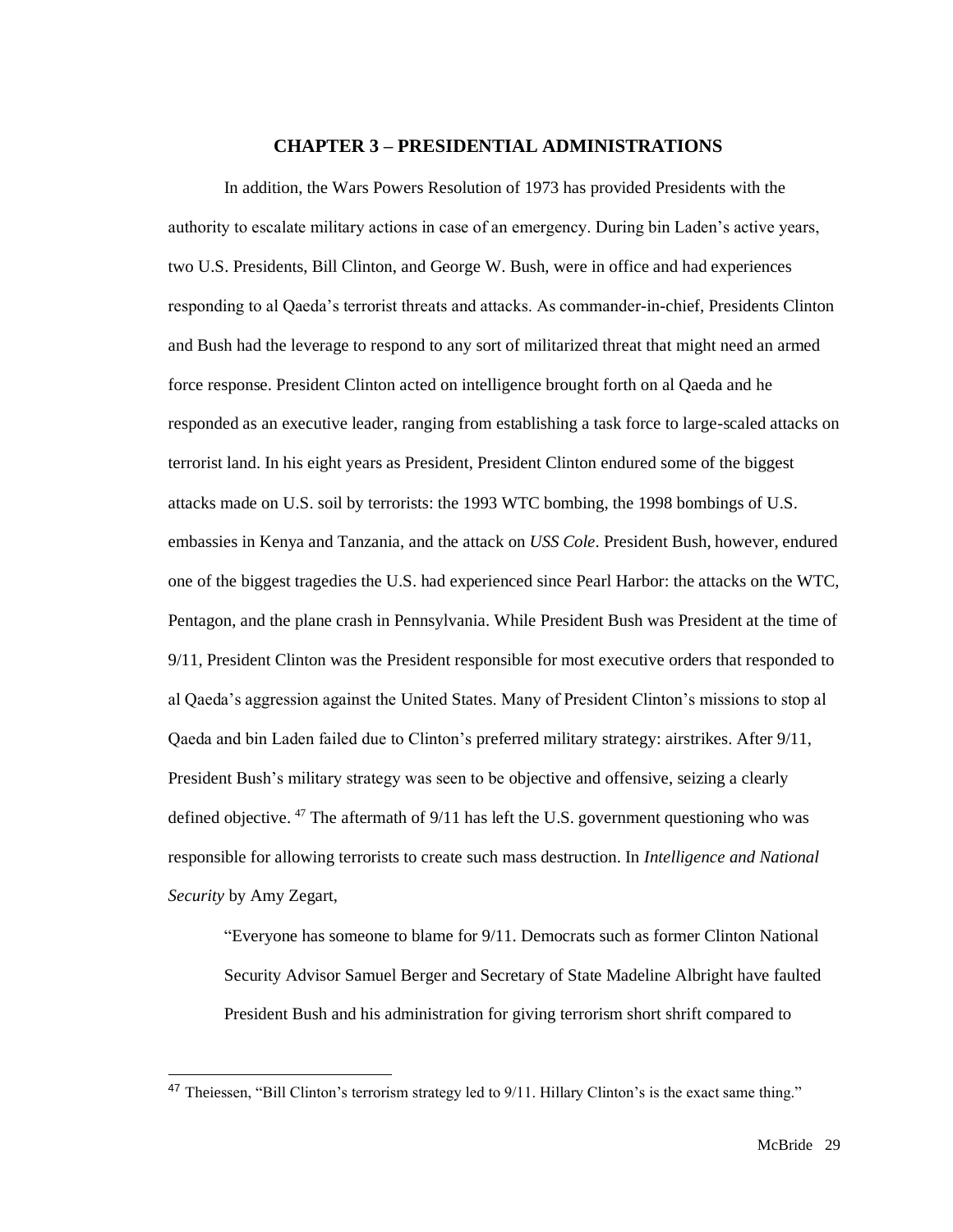missile defense and other foreign policy issues. Republicans, including Secretary of State Condoleezza Rice and Vice President Richard Cheney, have charged the Clinton Administration with failing to develop an effective counterterrorism strategy and emboldening bin Laden by responding weakly to earlier terrorist attacks."<sup>48</sup>

Upon a further understanding of how 9/11 happened, it was evident that both President Bush and President Clinton were found responsible for their lack of counterterrorism strategy and execution. President Bush failed to acknowledge the severity of al Qaeda and President Clinton didn't utilize his defense resources to initiate a proper counterterrorism strategy.

In an analysis of how Presidents Clinton and Bush endured some of the responsibility of 9/11, I will be looking into Presidential orders and executive orders that were incited in response to al Qaeda threats.

#### *PRESIDENT BILL CLINTON*

Given the lack of urgency on bin Laden intelligence on behalf of the CIA and FBI, President Clinton was not informed of any intelligence that was aggressively dangerous and necessary to respond to. It wasn't until 1998 when President Clinton was made aware of al Qaeda's aggression and heavy threat to the U.S. The FBI was able to immediately link the 1998 African embassy bombings to al Qaeda and bin Laden. This was reported to President Clinton who then ordered airstrikes on alleged bin Laden sites in Sudan and Afghanistan.<sup>49</sup> President Clinton's initiative, Operation Infinite Reach, was an emergent cruise missile attack that had intentions to destroy al Qaeda sites and kill its leaders in Sudan and Afghanistan. In this operation, the missiles were intended to destroy the al Shifa pharmaceutical plant that was allegedly manufacturing chemical weapons in connection to terrorism.<sup>50</sup>

<sup>48</sup> Zegart, *9/11 and the FBI: The organizational roots of failure,* 178.

<sup>49</sup> Clinton Digital Library, East African Embassy Bombings.

<sup>&</sup>lt;sup>50</sup> Clinton Presidential Library, Records on the Nairobi and Dar es Salaam Embassy Bombings on August

<sup>7, 1998</sup> and the Air Strikes against Afghanistan and Sudan on August 20, 1998, 2.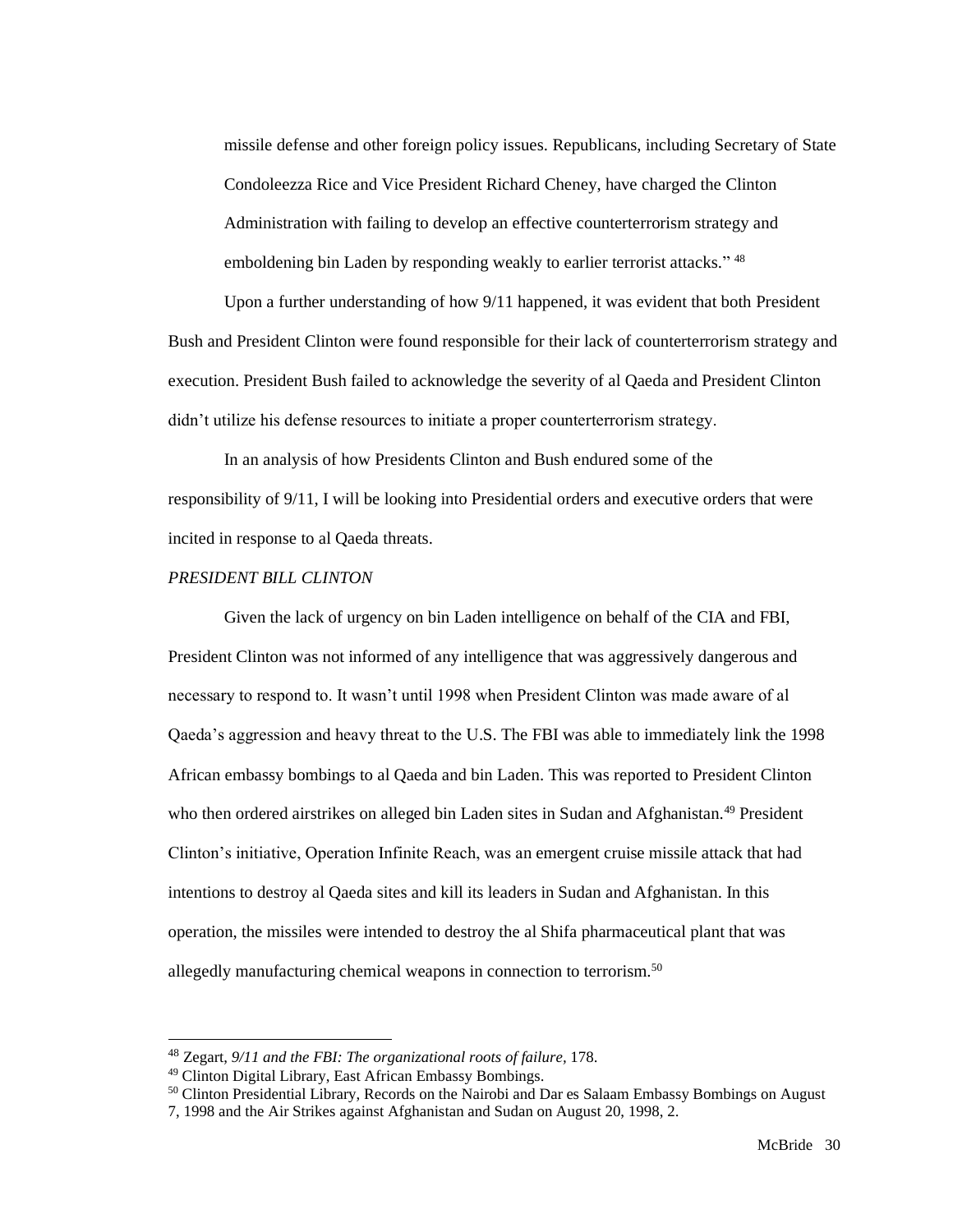Unfortunately, Operation Infinite Reach didn't succeed as expected. While several al Qaeda sites were destroyed, many of its leaders were not present at the time of the attack. Additionally, President Clinton destroyed the al Shifa pharmacy under incorrect intelligence that it was producing chemical weapons. Consequentially, President Clinton destroyed a pharmacy that served pharmaceuticals for half of Sudan. Unfortunately, the repercussions of this mistake were that the failure ended up being a propaganda victory for al Qaeda. The missile attacks brought attention to al Qaeda, allowing for new recruitments of al Qaeda members who were infatuated by bin Laden's ability to outsmart the U.S. military. Instead, the attacks strengthened al Qaeda and brought a powerful boost to their propaganda and confidence as a terrorist group.<sup>51</sup>

Given that President Clinton went ahead and ordered this missile strike, "this [was] the first time the U.S. [had] unreservedly acknowledged a preemptive military strike against a terrorist organization or network." <sup>52</sup> President's Clinton's mistake for initiating a preemptive strike was that he didn't thoroughly investigate the premises of the infrastructure and its community that was targeted. One of President Clinton's preferences in combating terrorism was to use airstrikes instead of facing the issue on the ground. Clinton's unique preference in using airstrikes might be correlated to distracting the public from his impeachment proceedings that was taking place around the same time. Additionally, Congress was not on the same page about responding to the intelligence found on bin Laden's location in Shifa. President Clinton might have ordered the strikes under his Presidential executive powers that wouldn't require Congressional support. Because he resorted to airstrikes, he missed out on the opportunity to pinpoint bin Laden's movements and his associates. The results of an airstrike can be a hit or miss and fail to successfully combat the issue of terrorism. If President Clinton had deployed troops to the grounds of Afghanistan and Sudan, there would be more ground covered by armed

<sup>51</sup> Reeve, "The New Jackals: Osama Bin Laden and the Future of Terrorism," 202.

<sup>52</sup> Perl, "Terrorism: U.S. Response to Bombings in Kenya and Tanzania: A New Policy Direction?"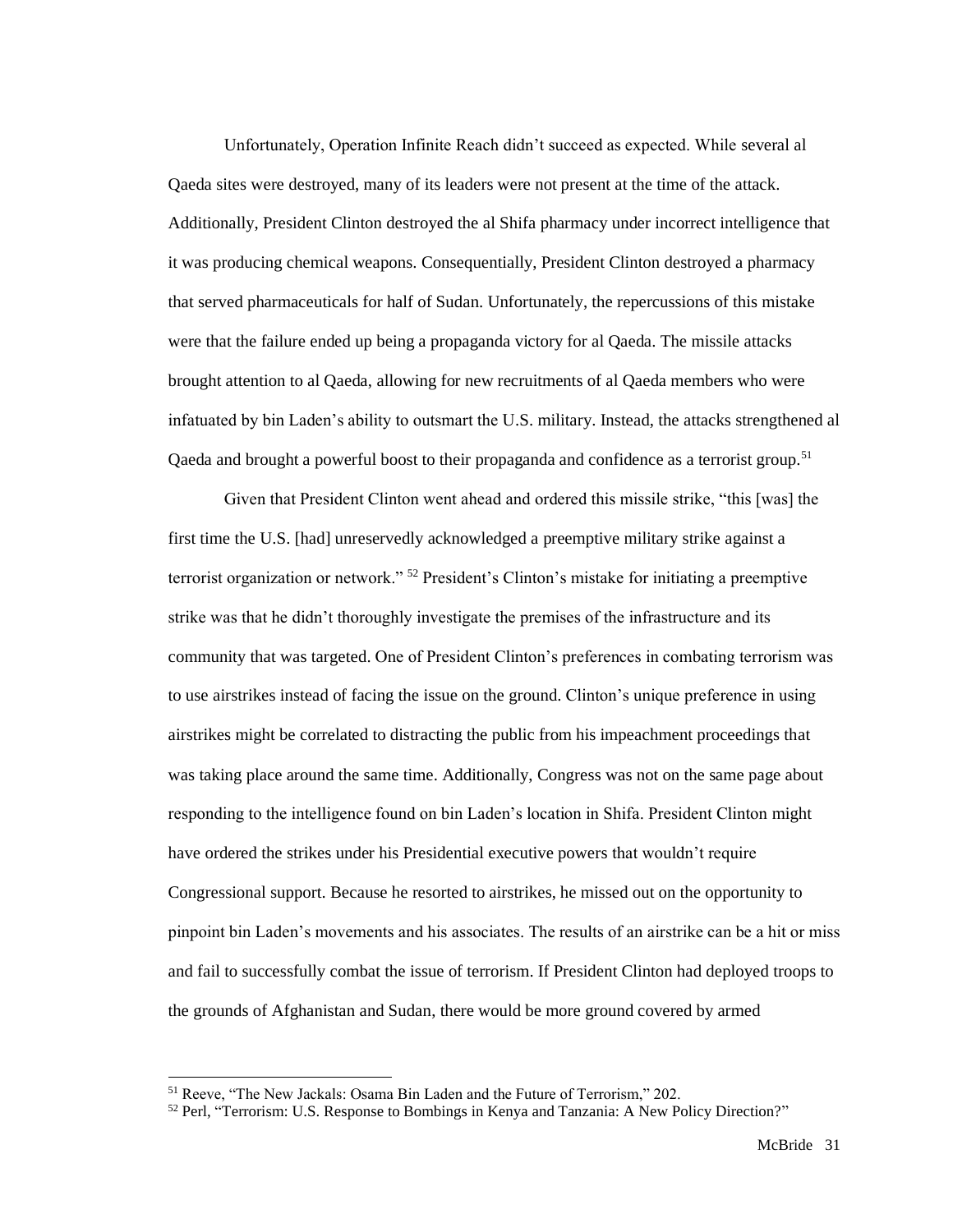individuals. It would prevent a disastrous massacre of innocent villagers who were not affiliated to al Qaeda, and it would save the U.S. from embarrassment and government spending.<sup>53</sup>

President Clinton's mistakes in capturing bin Laden were followed with a series of miscommunication, failure to recognize the urgency of intelligence, and conflict over militarized action. Following Operation Infinite Reach, President Clinton received intelligence from the CIA that bin Laden would be in the Haji Habash House, an al Qaeda safe house, in Kandahar. On December  $20<sup>th</sup>$ , 1998, President Clinton and his advisors discussed several invasive actions that would capture bin Laden and his co-conspirators. Similarly, to Operation Infinite Reach, a missile strike was recommended by President Clinton's advisors; however, moral conflict rose. The missile strike would likely strike bin Laden, however the location of the Haji Habash House would put over 200 innocent people at risk. While this is an incredibly difficult decision for any President, at the time, committing the massacre of 200 innocent Afghan people would put the U.S. in a disastrous position in the eyes of the world.<sup>54</sup> Because of the possibility that mass casualties would occur, President Clinton did not order the airstrike.

President Clinton should have learned his lesson from Operation Infinite Reach and utilized a different military tactic that wouldn't put innocent individuals at risk. Instead, President Clinton should have approached a military strategy from the ground. This would allow for a precise location of bin Laden's tracks, and more insider intelligence. By utilizing locals who speak Arabic, President Clinton would have been able to pinpoint al Qaeda's tracks. This would avoid mass military spending on airstrikes, more causalities, and a successful military strategy. Contrary to this analysis, a downside to using ground strategy is that more U.S. individuals would be put in harm's way as they're placed on the same grounds as some of the world's most violent terrorists.

<sup>53</sup> Phinney, "Airpower versus Terrorism," 25.

<sup>54</sup> Commission on Terrorist Attacks upon the United States, *The 9/11 Commission Report*, 111.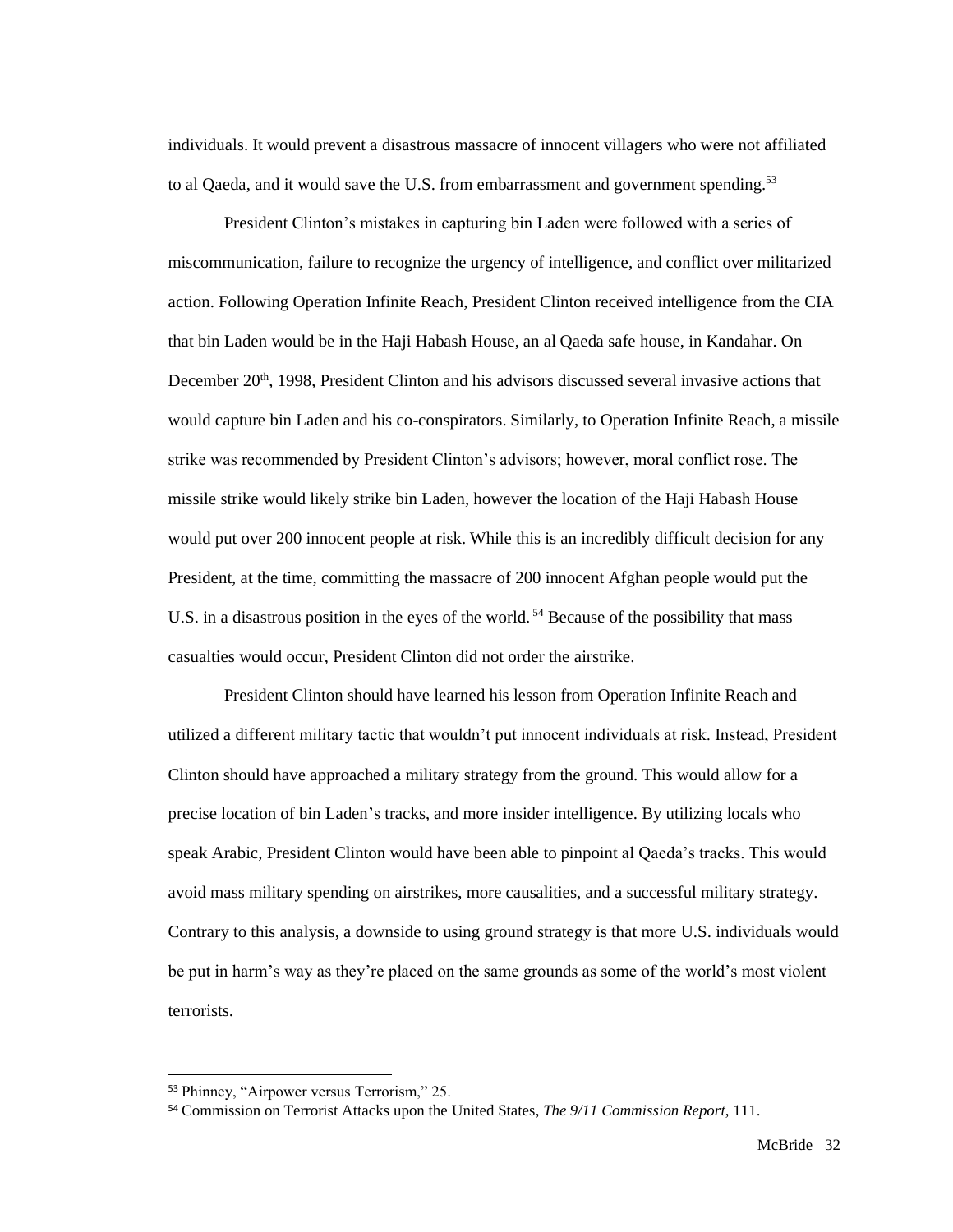Bin Laden orchestrated several attacks and meetings in Kandahar, a city in Afghanistan where several al Qaeda safe houses are also located. In the first half of 1999, President Clinton had several opportunities to react to intelligence that put bin Laden in Kandahar, several times. In May of 1999, President Clinton received intelligence with detailed information of bin Laden's whereabouts and the duration of his stay in Kandahar. The number of intelligence sources that confirmed the same information should have sparked a confident military strategy or a response to where bin Laden is. The intelligence agency and the military on the ground have been ready for President Clinton's command; however, he did not approve of any military action. Commanders on the ground were disappointed in President Clinton's response, but the President and his advisors believed that a strike might inflict too much collateral damage, kill innocent people, and create a retaliation by the Taliban. We now know that this was a mistake given that 9/11 was a disastrous event that killed over 3,000 Americans. Contrary to what was believed to be safer and better for the U.S. then, President Clinton did receive a briefing from the Counterterrorism Center that outlined the intelligence on bin Laden, along with what they suspected he was capable of. They recommended a plan of action that paralleled with the threatening intelligence that they've been investigating. The 9/11 Commission Report summarized the briefing statement that President Clinton received:

"Briefing papers prepared by the Counterterrorist Center acknowledged that hitches might develop. People might be killed, and Bin Laden's supporters might retaliate, perhaps taking U.S. citizens in Kandahar hostage. But the briefing papers also noted that there was risk in not acting. 'Sooner or later,' they said, 'Bin Laden will attack U.S. interests, perhaps using weapons of mass destruction."' <sup>55</sup>

President Clinton's intelligence team has been hired to exclusively investigate bin Laden and come up with a determent. In their briefing, they believed that bin Laden was capable of

<sup>55</sup> Commission on Terrorist Attacks upon the United States, *The 9/11 Commission Report*, 112.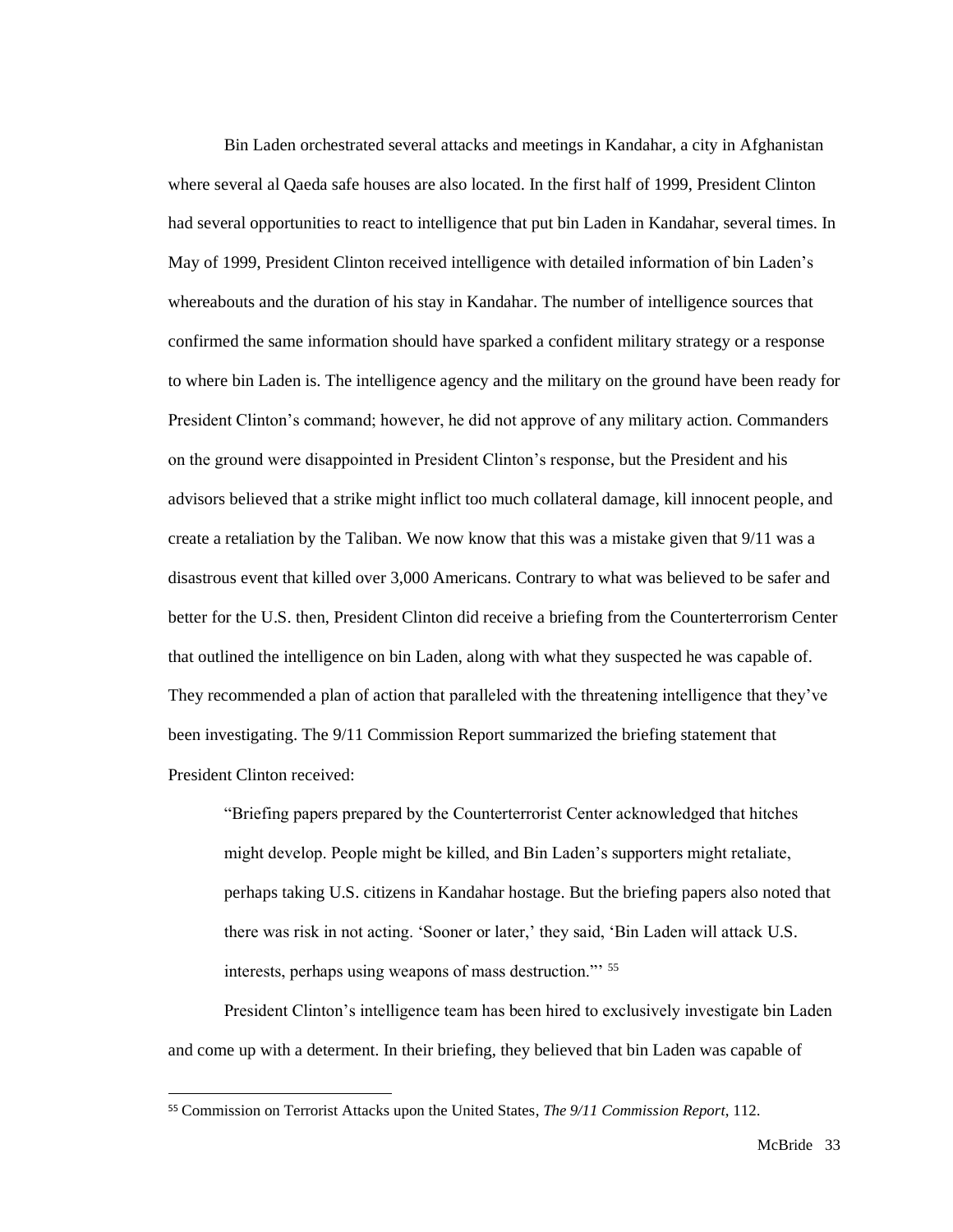something deadly, dangerous, and disastrous. President Clinton didn't consider the urgency of the intelligence and feared collateral damage, which would have been the best-case scenario given that 9/11 happened. Intelligence agents believed that this plan was the best possible scenario for capturing or killing bin Laden. Military officials believed that this would have been the least dangerous and safest method for putting an end to bin Laden and al Qaeda. President Clinton believed otherwise. <sup>56</sup>

Al Qaeda was linked to attacks on U.S. Navy ship, *USS Cole*, on October 12<sup>th</sup>, 2000, during the final months of President Clinton's presidency. 15 Americans were killed and 37 were injured. After attacking the *USS Cole* bin Laden expected U.S. retaliation and executed an escape plan. This plan put bin Laden and his associates in several different safe houses across Afghanistan so that they would not be killed in a retaliation attack by the U.S. However, it wasn't until a month after the attacks when President Clinton was made aware of al Qaeda as the determined aggressor behind the attack. Assumingly, intelligence and the military would expect a more urgent response to the attacks by President Clinton, but he avoided yet another strike against bin Laden. Military officials were ready to use the Infinite Resolve plans, a military strategy that was not utilized to attack bin Laden after the U.S. Embassy Bombings, to extradite bin Laden and his associates. For President Clinton, the intelligence regarding bin Laden's connection to the *USS Cole* was not enough to incite an air attack or the potential of going to war. He wanted a definitive answer about bin Laden and al Qaeda's connection to the *USS Cole* attacks, despite several intelligence confirming bin Laden's involvement. President Clinton and his Secretary, Madeline Albright, believed any military action could inflame al Qaeda and the Taliban. Like many other omitted airstrike opportunities, President Clinton's advisors feared of the repercussions of an airstrike on innocent families and communities. It was at this time when State Department's Coordinator for Counterterrorism, Michael Sheehan said "does al Qaeda have to

<sup>56</sup> Commission on Terrorist Attacks upon the United States, *The 9/11 Commission Report*, Chapter 3.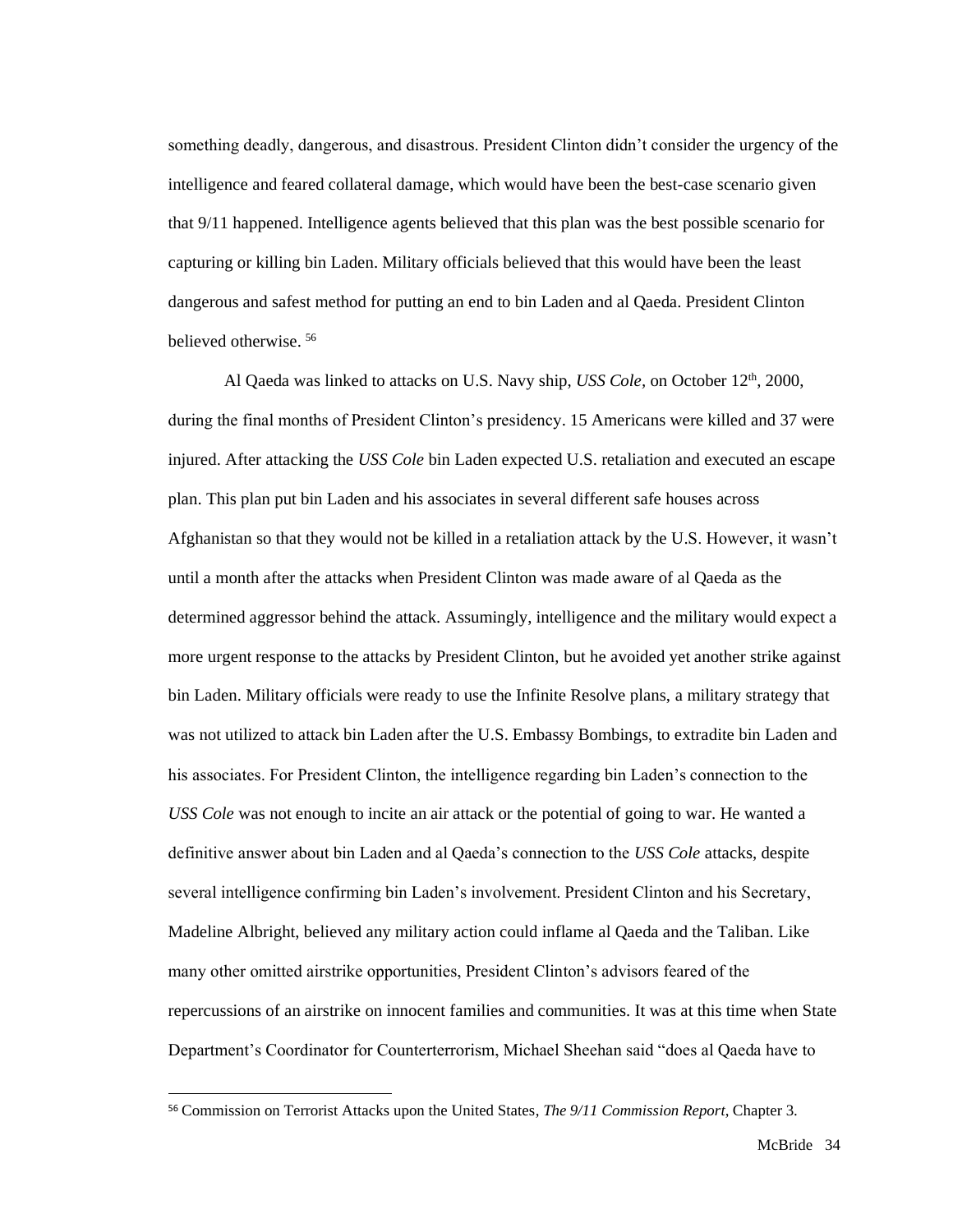attack the Pentagon to get [President Clinton's] attention?" <sup>57</sup> Given that bin Laden has been connected to several attacks on the U.S. – *USS Cole,* 1993 WTC bombings, and the U.S. Embassy bombings – this should have been a wakeup call for the President and his advisors that bin Laden was not backing down and that he was only going to be more aggressive in his next attack. President Clinton already omitted several airstrikes on bin Laden and al Qaeda; however, this time intelligence confirmed bin Laden's connections to the *USS Cole* attacks and placed him in Kandahar.

It is quite clear that some of al Qaeda's aggression was a result of President Clinton's failure to respond to any of their threats and attacks, giving this prolonged history between the U.S. and bin Laden. A fair response to the *USS Cole* attacks would have been to respond with military force, emphasizing to al Qaeda that the U.S. will not allow for further attacks. The obvious answer would be to capture bin Laden and other al Qaeda leaders; however, a military strike or a grounds movement would also be deescalating the terrorist group until the U.S. can formulate a larger response to terrorism.

#### *PRESIDENT GEORGE W. BUSH*

As the investigation of the *USS Cole* was unfolding, so was the transition of the Presidential administrations from President Clinton to President George Bush. President Bush took office on January  $20<sup>th</sup>$ ,  $2001$ , and during his first few months, he had a new approach for terrorism. However, the investigation on the *USS Cole* was unfolding during his first few months and a response was necessary for the conviction of the terrorists involved. According to Condoleezza Rice, "I do not believe to this day that it would have been a good thing to respond to the Cole, given the kinds of options that we were going to have…We really thought that the Cole incident was passed, that you didn't want to respond tit-for-tat." <sup>58</sup> Rice's response to the

<sup>57</sup> Commission on Terrorist Attacks upon the United States, *The 9/11 Commission Report*, 196.

<sup>58</sup> CNN, "Clarke vs. Rice: Excerpts from testimony."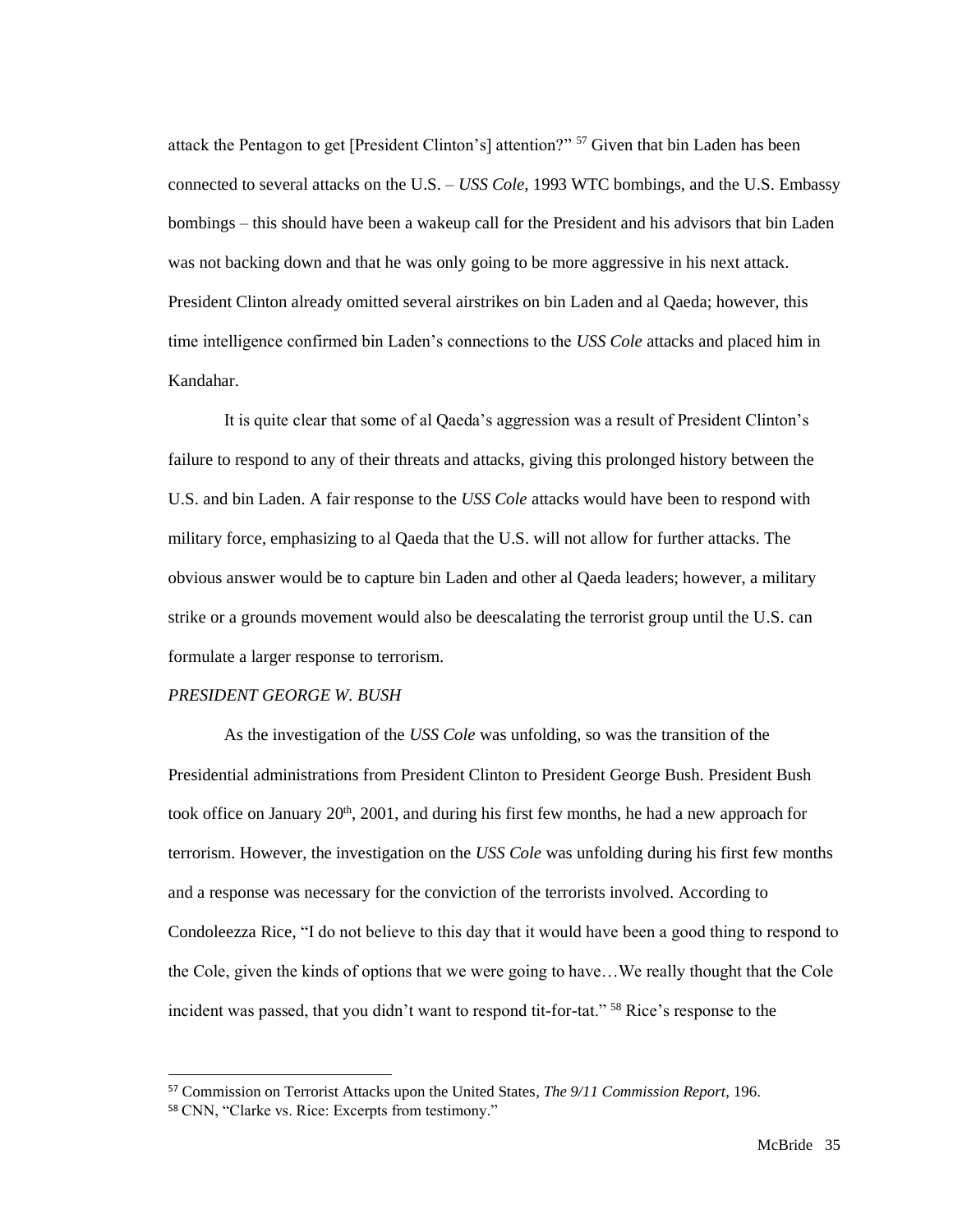investigation on the *USS Cole* is evident that President Bush's administration didn't connect the *USS Cole* attack to the heightened threats of al Qaeda that was investigated under the Clinton Administration. The *USS Cole* attack was the last attack on the U.S. before 9/11 and it went unhinged in the Bush administration as it was not an urgent matter. The response to this attack shows the same correlation to President Bush's response to the abundance of intelligence and investigations done against al Qaeda as he didn't emphasize the urgent matter of terrorism until 9/11 happened.

Despite President Bush only having 9 months to tackle terrorism before 9/11, he did not emphasize the threat of al Qaeda in the short time. He was slower to respond to the threats of terrorism and didn't revive President Clinton's intelligence files on bin Laden. Because of the lack of urgency, President Bush failed to inherit a large terrorism problem from President Clinton. While it is difficult to continue a project during the transition of administrations, President Bush did not review the true threats that the U.S. was under.<sup>59</sup> National Security Council counterterrorism advisor, Richard Clarke, emphasized to President Bush the grave threat that al Qaeda has been imposing on the U.S. and outlined what he believed would be best to respond to the threats. Clarke's briefing of freezing the network's assets and fiscal support to Uzbekistan, Yemen and the Philippines would covert al Qaeda operations and increase aid to the Northern Alliance was shared with Secretary of State, Rice. Rice stated that President Bush has acknowledged the threats of al Qaeda, but "did not want to respond to al Qaeda one attack at a time. He told me he was tired of swatting flies." <sup>60</sup> Instead, the negligent response from the Bush Administration frustrated the counterterrorist directors who pleaded for urgency.

President Bush's new strategy was drafted in December of 2000 and implemented the day of his Inauguration. Despite not having much time to establish a task force before 9/11,

<sup>&</sup>lt;sup>59</sup> Lindsay and Daalder, "America Unbound: The Bush Revolution: The Remaking of America's Foreign Policy," 14.

<sup>60</sup> CNN, "Clarke vs. Rice: Excerpts from testimony."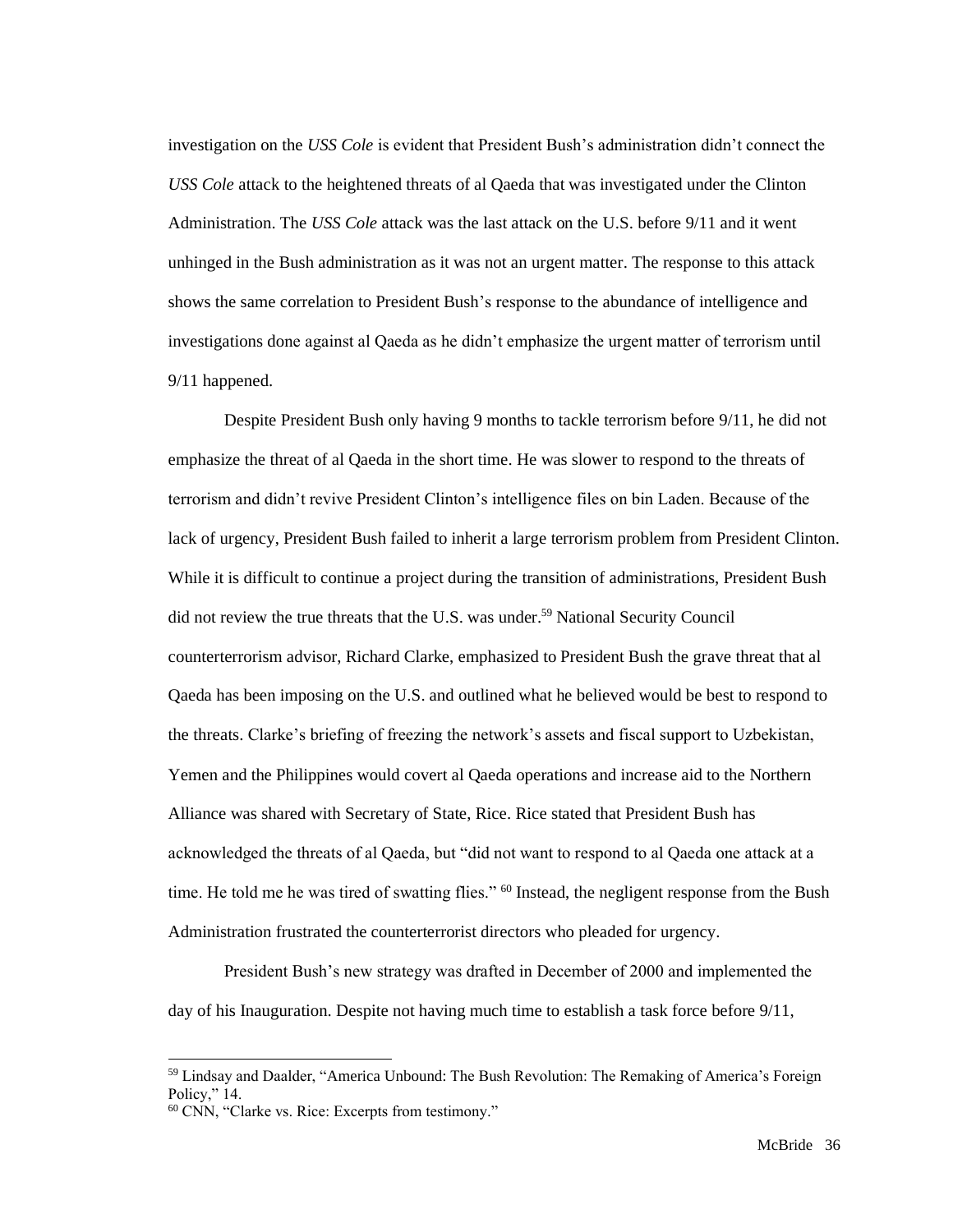President Bush's new initiatives were to increase funding for the CIA to continue to keep tabs on al Qaeda and bin Laden, but also to increase cybersecurity. President Bush's approach to al Qaeda was like that of President Clinton, however, his military strategy was more grounds focused. He preferred to have troops on the ground to avoid mass casualties and any masscasualty military mistakes. Like Clinton, his initiative was to capture and kill bin Laden and not escalate into a war. <sup>61</sup> Given that he only had a few months in office before 9/11, his theory on preventing terrorism could have prevented the disastrous attacks of 9/11 had he been given more time, but his priorities were elsewhere.

A large factor to the occurrence of 9/11 wasn't just mistakes made on the CIA or FBI's part, but also on President Clinton's failure to incite aggressive responses to al Qaeda's threats and attacks. During the time bin Laden was an active terrorist, President Clinton was made aware of his ambitions; however, it wasn't until 1998 when bin Laden started a string of attacks on the US. Given the intelligence on bin Laden and his history with the US, President Clinton was not an aggressive responder. U.S. intelligence believed that they were able to use military airstrikes to capture and kill bin Laden; however, President Clinton refused to engage in any military escalation with al Qaeda. Despite being recommended to respond aggressively to confirmed intelligence on bin Laden, President Clinton still did not engage in any airstrikes. During the transition of President Clinton's administration to President Bush's, the intelligence and plot to capture bin Laden was not transferred between administrations as well. The attacks on the *USS Cole* occurred during the transferring of presidency and bin Laden's capture plots were stalled until President Bush established his own counterterrorism strategy as President. Unfortunately for the US, it was too late, and al Qaeda aggressively attacked the U.S. on 9/11 killing over 3,000 people.

<sup>61</sup> Commission on Terrorist Attacks upon the United States, *The 9/11 Commission Report*, Chapter 7.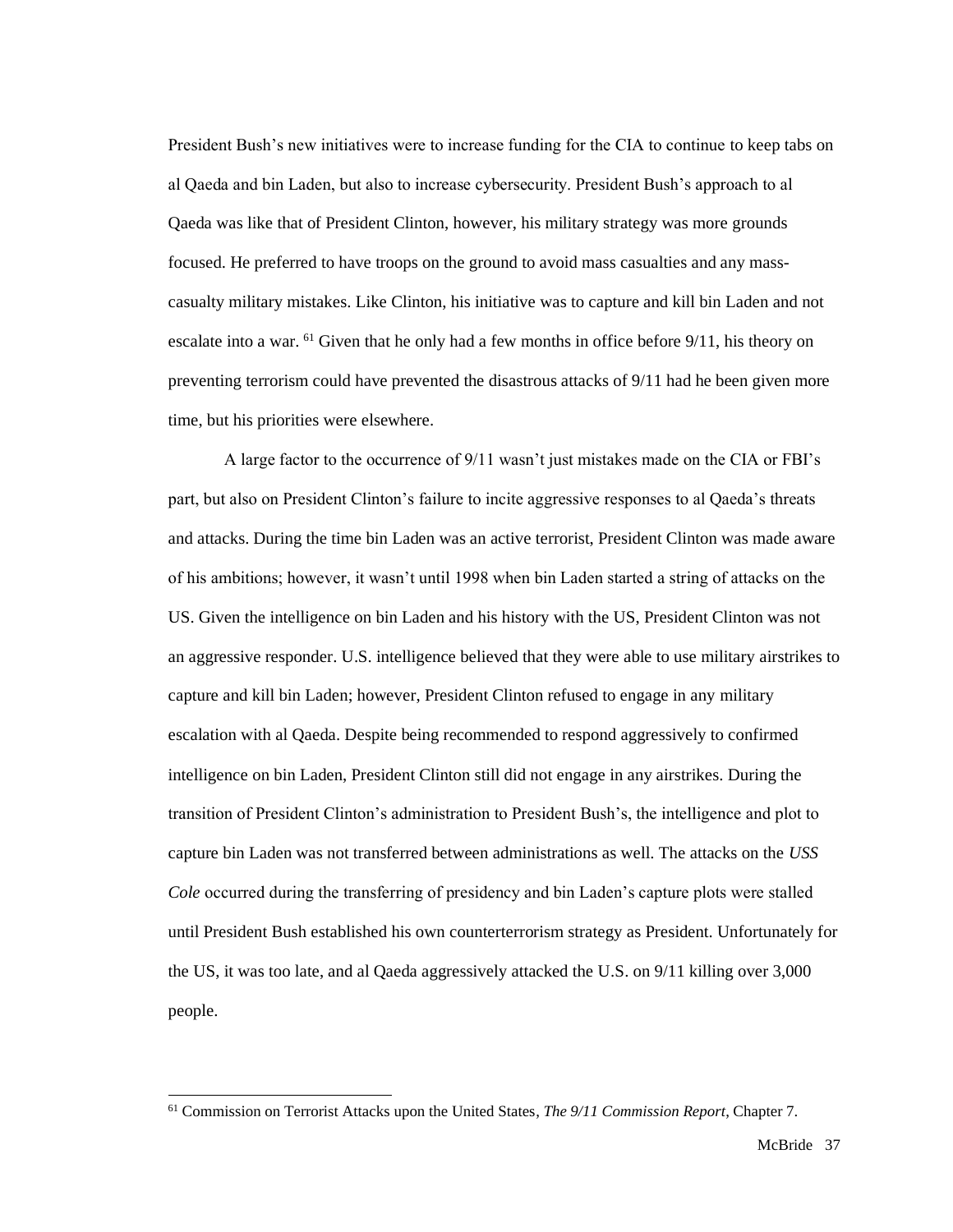#### **CONCLUSION**

The disastrous attacks on the WTC buildings, the Pentagon, and the plane crash in Shanksville, Pennsylvania raised questions about how National Security in the U.S. is protected. Many Americans questioned how 9/11 could have happened and why it happened. In the moments after the planes crashed into the towers, Americans thought it was a coincidental tragedy only to realize that four planes crashed on U.S. soil within the span of 2 hours and the country was under attack. It wasn't until the evening of September 11<sup>th</sup>, 2001, at 9:30 pm EST when George Tenet, Director of the CIA, determined that it was bin Laden and al Qaeda who was responsible for the tragedy.<sup>62</sup> Once determined, the FBI established Operation PENTTBOM to investigate the hijackers, and were able to identify 19 hijackers. As a response to the disastrous tragedy, President Bush's Administration, the CIA, and the FBI investigated the attacks to determine where the U.S. government went wrong in protecting the safety of Americans. In an official investigation by the Department of Justice and the FBI, a series of mistakes and miscommunication between the CIA and the FBI was revealed and the U.S. intelligence agencies were further investigated.

The investigation on events leading up to 9/11 started with the FBI and then in 2002, the National Commission on Terrorist Attacks Upon the United States did a full account of the circumstances. In a separate investigation done by several political scientists and the National Commission on Terrorist Attacks Upon the United States, Presidents Bush and Clinton's response to terrorism were also analyzed in depth. There

<sup>&</sup>lt;sup>62</sup> Jacobsen, "Surprise, Kill, Vanish: The Secret History of the CIA Paramilitary Armies, Operators and Assassins," 343.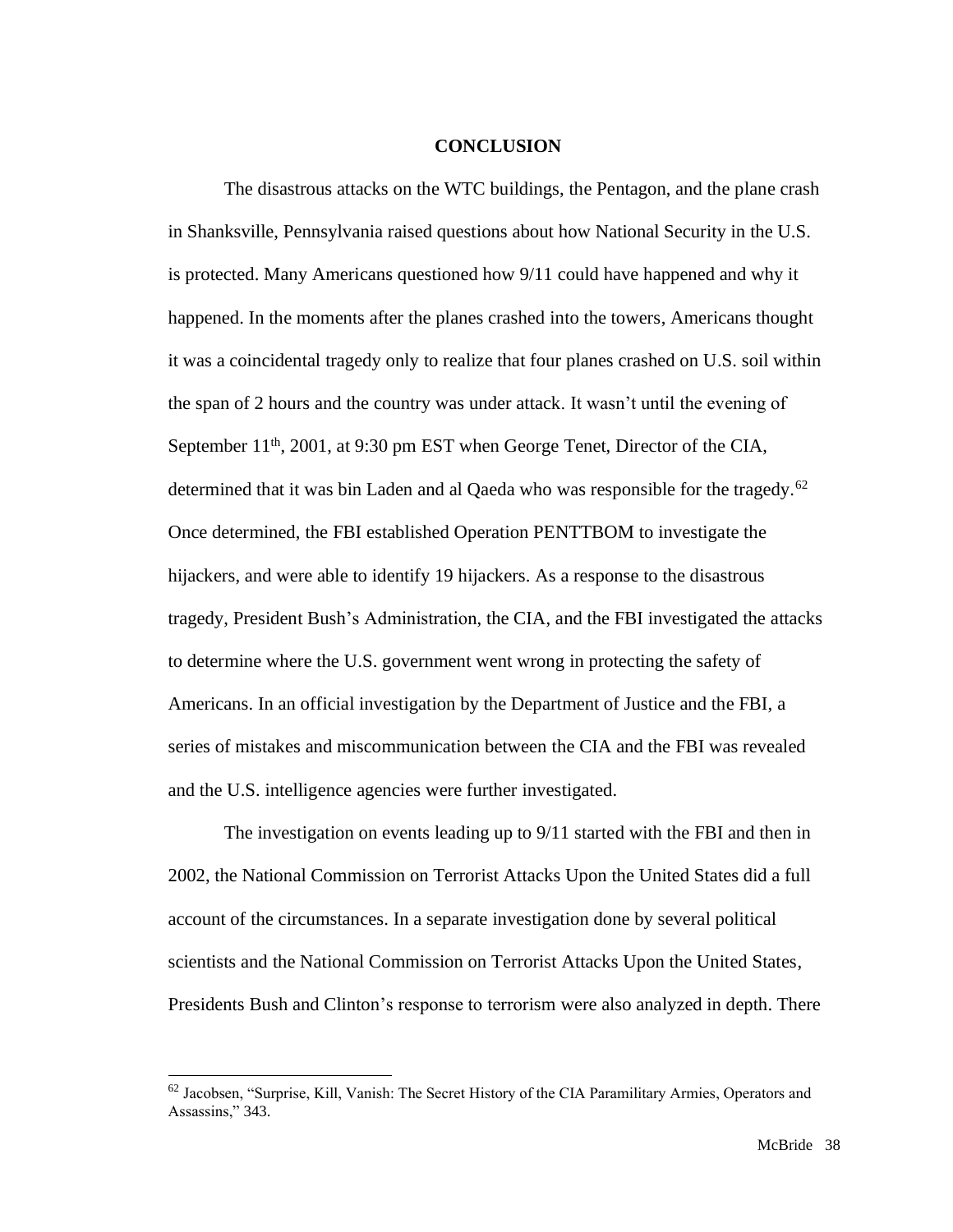were several intelligences that was poorly analyzed by CIA analysts and supervisors, and investigations done by the FBI that was not thoroughly looked into, as revealed in The 9/11 Commission Report and in the *Looming Tower.* 

The CIA's lack of intelligence sharing, and neglect of a further analysis into the growing body of evidence was seen in the events leading up to 9/11. Starting as early as 1990, the CIA was made aware of the concerning growth of the Taliban, that escalated into al Qaeda, that had anger towards the US. The CIA collected several intelligence information from the investigations of the U.S. Embassy attacks, the *USS Cole* attacks, the 1993 WTC attacks, and the Summit meeting, that was not transmitted to the FBI. An efficient response to the threats could have prevented the growing aggression of al Qaeda, but intelligence on the threats were withheld. The U.S. Embassy attacks in Kenya and Tanzania could have been prevented as the CIA received information from a whistleblower, Mustafa Ahmed. Furthermore, the concerning connections between al Qaeda and the attack on the *USS Cole* in Yemen was not emphasized as a serious threat. Additionally, the attacks weren't escalated into a higher-scale investigation in addition to the already growing threats of terrorism against the U.S. The Summit meeting should have been the tipping point that jeopardized the safety of the U.S., but the CIA didn't look past the lost audio. Lastly, the concerning reports of Hazmi and Mihdhar in the U.S. should have warranted a response that could have halted their preparation and participation in 9/11. Instead, the didn't initiate a further investigation into any of the larger threats and attacks.

After the first series of attacks and threats on the US, starting in 1993, the CIA should have modified the limitations that they found in communication with the FBI. A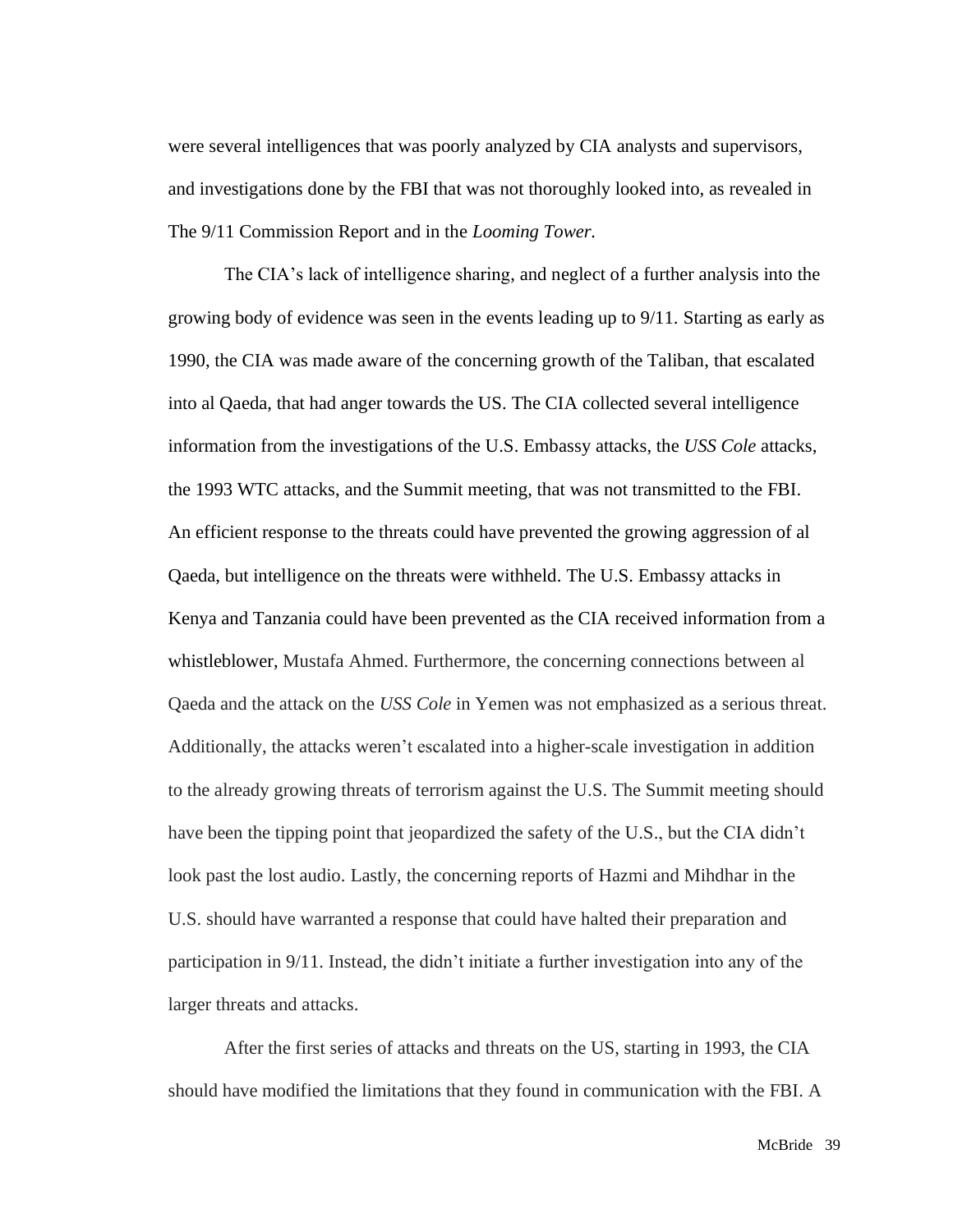proper response would have been to engage in proxies, the utilization of militant organizations in a respective country to fight on behalf of the U.S., in Afghanistan and Saudi Arabia.<sup>63</sup> Looking back on the lack of preparedness of a large-scaled terrorist attack, the CIA should have established a computerized system that profiles high-risk individuals who are a threat to the country, essentially, improving the no-fly list to add people who are under investigation. Given that Hazmi and Mihdhar was able to travel to and from the U.S. with little to no restrictions, despite the investigation and heightened concerns, the CIA should also have established a security standard for government issued IDs. By having a database of flagged IDs and visas, the CIA will be able to detect threatening terrorists as they travel within and from the U.S. If enforced prior to 9/11, Hazmi, Mihdhar, Bayoumi, and other terrorists involved would have been easily tracked, especially when their names are already flagged in active terrorist investigations. Finally, a set of expectations of the sharing of intelligence between agencies should have been issued after the "secret war" between Michael Scheuer and John O'Neill. A position where an individual can oversee all intelligence agencies, including the CIA and FBI, would have prevented this issue. This would improve accountability on all ends and create for a more effective community of intelligence sharing. A similar position, the Director of National Intelligence, was established in 2005 and has been extremely effective as the role serves as an advisor to the President, National Security, Homeland Security Council, the CIA, and the FBI.<sup>64</sup> The Director of National Intelligence will fill in the miscommunication gaps and enforce the sharing of

<sup>63</sup> Commission on Terrorist Attacks upon the United States, *The 9/11 Commission Report*, 12-13.

<sup>64</sup> Office of the Director of National Intelligence, "What We Do."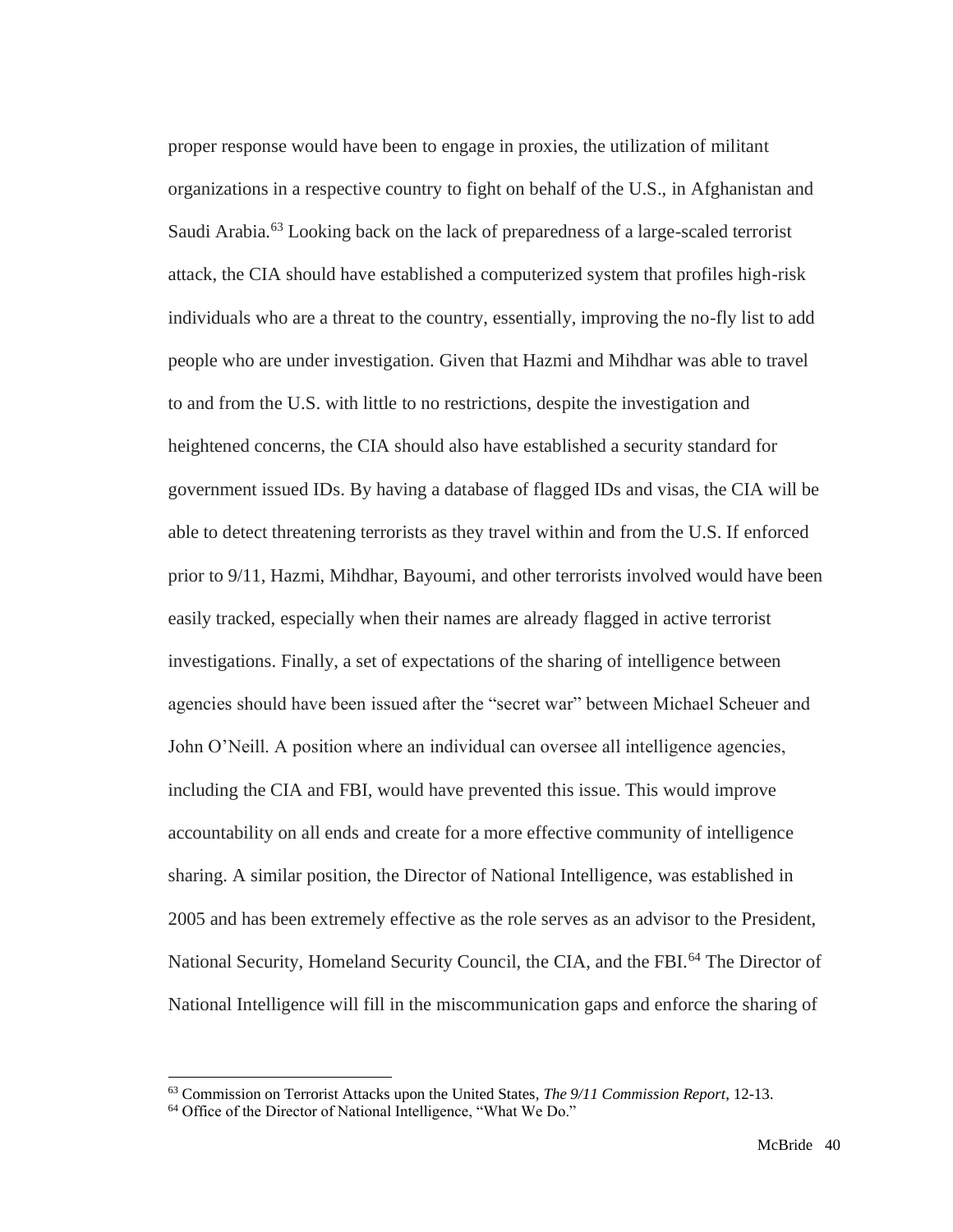intelligence as they justify as needed.

In addition to the CIA's mishandling of intelligence, the FBI had their fair share of failing to prevent the 9/11 attacks with their poor investigation and handling of intelligence on their analyst and supervisor levels. As the agency that investigates attacks on U.S. soil and U.S. individuals, abroad, the FBI was involved in collecting intelligence on the several attacks incited by al Qaeda. While some of the FBI's mistakes were not acknowledged until after 9/11, there were several mishandlings of intelligence and investigations that led to the fate of the U.S. on September  $11<sup>th</sup>$ . The FBI is a highly ranked and nationally recognized law enforcement agency, and their poor resources were inadequate for protecting our country. Intelligence brought forth to the FBI headquarters was not properly analyzed by entry-level agents who prioritized other investigations. This eventually led to the failure to bring intelligence up to higher level authorities within the agency. If the FBI had a proper system of thoroughly analyzing the intelligence from the Phoenix EC, the 1993 WTC attack, the U.S. Embassy attacks in Africa, to the *USS Cole* attack*,* intelligence could have been flagged as high threat and the terrorists involved could have been stopped well before 9/11.

A needed response to intelligence that jeopardizes the safety of Americans often warrant the response of the Presidential administration at the time. Al Qaeda's most active era was during the Clinton Administration, which failed to order an effective military response to the terrorist groups in the Middle East. President Clinton's first airstrike on al Qaeda, Operation Infinite Reach, created mass casualties, destroyed a large portion of Sudan's pharmaceuticals, and failed to kill bin Laden or any members of al Qaeda. President Clinton's judgement calls on the Operation Infinite Reach

McBride 41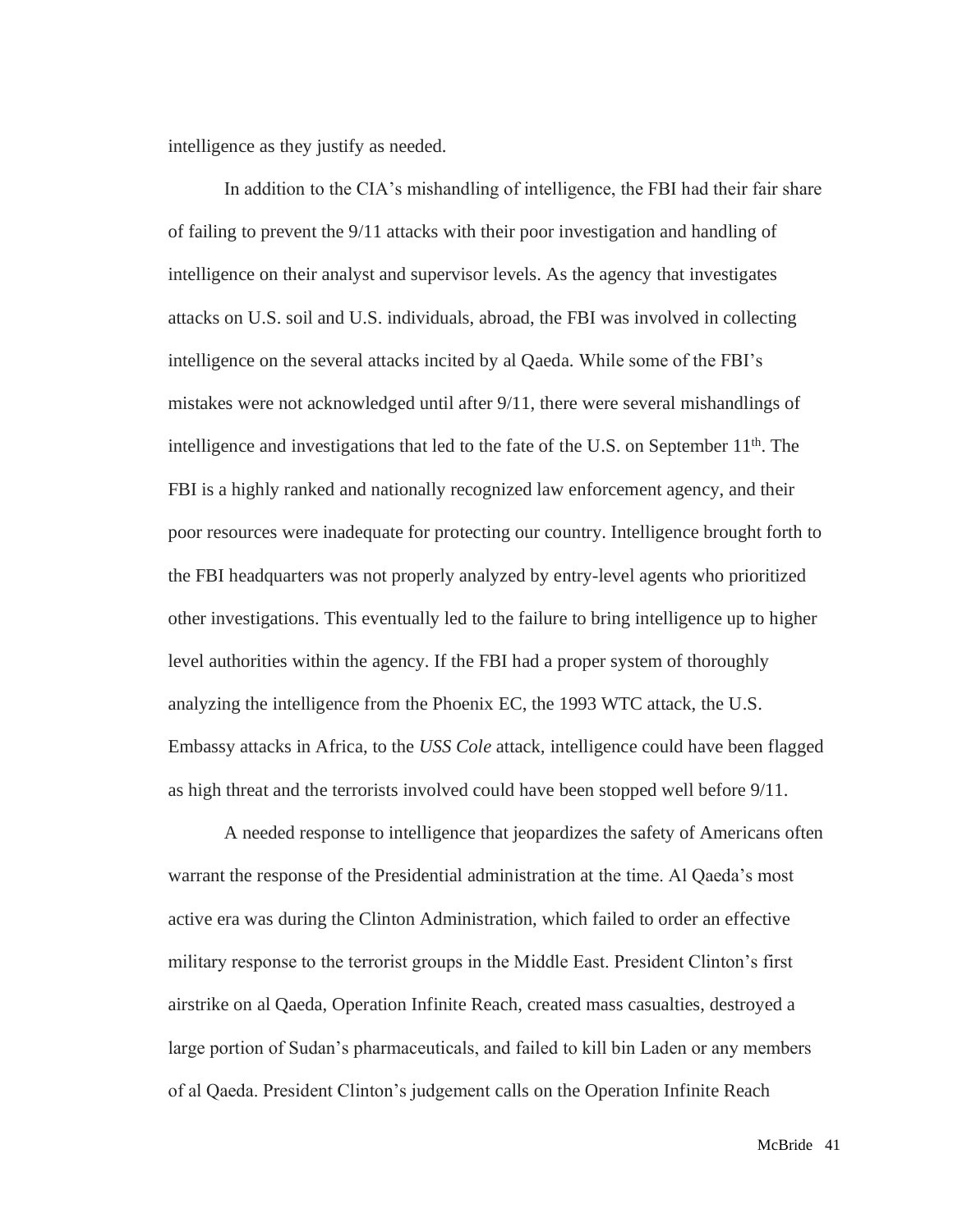airstrikes was not an effective strategy given that he did not initiate a follow-up strike or implement another order to pursue bin Laden. It seemed as if he was done and moved on. Furthermore, President Clinton feared to order any airstrikes that would target bin Laden, despite strongly confirmed intelligence putting al Qaeda in said locations, because of the mass casualties and international critique that might result. President Clinton feared the publicity stunt that might follow from al Qaeda and failed to capture bin Laden. Instead of a laissez-faire response, President Clinton should have initiated a better military strategy, focusing on ground combat in Afghanistan. This would effectively eliminate President Clinton's worries about airstrikes and accurately pinpoint the terrorists. The lack of military response to al Qaeda's threats led to more threats and attacks on the U.S. following the strike: *USS Cole* and bin Laden's 1998 fatwa.

On the other hand, President Bush's administration did not emphasize the urgent threats of al Qaeda, despite the alerts provided to them by intelligence directors and President Clinton's previous strategies and responses. While he only had 9 months in office before 9/11, he endured the Presidential position while the investigation on *USS Cole* was ongoing and did not warrant a follow-up response.

Ultimately, the intelligence agencies of the U.S. failed to respond to the struggles within their agencies and the acknowledged miscommunication within agencies. An effective standard for all government agencies is to initiate a follow-up investigation and response of the current systemic failures that are caught as they happen. Considering the miscommunication and mistakes made by the U.S. intelligence community prior to 9/11, the responses we have seen to correct those mistakes and

McBride 42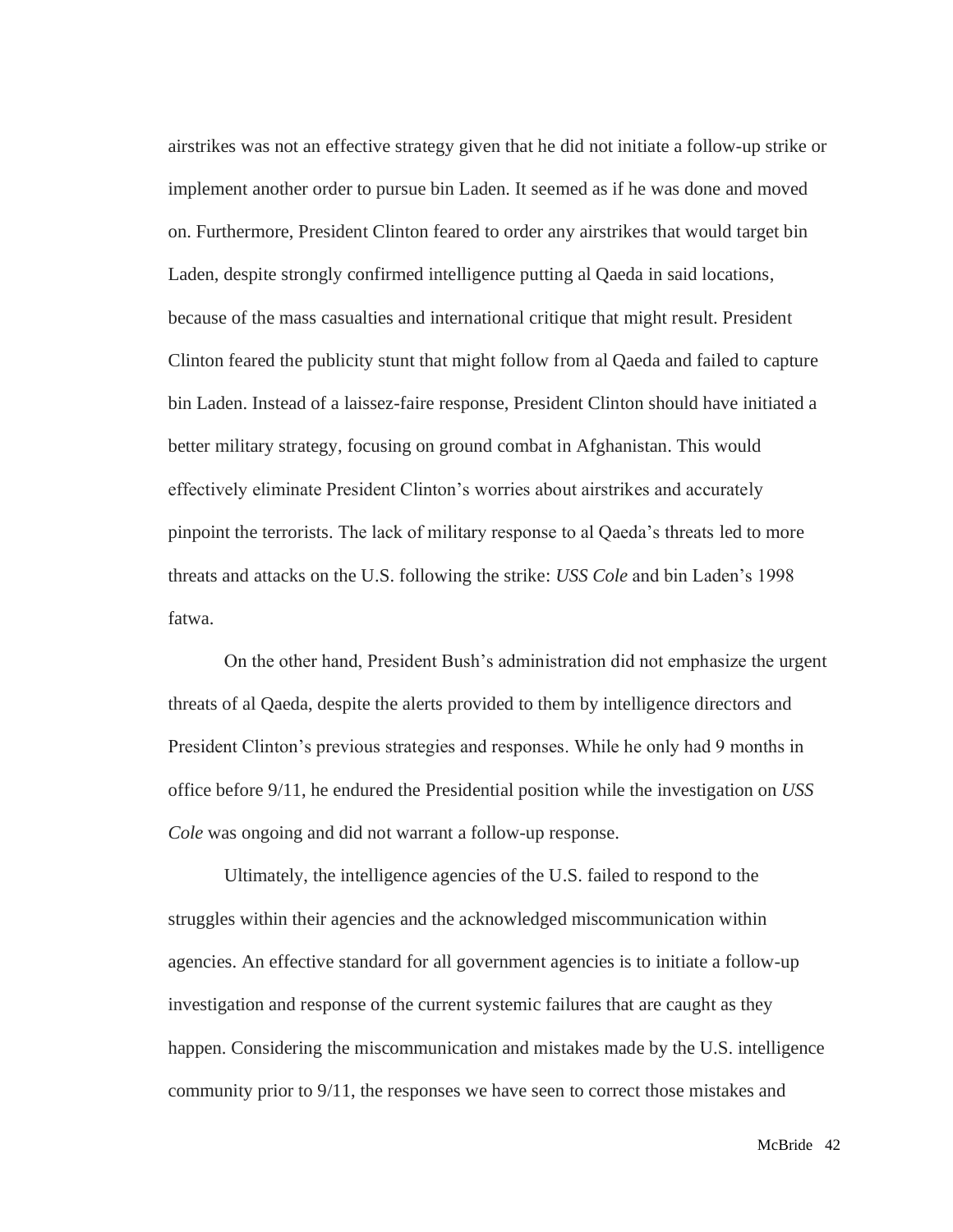close the gaps of miscommunication has restored my faith in the government's ability to handle intelligence. The implementation of heightened security at airports and the new Department of National Intelligence position are to name a few of the restorations seen in the U.S. government that helps prevent terrorism.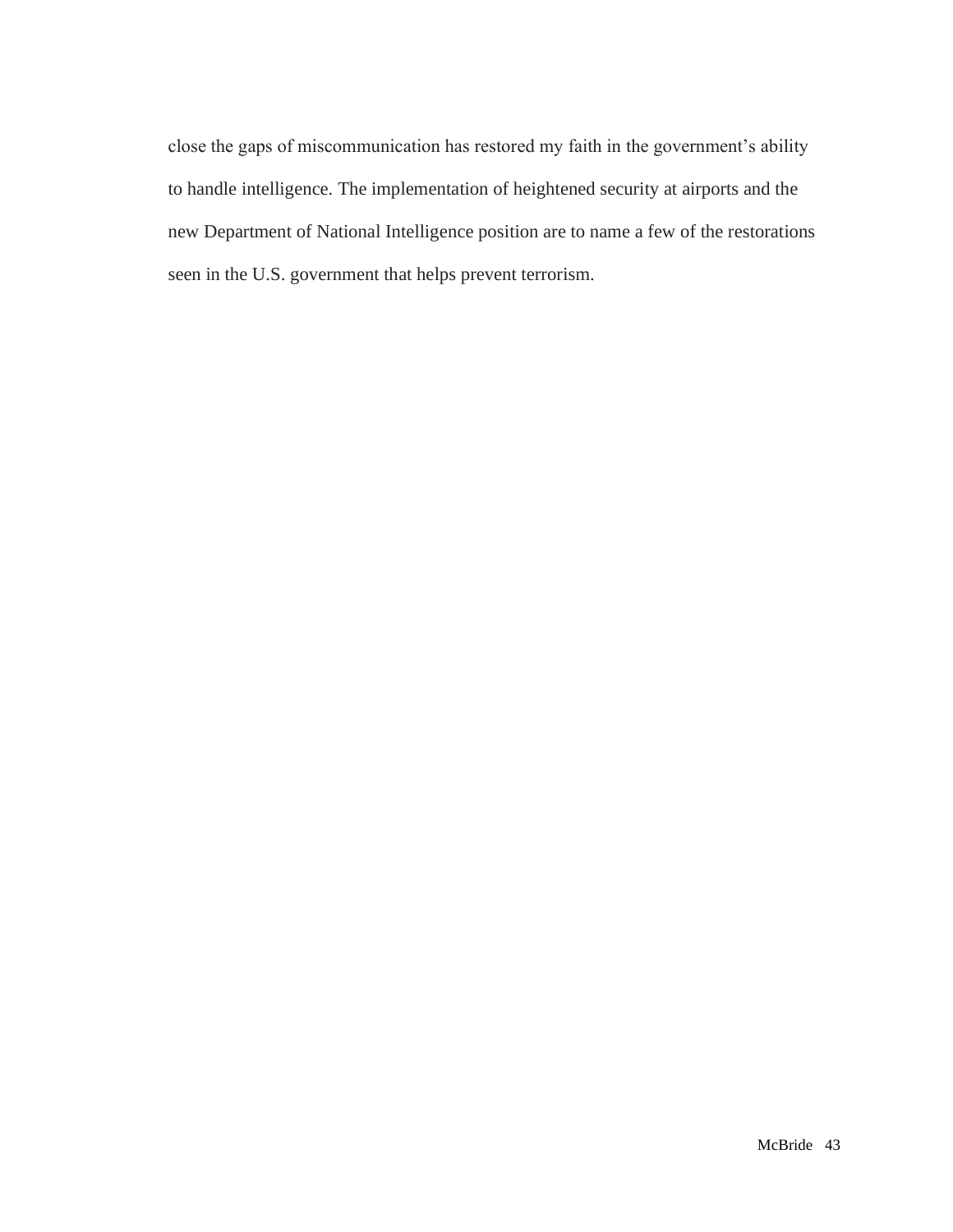#### **WORKS CITED**

Bonner, Raymond & Risen, James, "Nairobi Embassy Received Warning of Coming Attack," *New York Times,* (1998).

Clinton Digital Library, "East African Embassy Bombings," (1998).

Clinton Presidential Library. "Records on the Nairobi and Dar es Salaam Embassy Bombings on August 7, 1998 and the Air Strikes against Afghanistan and Sudan on August 20, 1998," (2011).

CNN, "Clarke vs. Rice: Excerpts from testimony," (2004).

- Commission on Terrorist Attacks upon the United States. The 9/11 Commission Report: Final Report of the National Commission on Terrorist Attacks Upon the United States (9/11 Report), (2004).
- Commission on Terrorist Attacks upon the United States. The 9/11 Commission Report: Executive Summary (9/11 Report), 2004.
- Dalder, Ivo H. & Lindsay, James M. *America Unbound: The Bush Revolution in Foreign Policy.* John Wiley & Sons, Inc. (2005).
- Federal Bureau of Investigation, ENCORE Investigation Update, Review and Analysis, Electronic Communication, (2016).
- Federal Bureau of Investigation. How does the FBI differ from the Central Intelligence Agency?

Federal Bureau of Investigation. Joint Terrorism Task Force.

- Federal Bureau of Investigation. What is the FBI's role in combating terrorism?
- Jacobsen, Annie. *Surprise, Kill, Vanish: The Secret History of the CIA Paramilitary Armies, Operators and Assassins*. Little, Brown and Company, (2019).
- Johnston, David & van Natta, Don, "Traces of Terror: The F.B.I Memo; Ashcroft Learned of Agent's Alert Just After 9/11," *New York Times,* (2002).

Kitfield, James. *Twilight Warriors: The Soldiers, Spies, and Special Agents Who Are*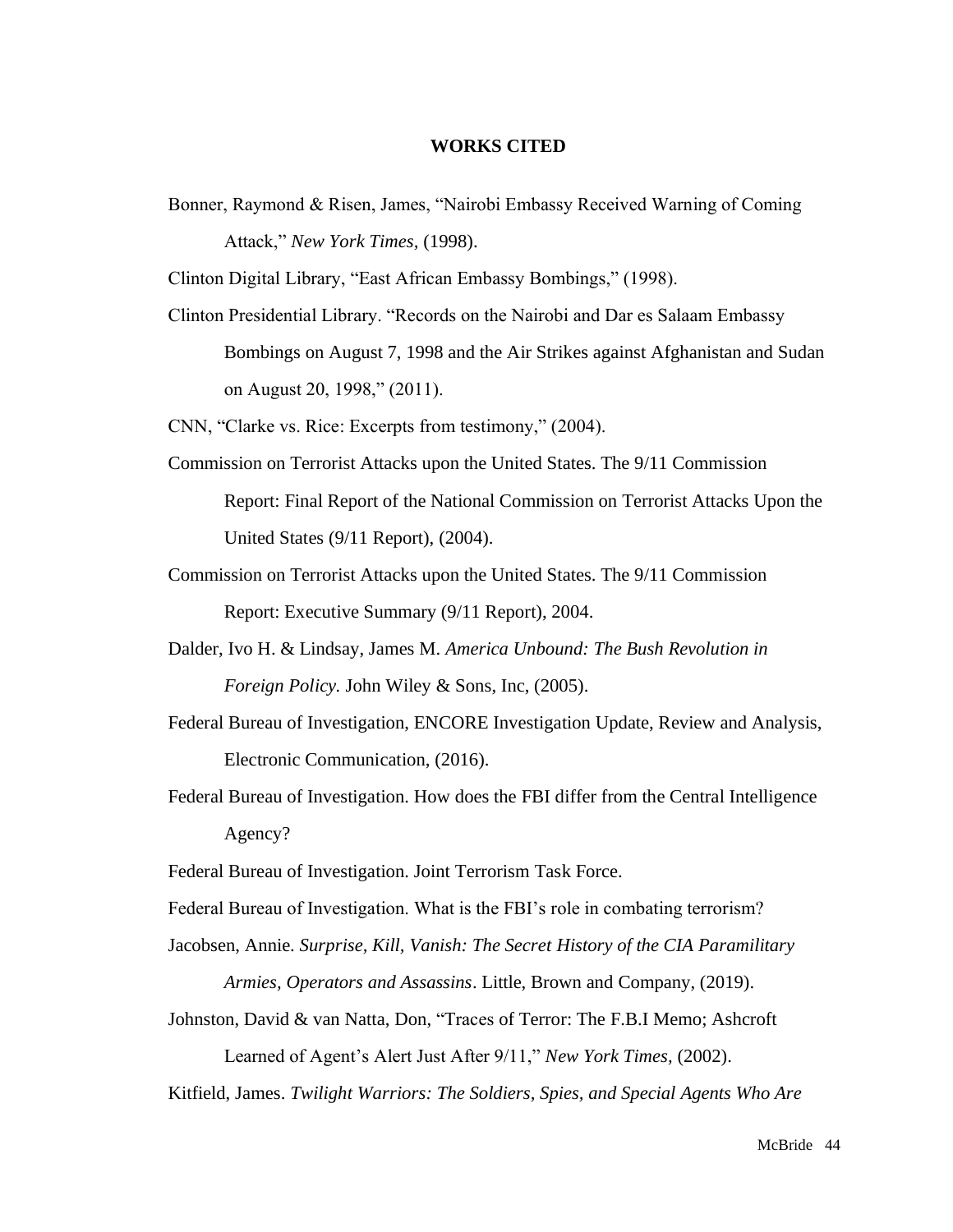*Revolutionizing the American Way of War*. Basic Books, (2016).

- Maranzani, Barbara, "How the U.S. Intelligence Misjudged the Growing Threat Behind 9/11," *History,* (2019).
- Mazzetti, Mark, "Portrait of 9/11 'Jackal' Emerges as He Awaits Trial," *New York Times,* (2009).
- Perl, Raphael. "Terrorism: U.S. Response to Bombings in Kenya and Tanzania: A New Policy Direction?" CRS Report for Congress, Washington, D.C., Sept. 1, 1998.
- Phinney, Todd R. *Airpower Versus Terrorism: Three Case Studies*, Air University Press, (2007).

Office of the Director of National Intelligence. What We Do.

- Office of the Inspector General. A Review of the FBI's Handling of Intelligence Information Prior to the September 11 Attacks, Special Report, Chapter 3 (2004).
- Office of the Inspector General. A Review of the FBI's Handling of Intelligence Information Prior to the September 11 Attacks, Special Report, Chapter 4 (2004).
- Office of the Inspector General. A Review of the FBI's Handling of Intelligence Information Prior to the September 11 Attacks, Special Report, Chapter 5 (2004).
- Reeve, Simon. *The New Jackals: Osama Bin Laden and the Future of Terrorism,* Carlton Publishing Group, (2001).
- The Terrorist Threat Confronting the United States, Before the Senate Select Committee on Intelligence, 107<sup>th</sup> Congress of the United States, (2002), (Dale L. Watson, Executive Assistant Director, Counterterrorism/Counterintelligence Division Federal Bureau of Investigation).
- The United States Department of Justice, "Creating the Justice Department's National Security Division Transforming the FBI to Meet the New Threat."